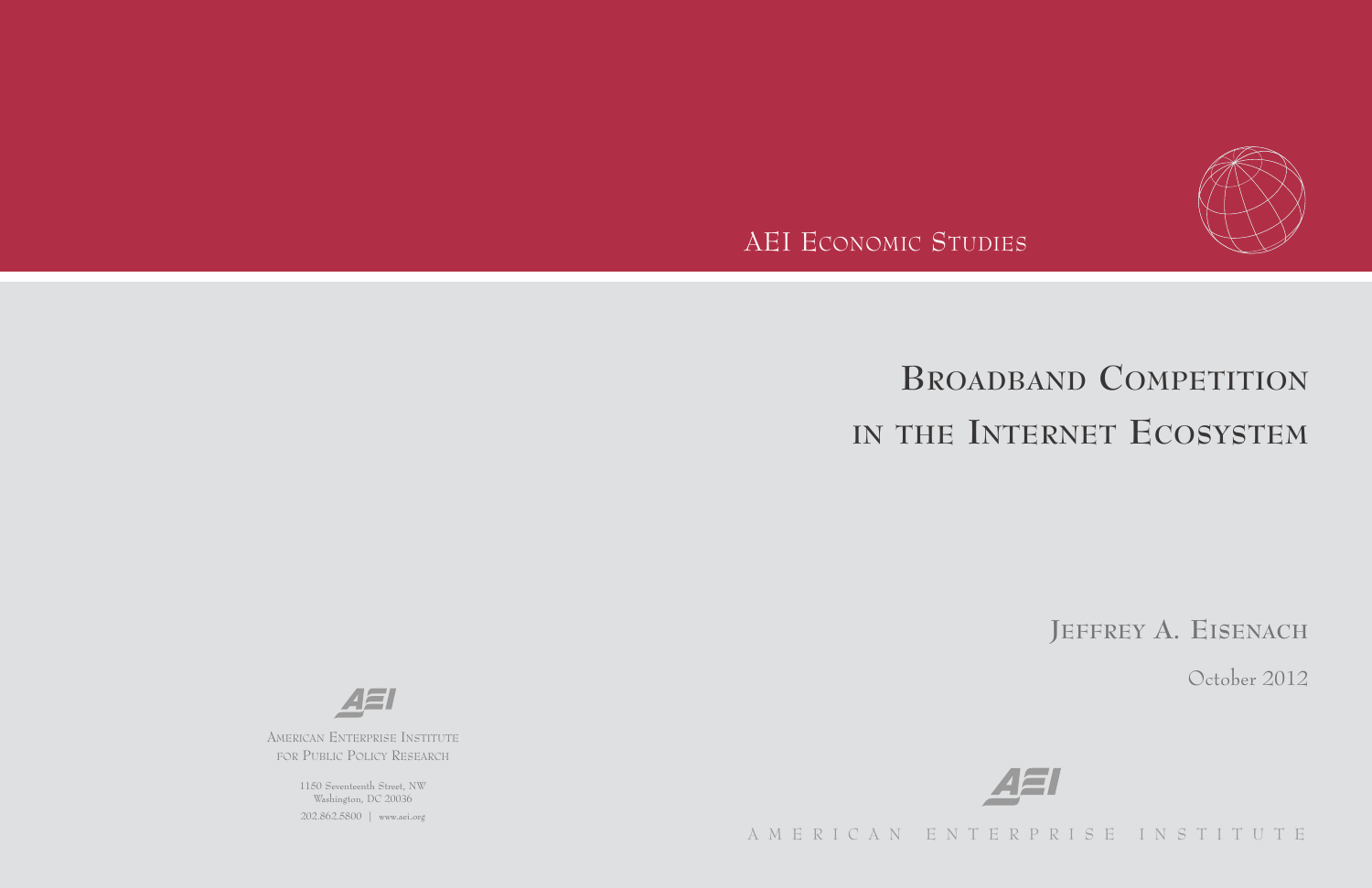AEI ECONOMIC STUDIES

# **BROADBAND COMPETITION IN THE INTERNET ECOSYSTEM**

**JEFFREY A. EISENACH**

October 2012



AMERICAN ENTERPRISE INSTITUTE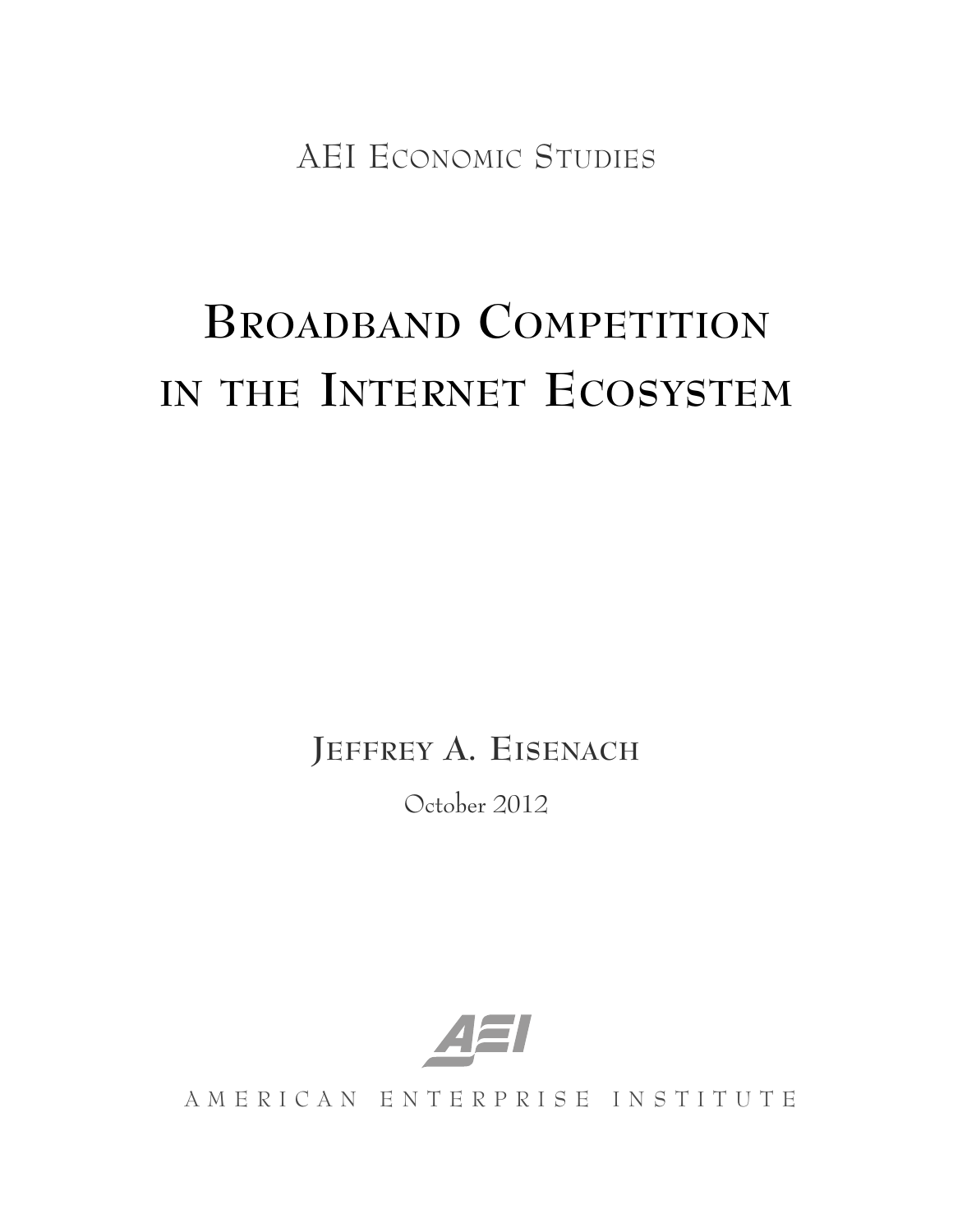# **Acknowledgments**

I am grateful for comments and suggestions from Rob Atkinson, Patrick Brogan, Kevin Caves, Larry Downes, Everett Ehrlich, Joseph Fuhr, Shane Greenstein, Robert Kulick, Jonathan Sallet, Nick Schulz, Howard Shelanski, Hal Singer, Scott Wallsten, Dennis Weisman, and several anonymous commenters. Partial support for an earlier version of this paper was provided by Verizon Communications. All views expressed, and any remaining errors, are solely the responsibility of the author.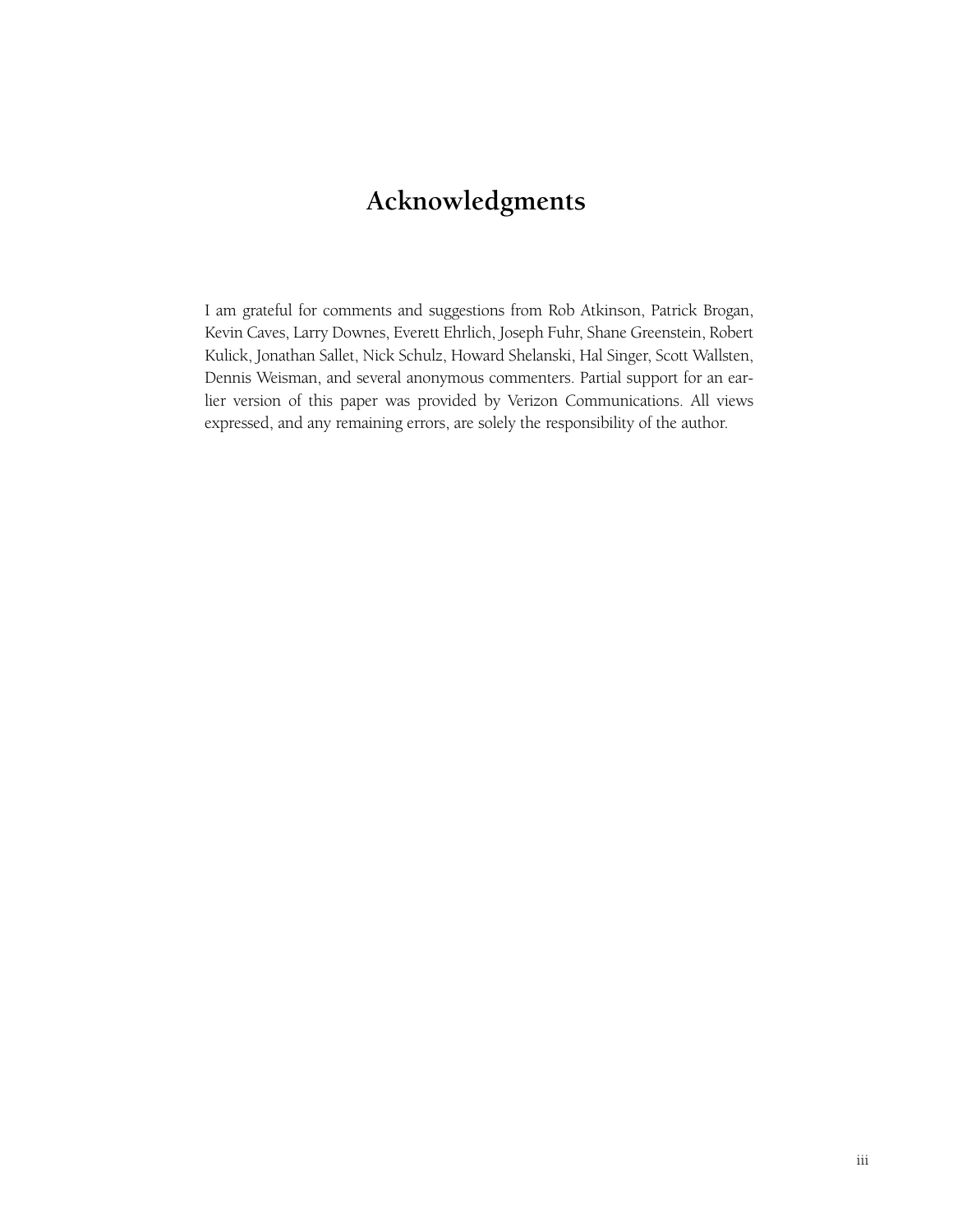## **Foreword**

In this paper, Jeff Eisenach tackles the important and<br>timely debate surrounding the regulation of Internetn this paper, Jeff Eisenach tackles the important and based communications. Broadband service providers are currently treated differently from other information technology industries in that they are subject to increasing levels of ex ante regulation by the Federal Communications Commission (FCC). Other Internet sectors are subject to ex post treatment under standard antitrust laws. The discrepancy is justified by claims that broadband is somehow crucially different from the remainder of the Internet ecosystem and as a result requires special regulatory practices.

The FCC outlined its rationale in the December 2010 Open Internet Order; however, its authority to implement the order is currently being challenged in court. Verizon Wireless appealed FCC's "data roaming" rules, which would impose new open-access regulations on broadband service providers, and last month the FCC presented oral arguments defending its rules.

In a similar case, the DC Court of Appeals will pass judgment next year on the "net neutrality" rules, which would prohibit broadband providers from engaging in business practices that are both common and legal in other industries. The outcomes of these cases will help answer the question at the heart of the issue: will more regulation improve broadband networks?

The case for heavier government regulation is often justified on the grounds that competition in broadband markets operates differently from competition in other Internet markets. Many believe that broadband is a monopoly, but in this paper, Eisenach argues the other side and makes a convincing case that this assumption is simply not true. He analyzes the core characteristics of broadband networks—dynamism, modularity, network effects, and multisidedness—which are remarkably similar to other information technology industries. His analysis effectively dismantles the claim that broadband deserves asymmetric regulatory treatment and suggests that modern antitrust principles should be applied instead.

Applying the proper regulatory framework is crucial since a failure to do so can stifle the incentives to innovate with broad implications for the entire economy. It is my hope that this paper will help identify the appropriate policies that will encourage competition among broadband service providers.

*—Aparna Mathur, AEI Economic Studies Editor*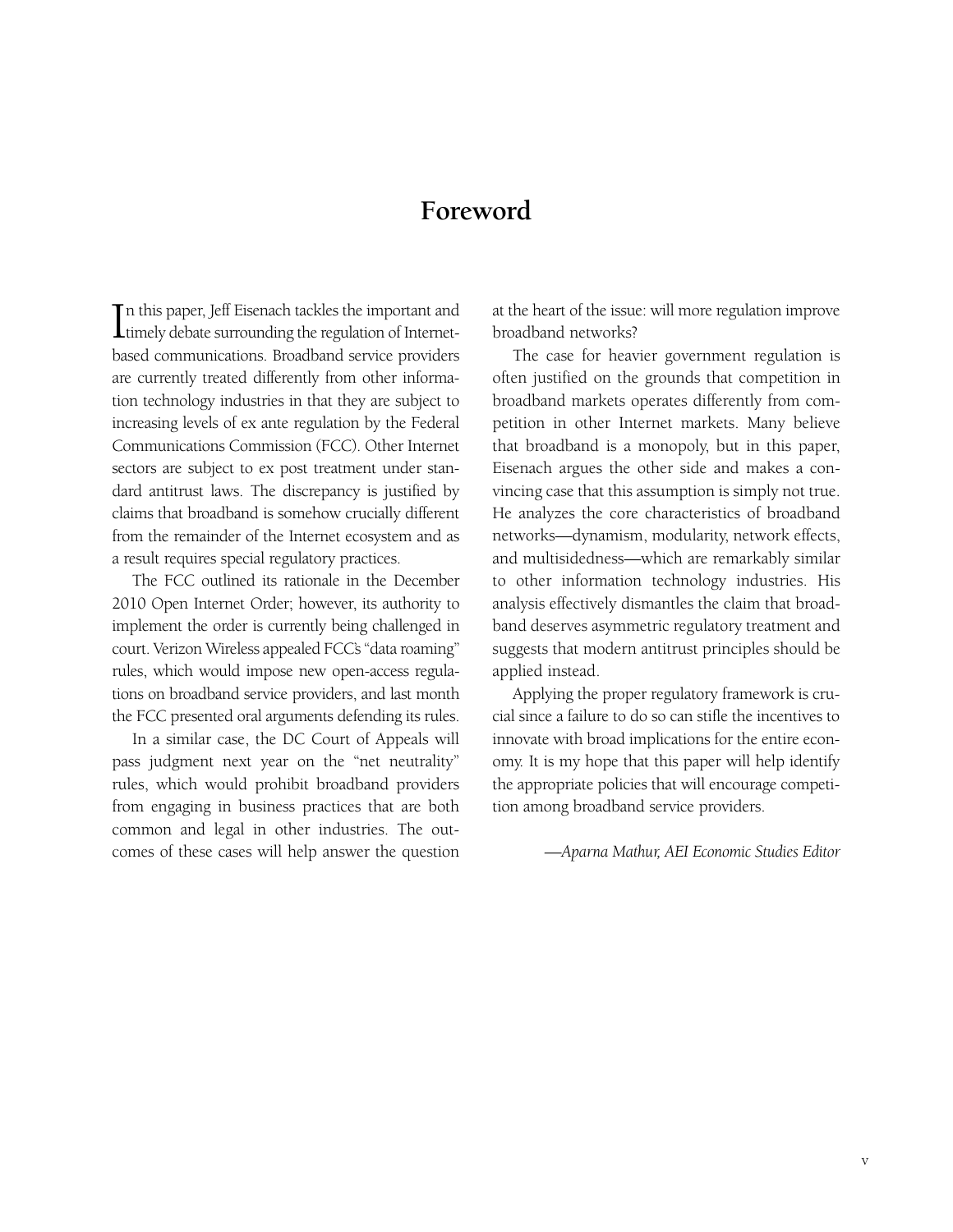### **Executive Summary**

Like the other information technology (IT) markets<br>that comprise the Internet ecosystem, broadband communications services are characterized by rapid innovation, declining costs, product differentiation, competitive price discrimination, network effects, and "multisidedness." Broadband Internet service providers (ISPs) make large sunk cost investments and seek to differentiate their products so that they can earn economic returns on those investments. They seek to assemble or participate in systems that create value for consumers and do so by choosing both the platforms they join and the products with which they interconnect. They experience both supply-side economies of scale and scope and demand-side externalities that create powerful incentives to increase volumes by maximizing system openness, but as with other IT firms, these incentives do not always outweigh the costs of interoperability. In short, like other IT markets, broadband (1) is characterized by rapid innovation, high sunk costs, and declining average costs (*dynamism*); (2) functions as a complementary component in modular platforms (*modularity*); and (3) is subject to demand-side economies of scope and scale (*network effects*).

Despite these similarities, broadband is treated differently from other IT industries when it comes to competition policy: competition in the rest of the IT sector is subject to scrutiny under antitrust laws, while broadband is regulated by the Federal Communications Commission (FCC). Indeed, the FCC is currently in court defending its authority to impose "net neutrality" regulations prohibiting broadband ISPs from engaging in business practices that are both presumptively legal and commonplace in other industries. In the wireless arena, the FCC asserts its authority over the electromagnetic spectrum to impose economic regulation on wireless ISPs. And the commission's recent decision to extend the \$9 billion "universal service" program (heretofore limited to telephone services) to broadband promises to impose de facto price controls on broadband ISPs that participate. In short, while other elements of the "Internet ecosystem"—applications, content and devices receive ex post treatment under the antitrust laws, broadband ISPs are subject to ex ante regulation.

Broadband is regulated differently from other IT markets in part because it is analyzed differently. Although important unsettled questions remain about how best to police competition in such markets, it is generally agreed that analysis of such markets should deemphasize the traditional "structure-conductperformance" paradigm and assess the consequences of potentially harmful conduct on a case-by-case basis. Thus, high levels of concentration in IT markets such as handsets, operating systems, search engines, and social networks are not regarded as signals of market power (or at least not market power sufficient to justify ex ante regulation), but the FCC often still utilizes anachronistic measures of concentration to justify regulation of broadband markets.

One asserted rationale for asymmetric treatment is the notion that broadband networks are uniquely at the "core" of the Internet while content, applications and devices are at the "edge." This metaphor is at best misleading, and in any case does not justify differential policy treatment. To the contrary, for purposes of competition analysis, it is no longer possible to distinguish meaningfully between the competitive characteristics of broadband markets and other IT markets, and accordingly, there is no basis for asymmetric regulatory treatment. Accordingly, ex ante oversight of competition by the FCC should be replaced by the same ex post enforcement framework that applies to the rest of the Internet ecosystem.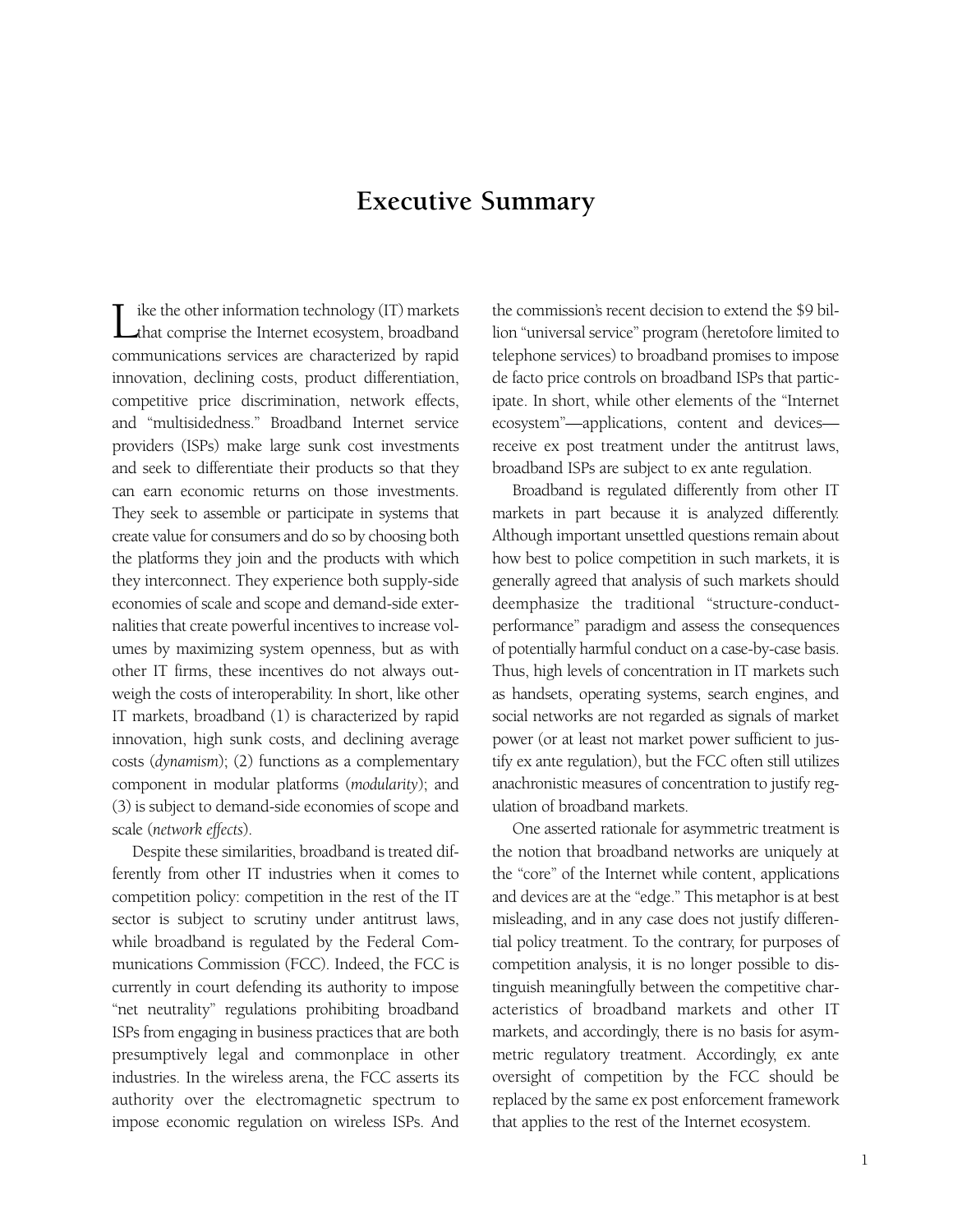## **Introduction**

It is increasingly apparent that markets for broad-<br>band communications services share many of the It is increasingly apparent that markets for broad-"high-tech" characteristics found in other information technology (IT) markets, including rapid innovation, declining costs, product differentiation and competitive price discrimination, network effects, and "multisidedness."1 These characteristics have important implications for competition analysis, including the need for increased focus on market dynamism and vertical relationships among market participants, a reduced emphasis on traditional structural presumptions, and increased reliance on case-by-case analysis.

Some scholars suggest competition in IT markets is so naturally intense, or that the risks of policy error are sufficiently high, that enforcers should apply a reduced level of antitrust scrutiny.2 Others argue that IT markets are in some respects more prone to market failure than more traditional markets and hence deserve enhanced scrutiny.3 The Federal Communications Commission's (FCC's) December 2010 Open Internet Order seems to endorse an extreme form of the latter view.4 While the FCC presented a cursory "structural" assessment of the broadband market,<sup>5</sup> it ultimately concluded that the conduct it sought to deter does "not depend upon broadband providers having market power with respect to end users"6 and, in fact, that the "broad purposes of this rule . . . cannot be achieved by preventing only those practices that are demonstrably anticompetitive or harmful to consumers."7 Instead, the FCC determined that ex ante regulation of broadband providers' conduct in the "Internet ecosystem"8 was justified based on arguments associated with network effects and multisidedness—theories that, it concluded, suggest that broadband Internet service providers (ISPs) might "set inefficiently high fees to edge providers"9 or "withhold or decline to expand capacity."10

The FCC's acknowledgement that broadband markets have become integrated with the overall Internet ecosystem is reflective of a rapidly emerging consensus.11 However, its decision to impose price controls and preemptively ban certain conduct, and to do so without finding that the conduct at issue was harmful to consumers, is not easily squared with mainstream academic opinion, which widely agrees that competition oversight of IT markets should be case-specific, narrowly tailored, and grounded in a concern for consumer welfare.12

As this is written, the FCC's authority to implement the Open Internet Order is being challenged in litigation before the US Court of Appeals for the DC Circuit.13 Even if the challenge is successful, however, the FCC might assert its authority to impose ex ante rules on broadband services through a variety of means. For example, the agency imposes various regulations on wireless ISPs, based at least in part on its authority over the electromagnetic spectrum,14 and, its recent expansion of the Federal Universal Service Fund—heretofore limited to supporting voice communications services—would subject broadband ISPs receiving support from the new Connect America Fund to de facto price regulation.15 Moreover, even if the Open Internet Order is overturned, the FCC might well attempt to revisit its prior decisions declaring that broadband is not a telecommunications service and hence not subject to the FCC's core authority over common carriers. As recently as 2010, the FCC's general counsel issued a memorandum stating that it could declare broadband a Title II "communications service," subject to the full array of common carrier rules designed for monopoly providers of traditional telephone service.16

The central thesis here is that the expansion of ex ante FCC regulation over broadband markets is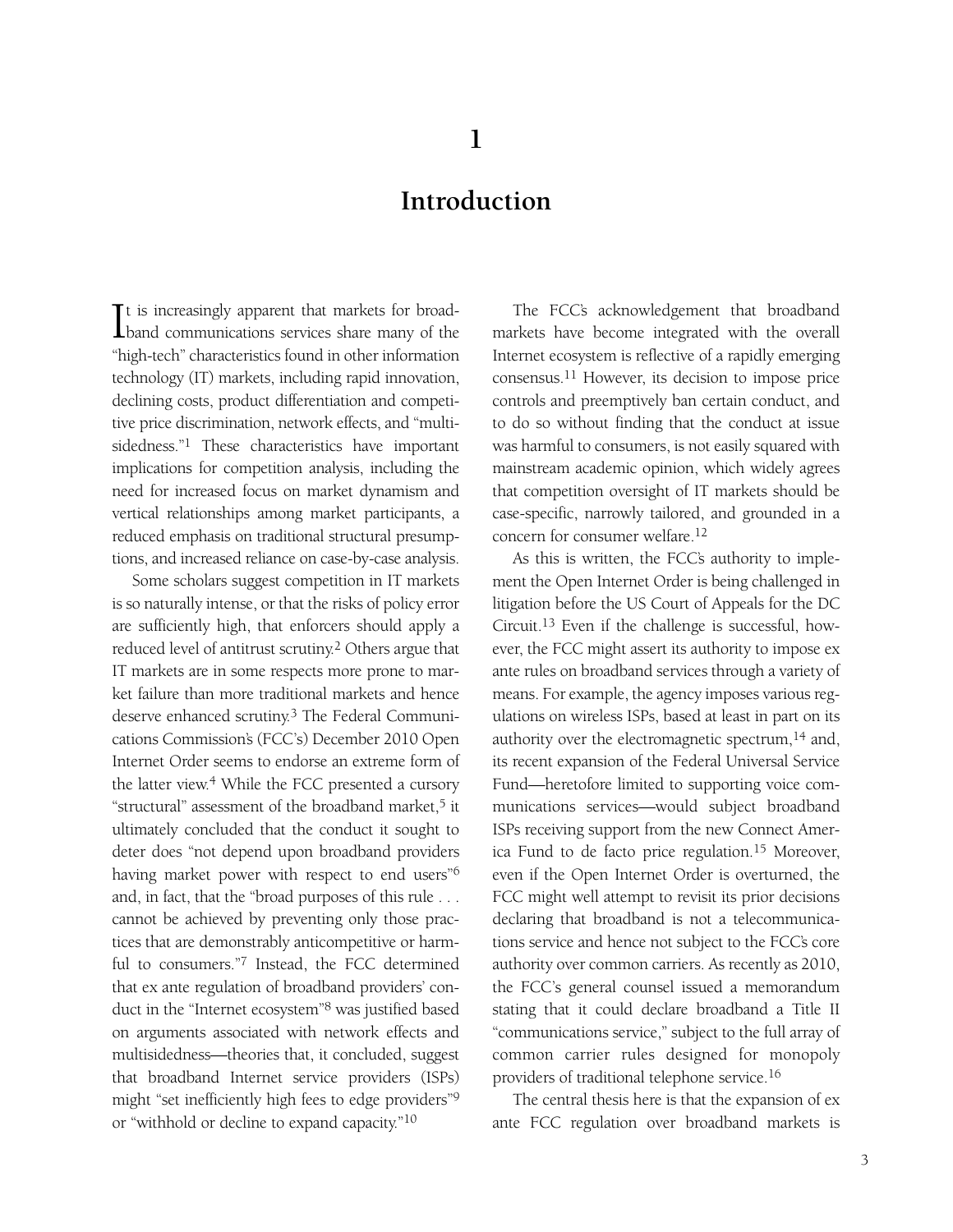inconsistent with both academic consensus and market reality. To the contrary, the convergence of broadband with other IT markets argues for a convergence at the policy level as well: if it is no longer possible to distinguish meaningfully between the competitive characteristics of broadband markets and other IT markets, the basis for asymmetric regulatory treatment—for ex ante regulation of broadband services and ex post antitrust scrutiny of other IT markets—is impossible to sustain. Further, if the choice is between applying modern competition principles to broadband and subjecting the rest of the Internet ecosystem to FCCstyle regulation, the former course is far superior to the latter.

In this context, this paper examines the market for broadband services through the lens of the literature on competition in IT markets. I conclude that the competitive dynamics<sup>17</sup> of broadband markets are now substantially similar to those in other sectors of the Internet ecosystem and that competition oversight of broadband markets should therefore be brought into conformity with the ex post, case-specific approach applied to other IT markets. This discussion is organized around three sets of characteristics that distinguish competition in IT markets from competition in more traditional ones: dynamism, modularity, and network effects.

By *dynamism*, I refer to what is sometimes called "innovation competition" or "Schumpeterian competition." It is the idea that firms compete primarily by creating new and better products, as opposed to "static competition," in which firms compete to charge the lowest price for a homogenous and unchanging commodity. Markets characterized by rapid innovation are often associated with high rates of capital spending (for R&D and capital expenditures), economies of scale and scope, "competitive price discrimination," and product differentiation.

*Modularity* refers to what some have called "mix and match" competition: the ability to assemble bundles of complementary products from different suppliers, and the interoperability (for example, the existence of standards or of a technology "platform") that makes it possible to do so. Providers of complementary products in such markets must cooperate to make their products work together, but they also compete for the economic rents generated by a successful platform, including by seeking to become "customer facing."

Third, *network effects* are present in markets where the value of a product or service to each customer is affected by the number of other customers who use it, as with telephones and fax machines, for example. Multisided markets represent a particular form of network effects, in which some types of consumers attach value to the presence of other customer types, such as when stock exchanges compete for both listings and investors or newspapers compete for both readers and advertisers. Both phenomena represent what can also be referred to as demand-side complementarities or, to be more specific, demand-side economies of scale (network effects) and demandside economies of scope (multisidedness).

Taken together, these characteristics cause the competitive dynamics of IT markets to differ from the competitive dynamics of more traditional ones. They help to explain, for example, why IT markets are often relatively concentrated yet typically exhibit high levels of rivalry and strong performance. All three sets of characteristics are present in broadband markets, which despite being relatively concentrated, evidence falling prices, rising output, rapid innovation, and few apparent instances of anticompetitive conduct.

The remainder of this paper is organized as follows. Section 2 briefly discusses the "structureperformance paradox," finding that, like many other IT markets, the broadband market exhibits both (a) relatively high levels of concentration by traditional metrics, and (b) strong performance in terms of output expansion, innovation, and other metrics. Section 3 describes the broadband market from the perspective of the three themes I described—dynamism, modularity, and network effects—and shows how the economic phenomena associated with these concepts affect the competitive dynamics of broadband markets, causing them to behave like IT markets. Section 4 outlines some specific implications of this analysis for competition oversight of broadband markets,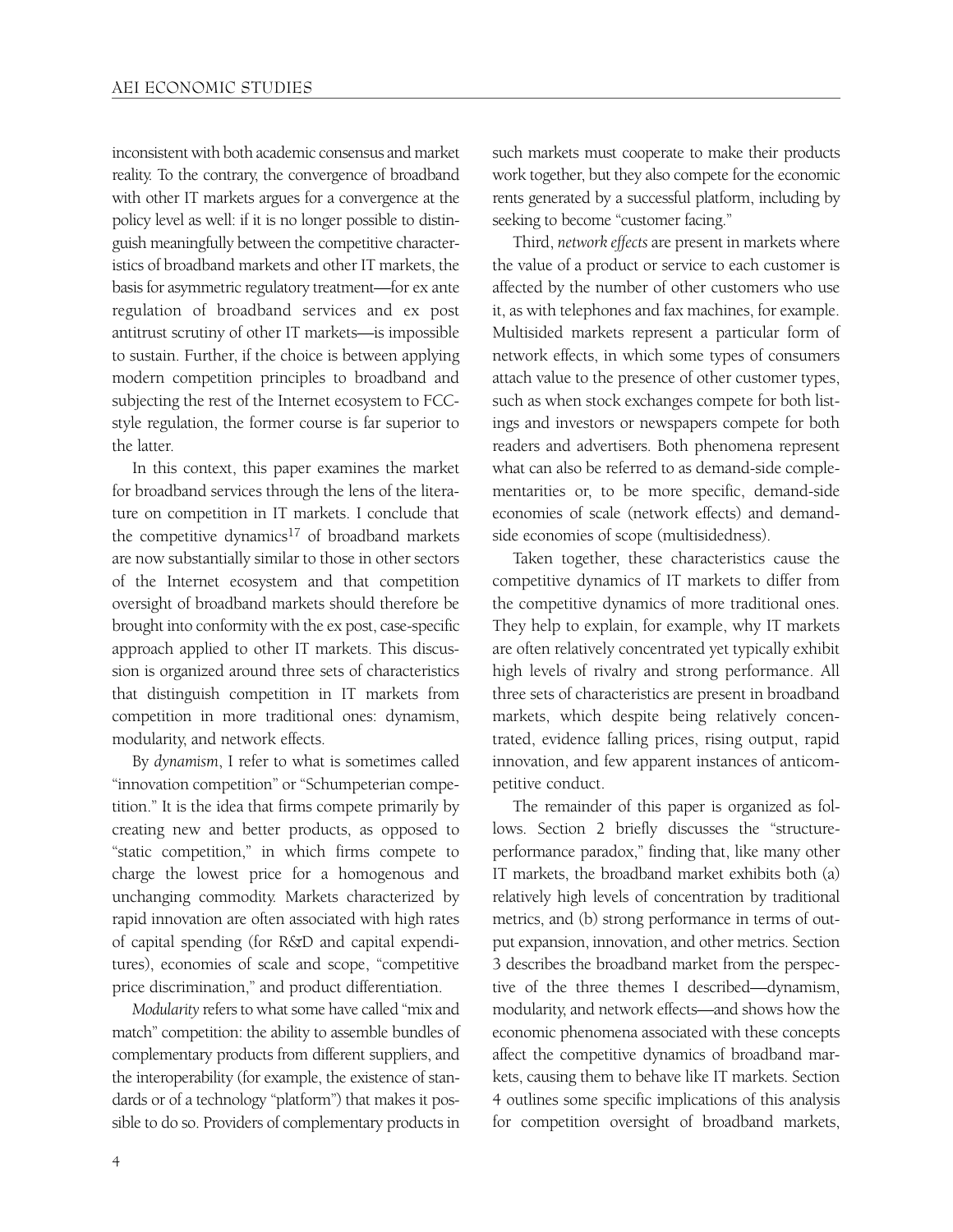concluding overall that the dynamism and complexity of broadband markets, and their interrelatedness with other elements of the Internet ecosystem, argue strongly against the sort of industrial policy–oriented, ex ante regulation practiced by the FCC. Section 5 provides a brief conclusion.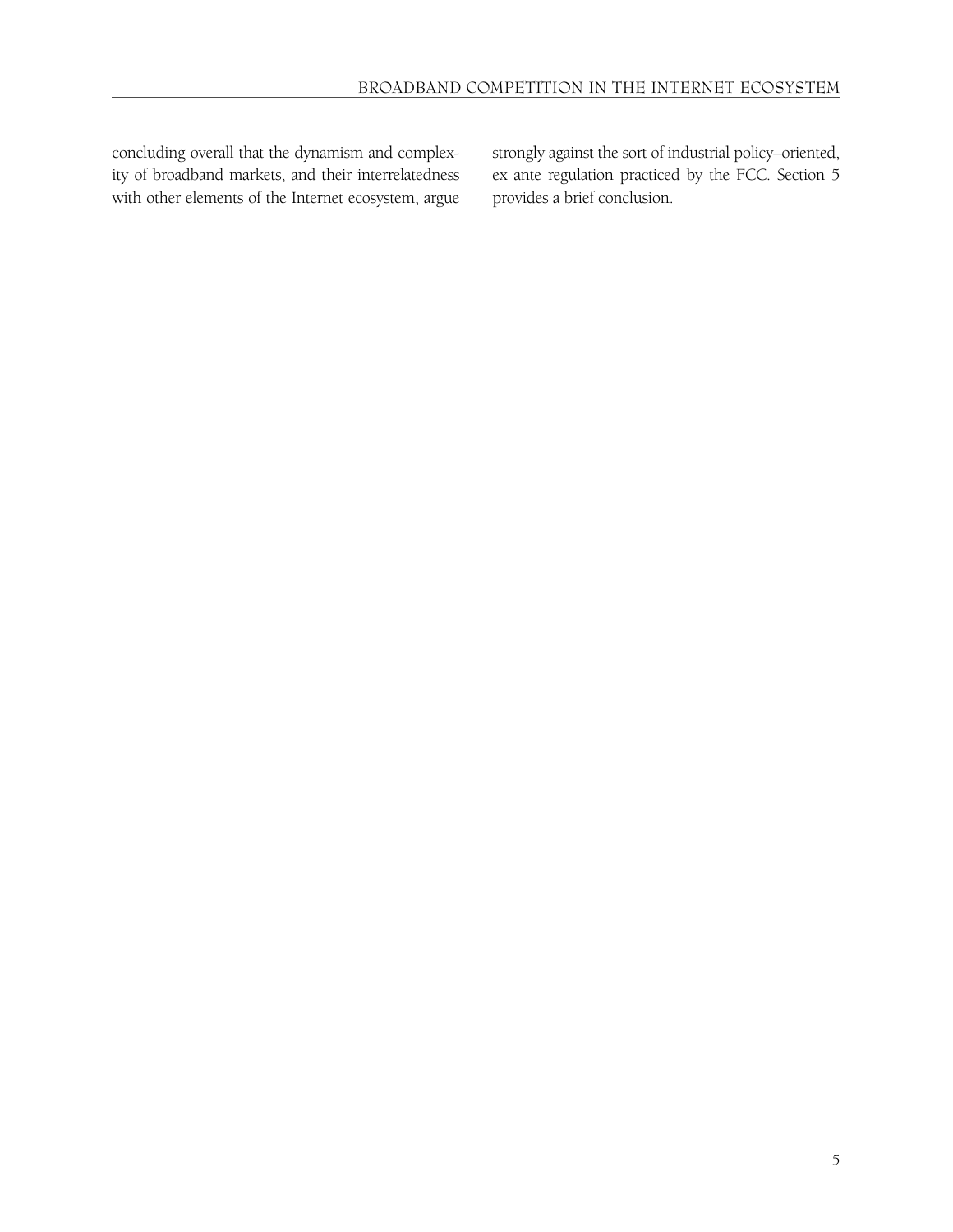# **Broadband Competition: The Structure-Performance Paradox**

In a 1999 article on competition in the computer<br>industry, Tim Bresnahan took note of an interestn a 1999 article on competition in the computer ing paradox arising out of Andy Grove's description of the computer industry.18 In *Only the Paranoid Survive* (1995), Grove had argued that the industry had shifted from a "vertical" to a "horizontal" structure comprised of independent competitors at each of several layers (for example, Dell and Hewlett-Packard selling computers and Microsoft and Apple selling operating systems).19 Moreover, Grove said, competition in this new "mix and match" model, was more intense than in the old vertically integrated structure in which firms like IBM and DEC competed to sell the entire "stack" of complementary products and services. Bresnahan noted that Grove's assessment was widely shared: "Almost all market participants characterize the 'Silicon Valley' style of industry organization as more competitive than the 'IBM style.'"20

For economists, Bresnahan pointed out, Grove's conclusions presented something of a puzzle:

The puzzle arises when one looks at [the new horizontal structure] with an industrial organization economist's eyes, especially with an antitrust economist's eyes. Several of these 'competitive' horizontal layers have very concentrated structures, typically suggesting a dominant firm and fringe model. . . . [A]n elementary structural analysis shows a puzzle. How can this be so competitive? 21

As Bresnahan said in 1999, "Resolving the puzzle is the key to understanding computer industry competition."22 The same is true for broadband markets today.

#### **The Structural Presumption**

Although recent developments have begun to shift the focus of competition analysis away from structural presumptions,<sup>23</sup> both the antitrust agencies and the telecommunications regulatory agencies—the FCC and state public utility commissions—continue in many cases to base their analyses largely on traditional concepts of market definition and concentration. While rebuttable, the "structural presumption" is that, other things equal, highly concentrated markets are more likely than unconcentrated ones to be subject to the exercise of market power.<sup>24</sup>

Market power takes two basic forms. First, firms may possess traditional market power: the ability to raise price above the competitive level, reduce quality, or otherwise deprive consumers of the benefits of competition (for example, by slowing innovation). Traditional market power is manifested through either coordinated effects (explicit or tacit collusion)25 or unilateral effects; the latter is typically associated with some form of locational market power<sup>26</sup> resulting from geography or product differentiation, which allows a firm to raise prices (or lower quality) to a subset of consumers without having to fear that they will switch to competitors in sufficient numbers to make the price increase unprofitable.27 Second, firms may possess exclusionary market power: the ability to deprive competitors or potential competitors of inputs or access to markets or to raise their costs, reducing competition in the long run.

Traditional analysis invariably concludes that markets for broadband service are relatively concentrated: as illustrated in figure 1, there typically are two wireline suppliers and three wireless providers serving each community. Moreover, although many think that the next generation of 4G wireless services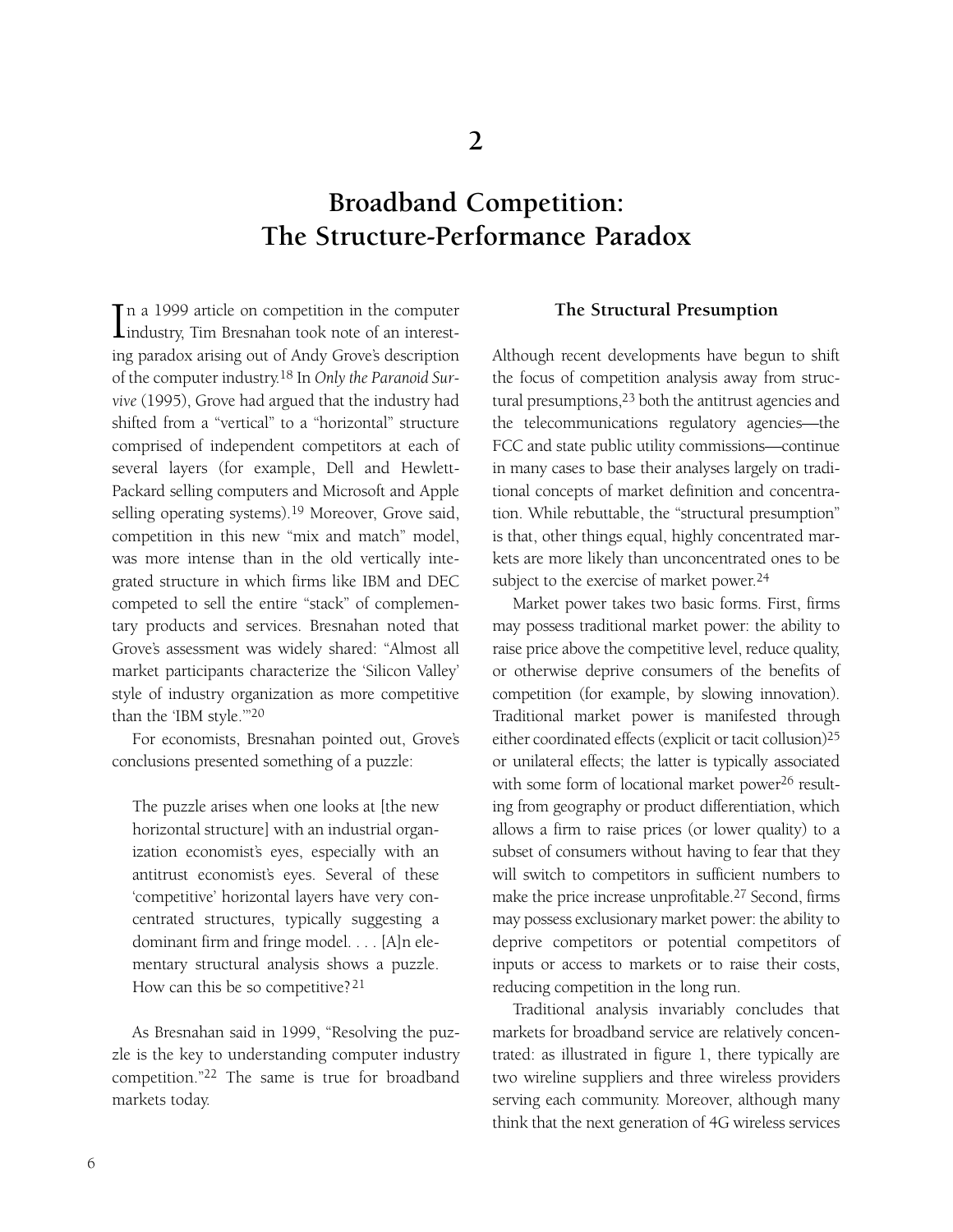

FIGURE 1 **US RESIDENTIAL BROADBAND AVAILABILITY BY MODALITY, 2009**

SOURCE: Federal Communications Commission, Office of Broadband Initiatives, *Connecting America: The National Broadband Plan* (March 2010).

(based on LTE or WiMAX technology) will serve as an economic substitute for wireline broadband, there is not yet a consensus that that moment has arrived; hence, the wireline and wireless markets are often considered separately.28 Finally, it would seem that entry barriers in wireline service are high enough to make new entry unlikely, and even in wireless, some argue that the costs of acquiring spectrum and building out a network limit the likelihood of entry.29

In its Open Internet Order, the FCC summed up the structural evidence as follows:

(1) The wireline broadband market is highly concentrated, with most consumers served by at most two providers; (2) the prospects for additional wireline competition are dim due to the high fixed and sunk costs required to provide wireline broadband service; and (3) the extent to which mobile wireless offerings will compete with wireline offerings is unknown.30

As noted above, the FCC ultimately refused to base its net neutrality rules on a finding that broadband ISPs had traditional market power.<sup>31</sup> In other contexts, however, it has not hesitated to rely on structural evidence as a basis for findings of market power. In its 2010 Qwest Forbearance Order, for example, the FCC conducted a "traditional market power analysis,"32 determined that "the retail mass market for wireline services in Phoenix remains highly concentrated with two dominant providers, Qwest and Cox,"33 and was "unable to find that Qwest is subject to effective competition in the Phoenix MSA."34

Similar findings frequently play important roles in the FCC's analyses of wireless competition. In its recent Data Roaming Order, it justified the new rules in part on grounds that they would "promot[e] competitive choice in broadband services."35 Similarly, the FCC cited the desire to increase the number of wireless broadband providers in its decision granting a wireless license transfer from Skyterra Communications to Harbinger Capital Partners Funds.<sup>36</sup> In 2010, for the first time in many years, the FCC failed to find the wireless market "effectively competitive," at least in part as a result of concerns about "continued industry concentration."37 In 2011, the Department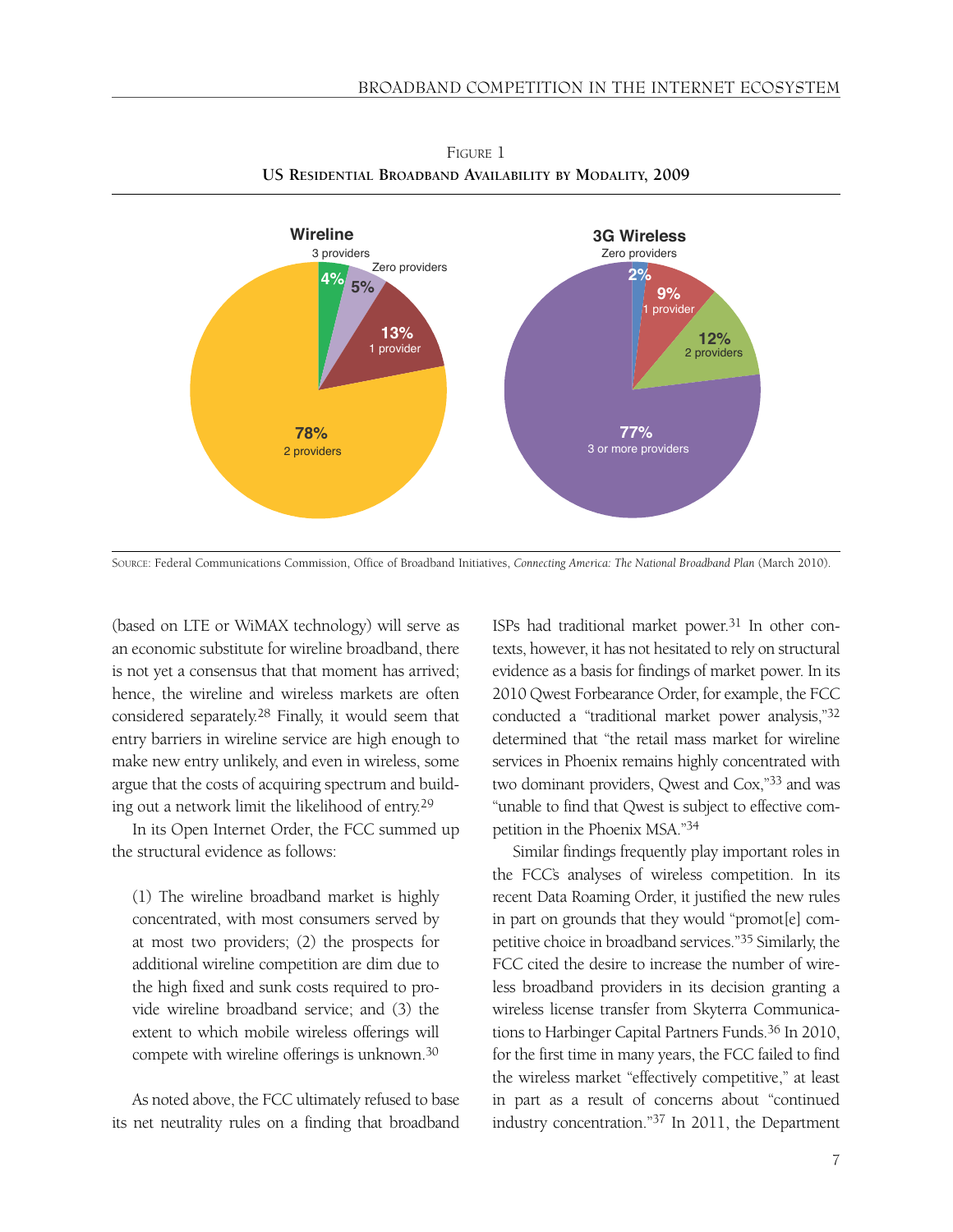of Justice sued to block the acquisition of AT&T by T-Mobile in part because "the proposed merger would result in an HHI [Herfindahl-Hirschman Index] of more than 3,100 for mobile wireless telecommunications services, an increase of nearly 700 points. These numbers substantially exceed the thresholds at which mergers are presumed to be likely to enhance market power."38

More broadly, the structuralist approach has been a touchstone of groups advocating increased regulation, which have frequently characterized the wireline broadband market as a "cozy duopoly"39 and argued that even the wireless market has an insufficient number of competitors to achieve a competitive result.40 According to Cooper,

Most communications markets have a small number of competitors. In the high speed Internet market, there are now two main competitors and the one with the dominant market share has a substantially superior technology. When or whether there will be a third, and how well it will be able to compete, is unclear. This situation is simply not sufficient to sustain a competitive outcome.<sup>41</sup>

For structural purists, a market with even six competitors would not be sufficiently unconcentrated to produce competitive results.42

The predicted consequences of high concentration, according to the structuralists, include high prices; reduced output; retarded innovation; and frequent, successful exclusionary conduct. In a joint 2007 filing at the FCC, for example, the Consumer Federation of America, Consumers Union, and Free Press argued that, as a result of high concentration and insufficient regulation, US broadband connections were "slow, expensive, and not universally available."43 Pointing to inadequate competition in the wireless market and the failure of the FCC to impose network neutrality regulation, the groups complained that wireless broadband networks "actively block the use of unapproved equipment," that "certain applications and services are prohibited

(e.g., VoIP)," and that network operators were seeking to turn wireless services into "a proprietary network of 'walled garden' content and services."44

#### **The Performance Paradox**

The broadband industry has consistently confounded structuralist predictions of poor performance, thus presenting precisely the same type of paradox Bresnahan identified in Grove's analysis of the "new" computer industry. Despite (or perhaps because of) high concentration, broadband output is rising, prices are falling, quality is increasing, firms are making large investments in new technologies and infrastructures, rivalry is intense, and there are few significant instances (some would say none) of demonstrated anticompetitive conduct.

While a complete discussion of the performance of US broadband markets is beyond the scope of this paper, a lengthy treatment is hardly necessary to reject the "cozy duopoly" hypothesis. Indeed, the evidence that broadband markets are performing well can be found in the FCC's own reports, beginning with the 2010 *National Broadband Plan* (NBP) report, which concluded, "Due in large part to private investment and market-driven innovation, broadband in America has improved considerably in the last decade. More Americans are online at faster speeds than ever before."45 Research performed for the FCC in conjunction with the NBP report found that real wireline broadband prices fell at a 5 percent annual rate between 2004 and 2009,<sup>46</sup> while evidence reported by the FCC in its regular *CMRS Competition Reports* shows rapid declines in prices for both mobile voice and data.47

Quality-adjusted broadband prices have declined primarily as a result of higher speeds, which in turn reflect the deployment of more capable infrastructure. The NBP report surveyed deployment plans of new broadband infrastructures by major broadband providers. As shown in figure 2, it found that both telephone companies (deploying either fiber-to-thepremises [FTTP] or advanced DSL infrastructures)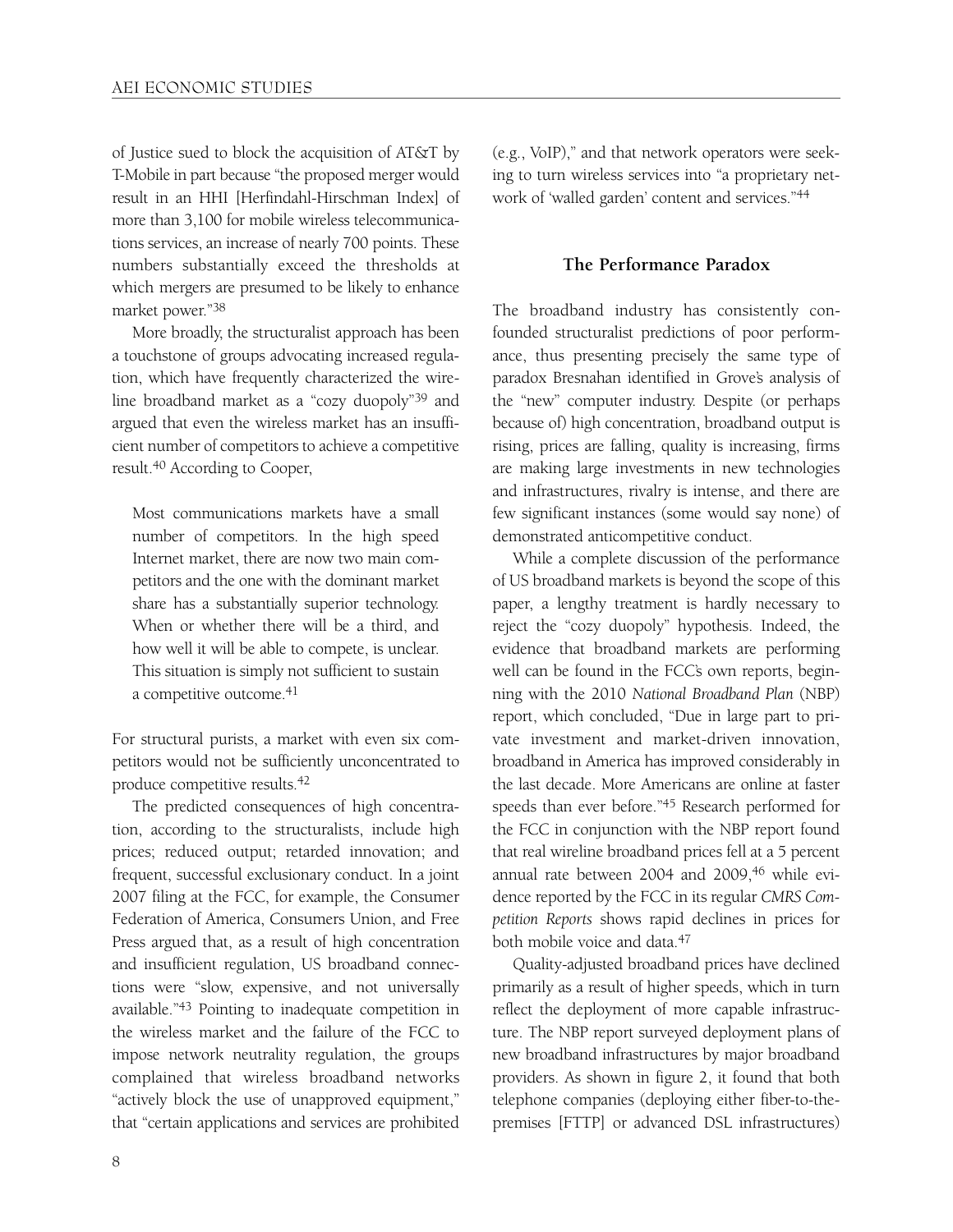

FIGURE 2 **SELECTED FIXED BROADBAND INFRASTRUCTURE UPGRADES**

SOURCE: Federal Communications Commission, Omnibus Broadband Initiative, *Connecting America: The National Broadband Plan* (March 2010), 39.

and cable companies (rolling out third-generation DOCSIS 3.0 infrastructure) were in the process of completing upgrades to their networks and that Clearwire had begun rolling out a nationwide 4G network based on WiMAX technology. Separately, the report noted that several wireless carriers had announced plans to roll out 4G wireless networks based on LTE technology, including Verizon, which had committed to upgrading its entire 3G infrastructure to 4G by 2013.48

In another report prepared in conjunction with the NBP, Atkinson and Schulz surveyed the capital expenditures of major US communications companies, estimating investments for 2008 through 2015 based on actual spending and announced plans, concluding that cumulative private-sector investment in broadband infrastructure over the eight-year period would total \$244 billion.<sup>49</sup> The NBP report specifically concludes that high levels of investment are the result of competition among network operators.50

Declining prices, improving quality, and increasing availability have led to increased adoption and output. In a report released in February 2011, the National Telecommunications and Information Administration found that broadband penetration increased to 68.2 percent in October 2010 from 63.5 percent a year earlier and just 19.9 percent in 2003. Broadband is the fastest-propagating technology in history, and mobile broadband is propagating even more rapidly than wireline.51

There is no evidence that countries that have taken a more regulatory approach have achieved superior performance as a result. Despite entreaties from advocates of increased regulation to conclude that the United States was "falling behind" other nations,<sup>52</sup> the NBP report refused to weigh in, concluding only that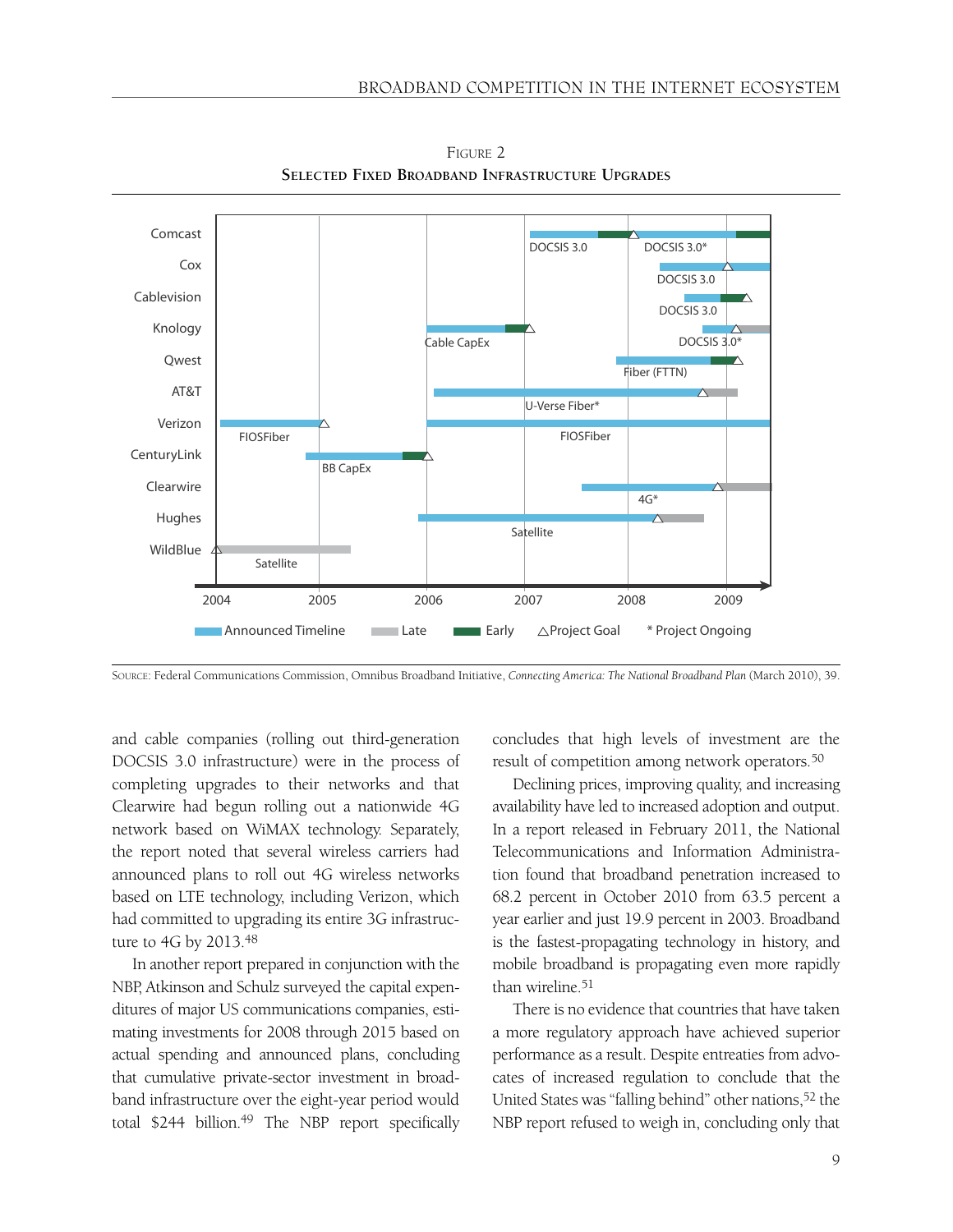"each country's experiences and challenges have critical differences."53 In fact, US markets appear to be performing well on a variety of metrics, including the deployment of fiber-to-the-premises and of 4G wireless, where the United States has a clear lead.54 A recent Nielsen report found that among nine Western nations, America was second only to Switzerland in broadband connection speeds.55

In addition to strong performance, other metrics are also inconsistent with the structuralist hypothesis. First, no credible evidence exists that broadband ISPs earn above-market returns. For example, Hazlett and Weisman analyze financial market valuations of telephone and cable companies and find no evidence of market power,<sup>56</sup> while Darby presents evidence that broadband providers earn lower returns than the Standard and Poor's average and significantly lower returns than many high-tech firms.57

Second, it is worth noting that despite the sunk costs associated with entry, new broadband providers have entered the market, and further entry is likely. In the mobile arena, Clearwire represents a recent case of new entry, and Dish is seeking government permission to acquire the spectrum necessary to enter. Moreover, in an important sense, *all* wireless broadband providers are recent entrants into the market for 3G services, and either new or aspiring entrants into the market for 4G.58 On the wireline side, infrastructure upgrades undertaken by wireline carriers have allowed them to enter and compete in new product markets (for example, cable companies in telephony, telephone companies in video).59 Such behavior is not consistent with the structuralist prediction that "cozy duopolists" would refuse to enter one another's markets.

Third, structuralist predictions of exclusionary conduct and stifled innovation have not been borne out by experience. To the contrary, whereas the structuralists predicted that wireline providers would seek to emulate the "walled garden" of the early wireless marketplace—in which carriers chose equipment, limited access to outside content and applications, and so forth—the opposite has occurred: the advent of 3G wireless led to the opening up of the "wireless

ecosystem," with content, application, device, and companies like Apple, Google, Microsoft, and Samsung taking the lead in defining the wireless value proposition.60 Rather than limiting the devices and applications on their networks, mobile providers are now competing on the basis of the types and number of third-party applications available through their phones and devices.61 Nor is innovation limited to the wireless sphere. "Over-the-top" video services such as Netflix now account for the bulk of Internet traffic, and broadband ISPs are responding by offering such services such as TV Everywhere and applications that allow customers to watch live television programming on their iPads using home Wi-Fi connections.62 On the other hand, the FCC's Open Internet Order could cite only two adjudicated instances of anticompetitive conduct (one of which, Comcast's alleged discrimination against BitTorrent, has since been overturned in the courts) and none since 2007.63

The fact that the broadband market outperforms structuralist predictions is not surprising in the context of modern competition analysis, which recognizes that large numbers of competitors are not necessary to achieve competitive results. As the NBP report noted,

The lack of a large number of wireline, facilities-based providers does not necessarily mean competition among broadband providers is inadequate. While older economic models of competition emphasized the danger of tacit collusion with a small number of rivals, economists today recognize that coordination is possible but not inevitable under such circumstances. Moreover, modern analyses find that markets with a small number of participants can perform competitively.64

"The critical question," the report continued (quoting from the Department of Justice's ex parte comments), "is not 'some abstract notion of whether or not broadband markets are 'competitive' but rather 'whether there are policy levers that can be used to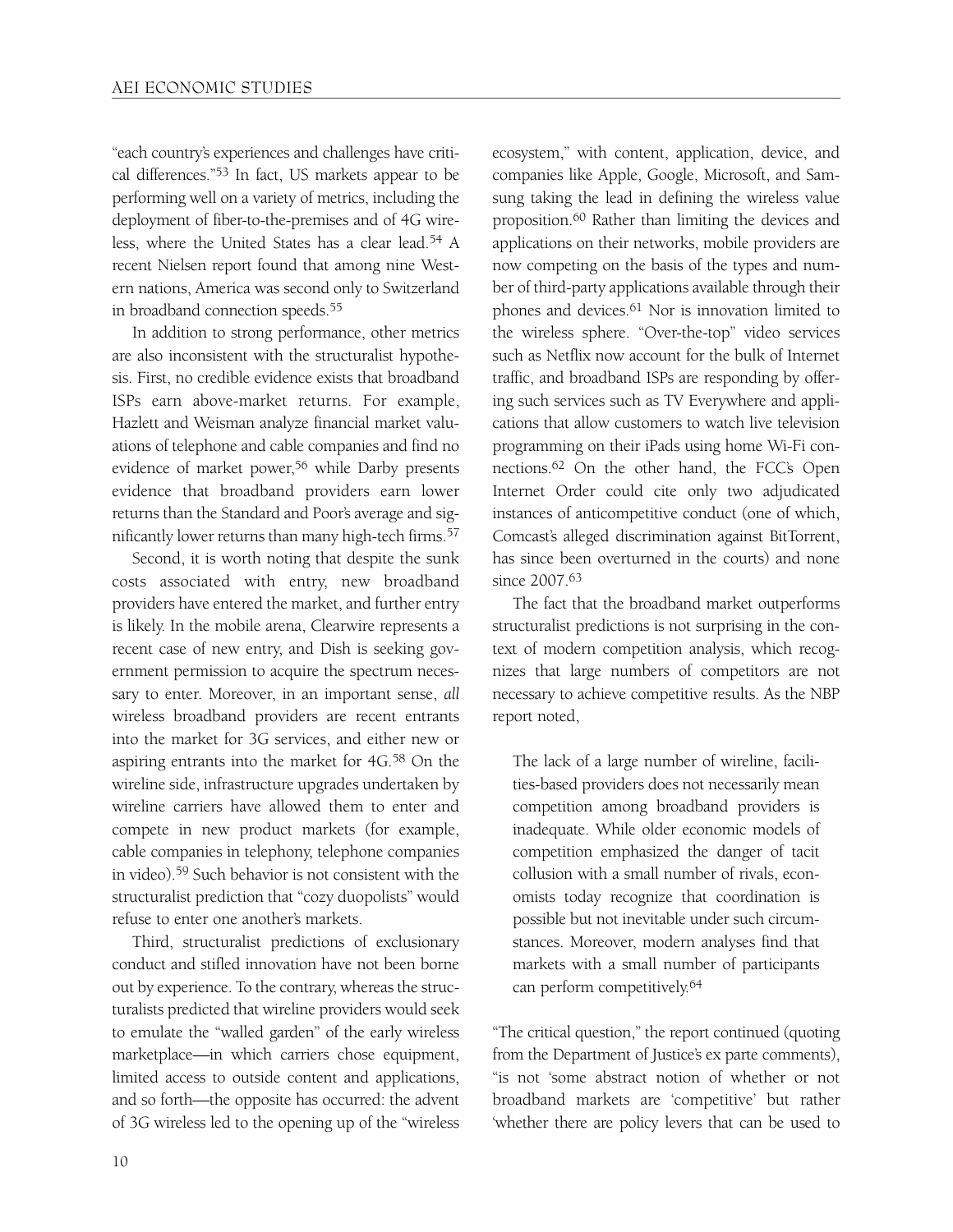produce superior outcomes.'"65 Before turning to that question, we first seek a better understanding of the competitive dynamics of the Internet ecosystem generally and modern broadband markets in particular.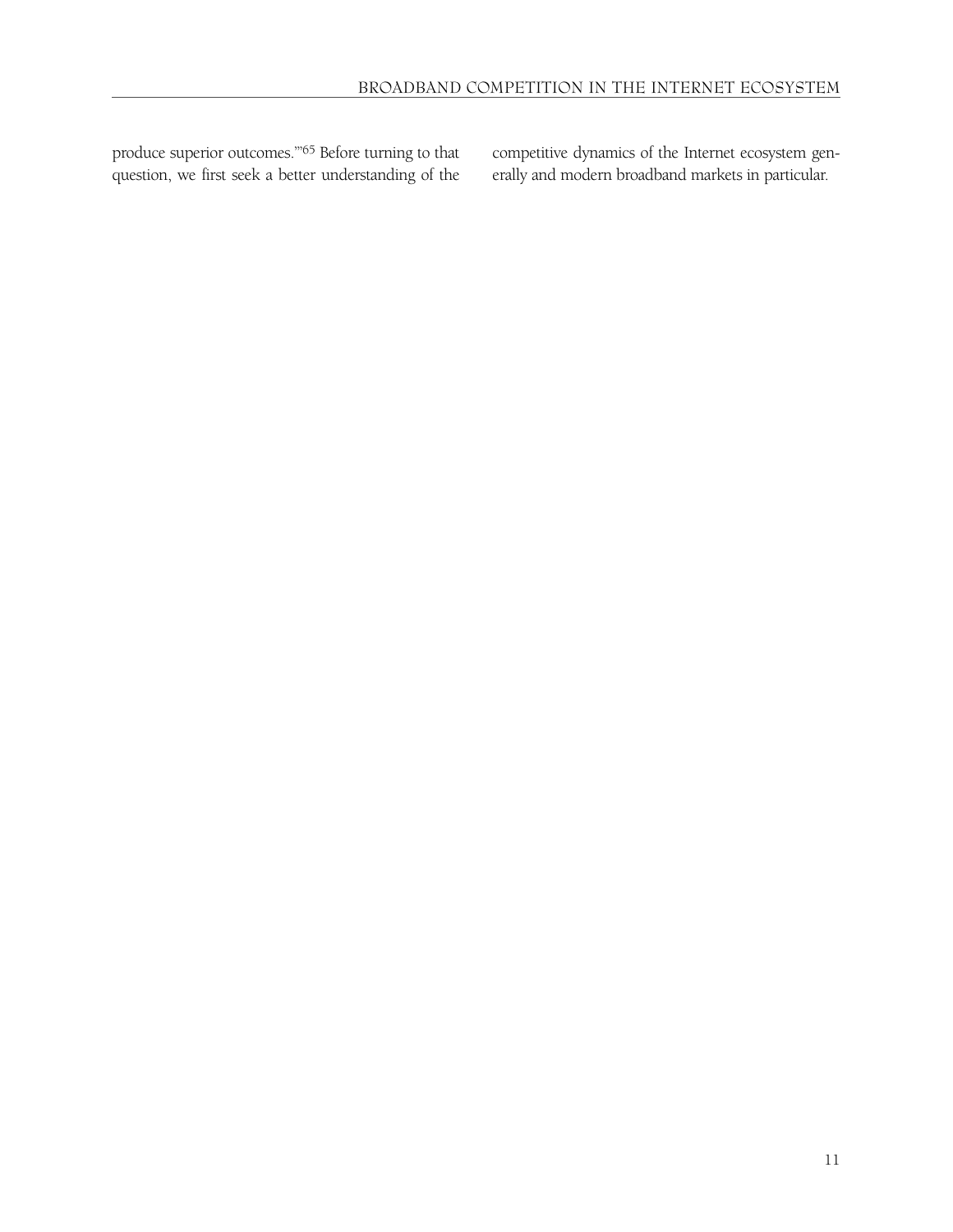## **The Competitive Dynamics of Broadband**

Bresnahan began his 1999 article on the computer<br>Dindustry by explaining that, for an industry economist, "the first task is to understand how competition works in the industry, and how structure influences and is influenced by competition. Only when that task is done can we reasonably hope to say what kinds of industry structures public policy should favor and how."66 In the same spirit, this section describes how competition works in the modern broadband industry. The conclusion, to summarize, is that competition in the broadband industry is shaped by the same forces as in the rest of the Internet ecosystem, like the markets for computers, content, applications, software, and so forth. As I have explained, those characteristics can be thought of as falling into three broad categories: dynamism, modularity, and network effects.

First, because broadband markets are dynamic, the primary focal points of competition are innovation and product differentiation. Broadband ISPs, like other Internet firms, seek to outpace their rivals, and earn economic rents, by developing superior products and services. To do so, they make large, nonrecoverable investments in R&D, equipment, and other fixed assets. To recover these costs (which must be recovered, at least in expectation, or the investments would not be made), ISPs must charge at least some customers prices in excess of marginal cost, which is to say they must price discriminate or, as some prefer to say, engage in "differential pricing."67 To price discriminate, they must differentiate their products. This causal chain (or, more accurately, causal circle)—invest, innovate, differentiate, price discriminate, invest, and so forth—is central to the competitive dynamics of all IT markets, including broadband. (See figure 3.)

Second, broadband products serve as complementary inputs in larger systems. The ability to assemble different types of inputs into value-producing systems is referred to as modularity, which is made possible, in turn, by the existence of standards or "platforms." Competition may occur both within platforms (intraplatform competition) and between them (interplatform competition). As I will discuss, broadband services are one of four types of modules (along with applications, content, and devices) that comprise Internet platforms. (See figure 4.)

Third, broadband markets are, like other IT markets, subject to both demand-side economies of scale (network effects) and demand-side economies of scope (multisidedness). Markets are said to be subject to network effects if the value attached to a product or service by each consumer is a function of how many other consumers use it. In multisided markets, some types of consumers (for example, content and application providers) value the presence of other types of consumers (for example, subscribers). (See figure 5.)

Network effects and multi-sidedness typically go hand in hand. For example, a vertically integrated content and application aggregator and device manufacturer (for example, Apple) may place a higher value on distributing its products through a broadband ISP with many customers than one with fewer customers, not only because it will sell more iPhones, but also because doing so increases its own value to the content and applications providers (the other participants in its platform) on which it depends for complements.

It is worth noting that the term *platform* is used to describe both modularity (referring to institutions that facilitate the exploitation of complementarities between products) and multisidedness (institutions that facilitate complementarities between economic actors). Thus, both the Windows/Intel ("Wintel") computer environment (facilitating interaction between complementary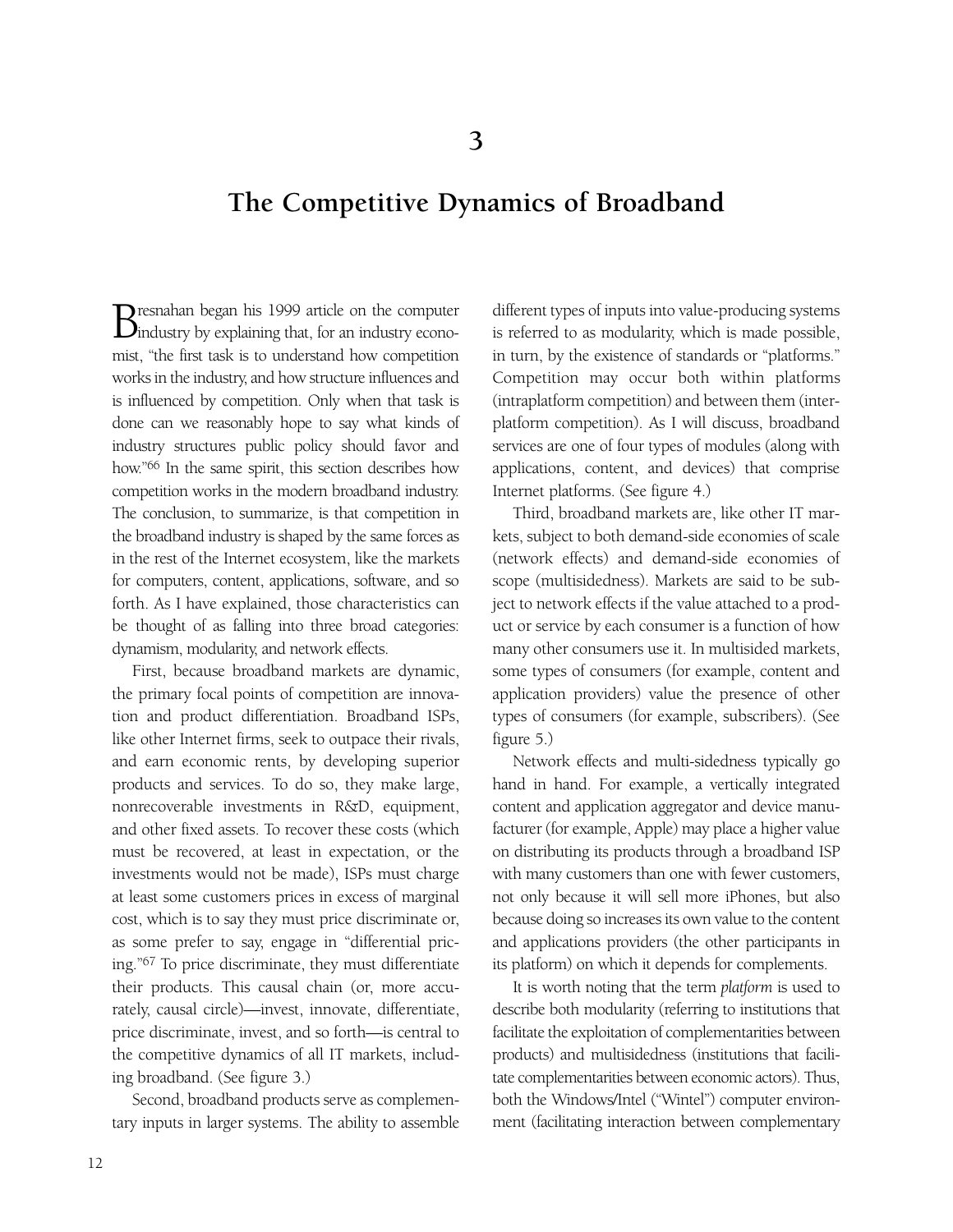

FIGURE 3 **CYCLE OF DYNAMIC INNOVATION**

FIGURE 4 **ELEMENTS OF AN INTERNET ECOSYSTEM PLATFORM**

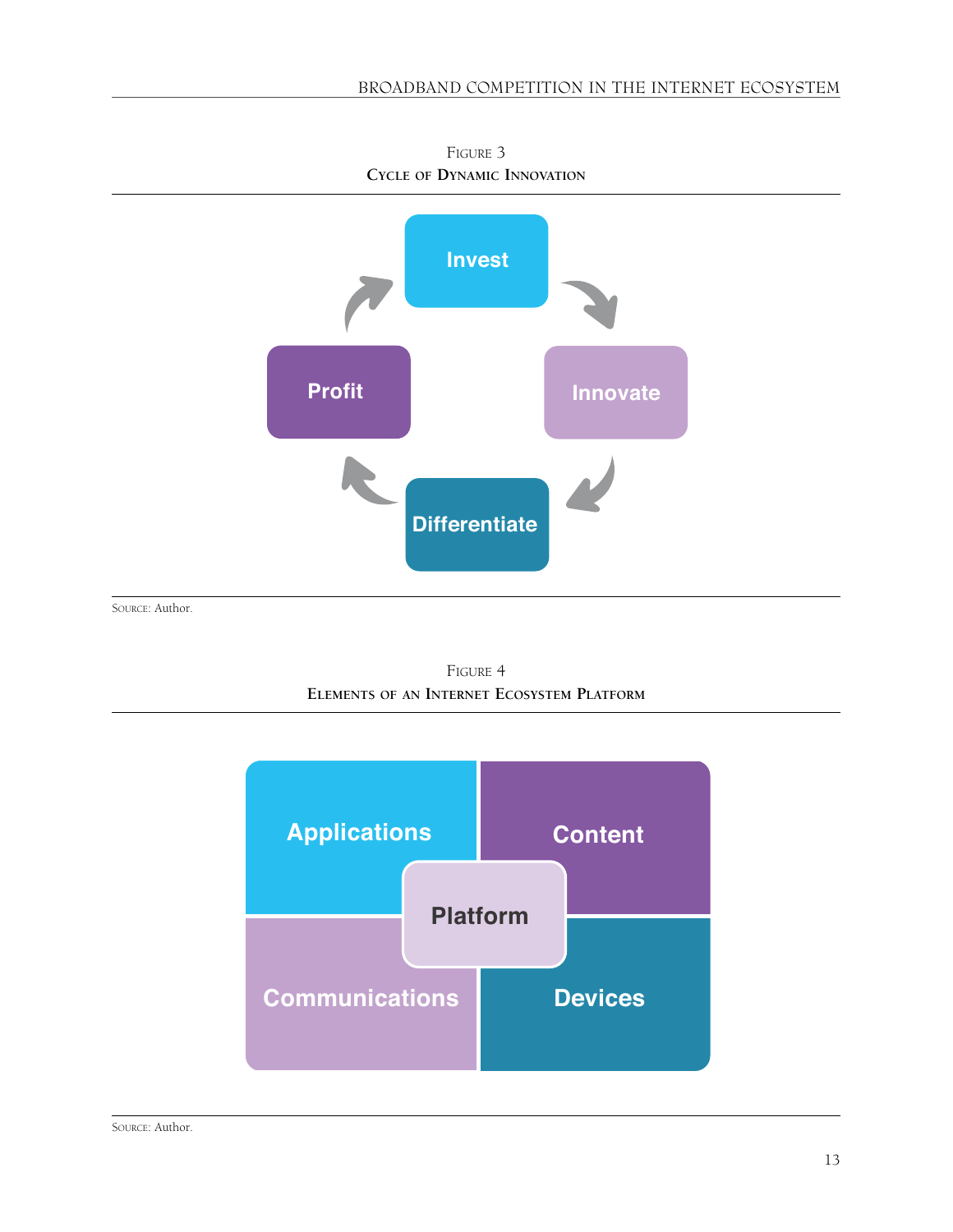

FIGURE 5 **THE ROLE OF ISPS IN A TWO-SIDED MARKET**

SOURCE: Author.

computer products) and the local newspaper (facilitating interactions between advertisers and readers) are referred to as "platforms."68

We now turn to a more extensive examination of how these characteristics manifest themselves in broadband markets.

#### **Dynamism**

Markets characterized by rapid technological change are often referred to as "dynamic." Market structures may change rapidly, and firms must innovate and adapt just to keep up; today's dominant firm may be seeking bankruptcy protection tomorrow. But technological change does not happen of its own accord: innovation demands investment, not only to invent new products (R&D), but also to bring them to market (capital expenditures). Such investments tend to be both sunk (unrecoverable) and fixed (insensitive to output). As a result, industries characterized by rapid technological change are generally subject to economies of scale and engage in efficient price discrimination, enabled by product differentiation, to earn back past investments and attract the capital needed to make new ones 69

In innovation markets, firms compete not only by seeking to offer the best products at the lowest prices, but also—and primarily—by making investments intended to create entire new categories of products or substantially reduce the costs of making existing ones. According to Baumol, "Innovation has replaced price as the name of the game in a number of important industries. The computer industry is only the most obvious example, whose new and improved models appear constantly, each manufacturer battling to stay ahead of its rivals."70 Innovation competition plays a central role in economic progress71 and likely contributes far more to longrun economic prosperity than the static efficiency gains associated with achieving the competitive result in traditional models.72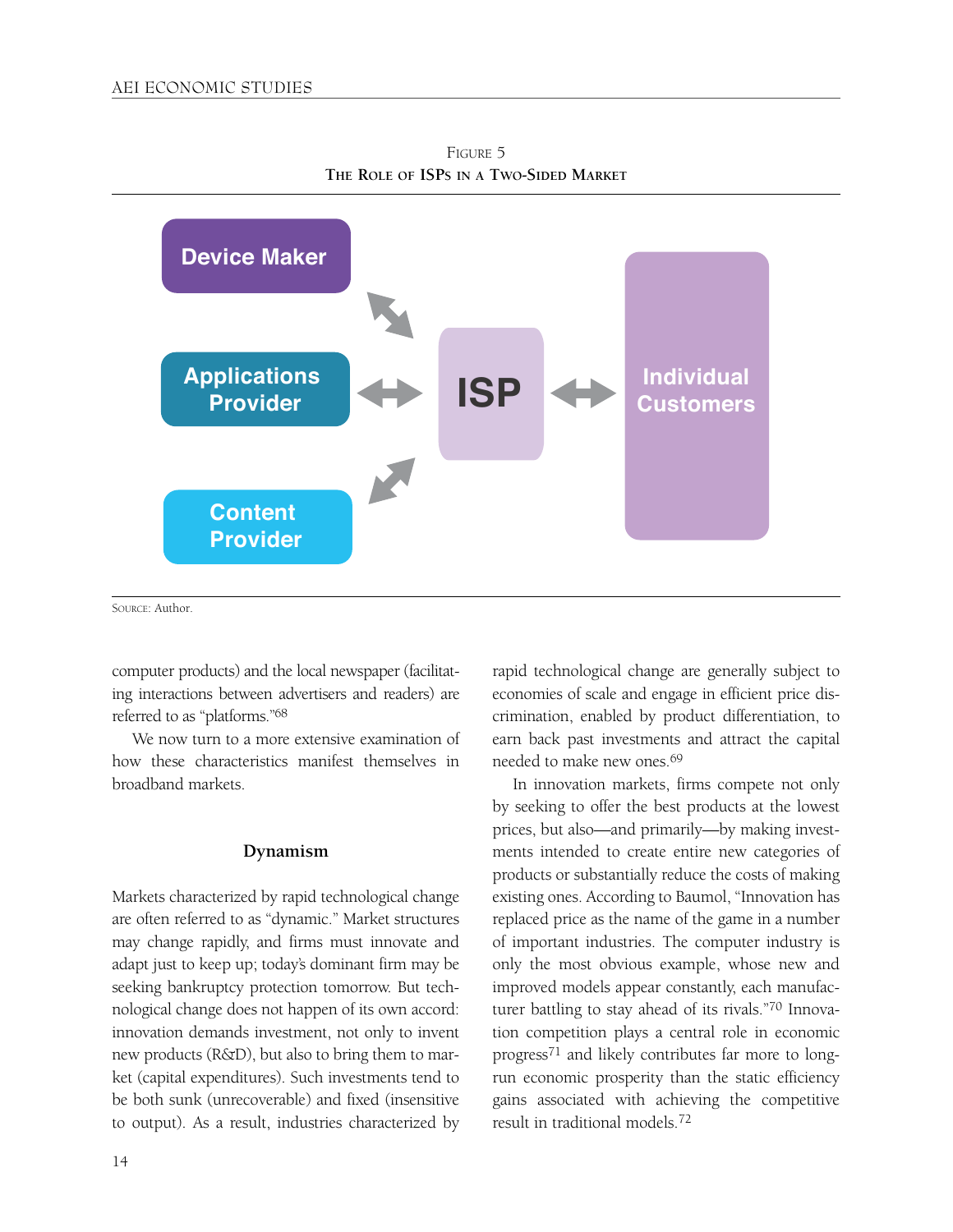Telecommunications markets were not traditionally thought of as "innovative" in this sense, but the convergence of telecommunications with digital computing has accelerated the pace of change. Mobile wireless markets are the most obvious example, with new technologies now being introduced roughly every five years as the market progresses from 3G to 4G wireless standards (WiMAX and LTE).73 However, wireline networks are also evolving rapidly: current fiberoptic networks deliver speeds four times as fast as those initially introduced in the early 2000s74; techniques developed in just the past few years (known as vectoring and pair bonding) now allow even legacy copper networks to deliver broadband speeds up to 100 Mbps.75

One important characteristic of innovation competition is its riskiness: innovation markets have a win-or-lose aspect, where the firms that innovate successfully are rewarded with high margins, while those that do not die off.76 The leading exponent of dynamic competition, Joseph Schumpeter, famously coined the phrase "creative destruction" to describe it. As Schumpeter put it, innovation competition "strikes not at the margins of the profits and the outputs of the existing firms but at their foundations and their very lives."77

Again, telecommunications markets were not traditionally thought of in such terms; for decades, AT&T was the prototypical safe investment, and telephone companies enjoyed the steady returns associated with rate-of-return regulation until the mid-1990s.78 But investors in firms such as Clearwire, with its bet-the-firm commitment to WiMAX technology—or for that matter, in Verizon, with its arguably even more audacious bet on fiber-to-thehome—can have little doubt that everything is at risk. Firms that bet wrong do, in fact, cease to exist: AT&T, which made losing bets on everything from cell phones (it sold, then bought) to cable companies (it bought, then sold), survives today in name only.

Dynamism has several important implications for competition analysis. First, and perhaps most obviously, rapid technological change places a burden on antitrust enforcers to take a forward-looking approach to the assessment of market power. Katz and Shapiro, for example, note that "under the Schumpeterian view that competition consists of repeated waves of innovation that sweep aside 'dominant' incumbents, current product-market shares may indicate very little about the future of the industry or about whether any given firm will possess significant market power."79 Similarly, Posner, writing in 2001, concluded, "Because of the extraordinary pace of innovation, not only in computers but in communications technology . . . the networks that have emerged in the new economy do not seem particularly secure against competition."80 The US Department of Justice made essentially the same point in a 2010 filing before the FCC:

In any industry subject to significant technological change, it is important that the evaluation of competition be forward-looking rather than based on static definitions of products and services. Insight can best be gained by looking at product life cycles, the replacement of older technologies by newer ones, and the barriers facing suppliers that offer those newer technologies. In the case of broadband services, it is clear that the market is shifting generally in the direction of faster speeds and additional mobility.81

In one respect, at least, the FCC seems to have taken this advice to heart: Looking at potential future technological developments in the broadband market, the NBP report concluded today's telephone companies dominant firms, in the eyes of many—are at risk of obsolescence if they are not able to find a way effectively to compete with cable's cost-effective DOCSIS 3.0 technology.82

The extent to which dynamism erodes market power, and perhaps reduces the need for antitrust enforcement in general, is a matter of contention.<sup>83</sup> However, many agree on a narrower point: that the traditional presumption against market concentration does not carry over to innovation markets. As Katz and Shelanski explain: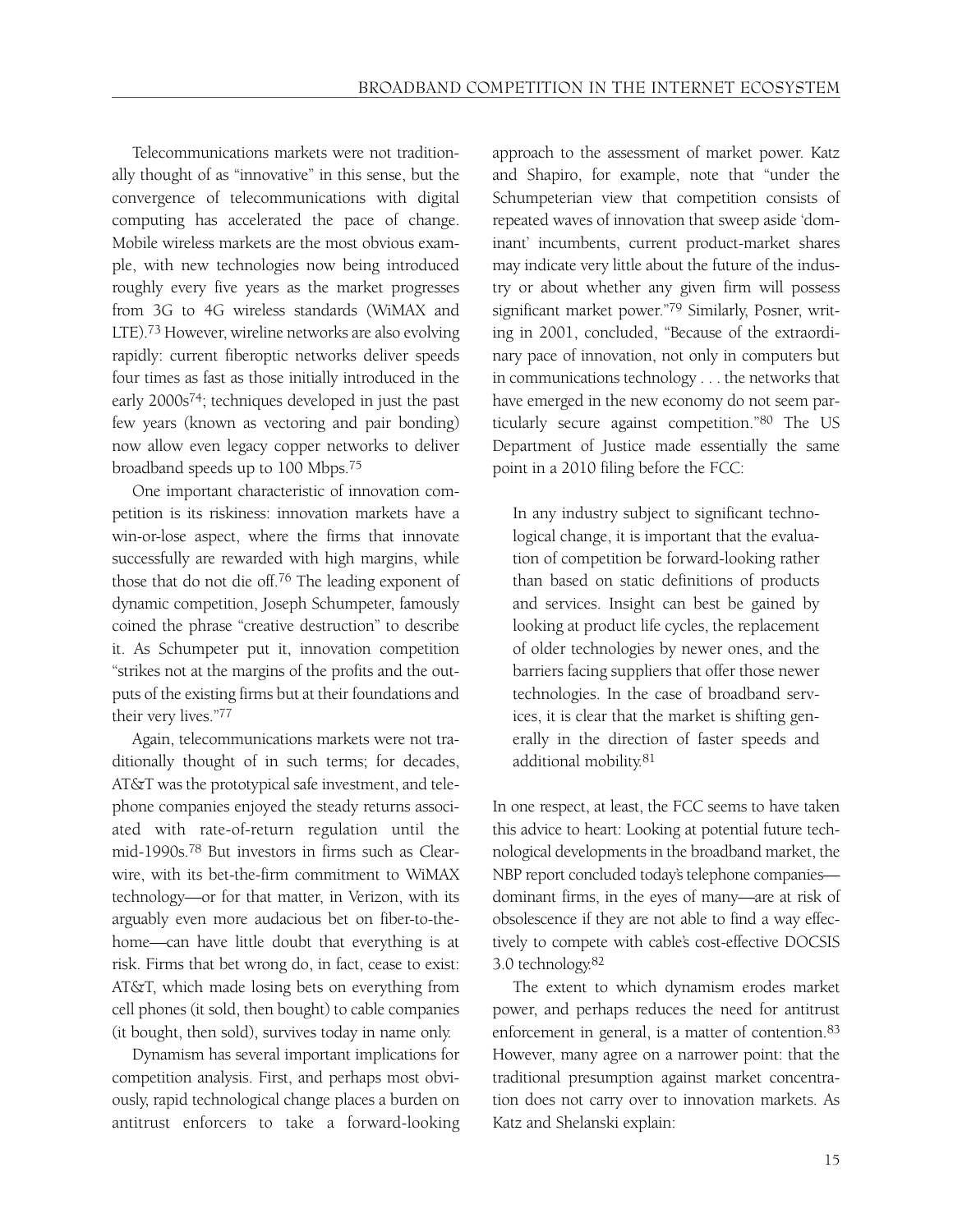A proper understanding of innovation-based competition means that, in some markets, antitrust enforcement cannot rely on its longestablished presumptions that increased concentration or market power will reduce innovation or harm consumer welfare. A merger from four to three firms, or even from three to two, while raising a presumption of increased short-run power over price and output, does not so easily raise a presumption of reduced development and deployment of new technology.84

In other words, to the extent market performance is measured by the pace of innovation, there is simply no basis for presuming an inverse relationship between concentration and performance.

Another important implication of dynamism in IT markets is the importance of economies of scale, which lead ultimately to competitive price discrimination. As Baumol notes, innovative industries spend substantial proportions of their revenues on fixed costs such as research and development. He observes, "These outlays [on R&D and other innovative activities] are substantial, amounting to more than 10 percent of total annual revenue in industries such as communications and pharmaceuticals. In the computer software industry they may well be higher."85 Such costs can be recouped only through high margins. As Shapiro explains:

Since R&D costs often do not vary with the scale of output, such fixed costs are common in innovative industries. In my experience it is common in the technology sector for firms to follow a rule of thumb that involves investing some percentage of revenues into R&D; hence, long-term viability requires sufficient margins to fund ongoing R&D efforts. Fixed costs also are very common in industries that create informational content. Indeed, in some of these markets, such as those for movies or music, that involves (*sic*) "hits" and "duds," it is well understood that the large margins earned on the "hits" are necessary to compensate for the larger number of "duds" that are inevitable.

For all of these reasons, competitive prices are often above marginal cost in innovative industries, and sometimes far above marginal cost.86

The problem of defraying fixed costs in industries with economies of scale is a familiar one, especially to students of regulated industries (like traditional telecommunications), who recognize it as the central challenge posed by natural monopoly. Economic efficiency requires that prices be set equal to marginal cost, but marginal cost is always below average cost in industries with downward-sloping average cost curves over the relevant range of output; thus, setting price equal to marginal cost ensures the firm earns negative returns and, having anticipated the problem, never enters the market in the first place. As Varian explains:

Many important industries involve technologies that exhibit increasing returns to scale, large fixed and sunk costs, and significant economies of scope. Two important examples of such industries are telecommunications services and information services. In each of these cases the relevant technologies involve high fixed costs, significant joint costs and low, or even zero, marginal costs. Setting prices equal to marginal cost will generally not recoup sufficient revenue to cover the fixed costs and the standard economic recommendation of "price at marginal cost" is not economically viable. Some other mechanism for achieving efficient allocation of resources must be found.87

The efficient solution is price discrimination. As Wallsten explains in the context of broadband, "Because [broadband] carriers must recover the high fixed costs of investment, average prices must exceed marginal costs if providers are to continue investing in their networks. The most efficient way to recover those fixed costs is to charge different types of consumers different prices."88 Such price discrimination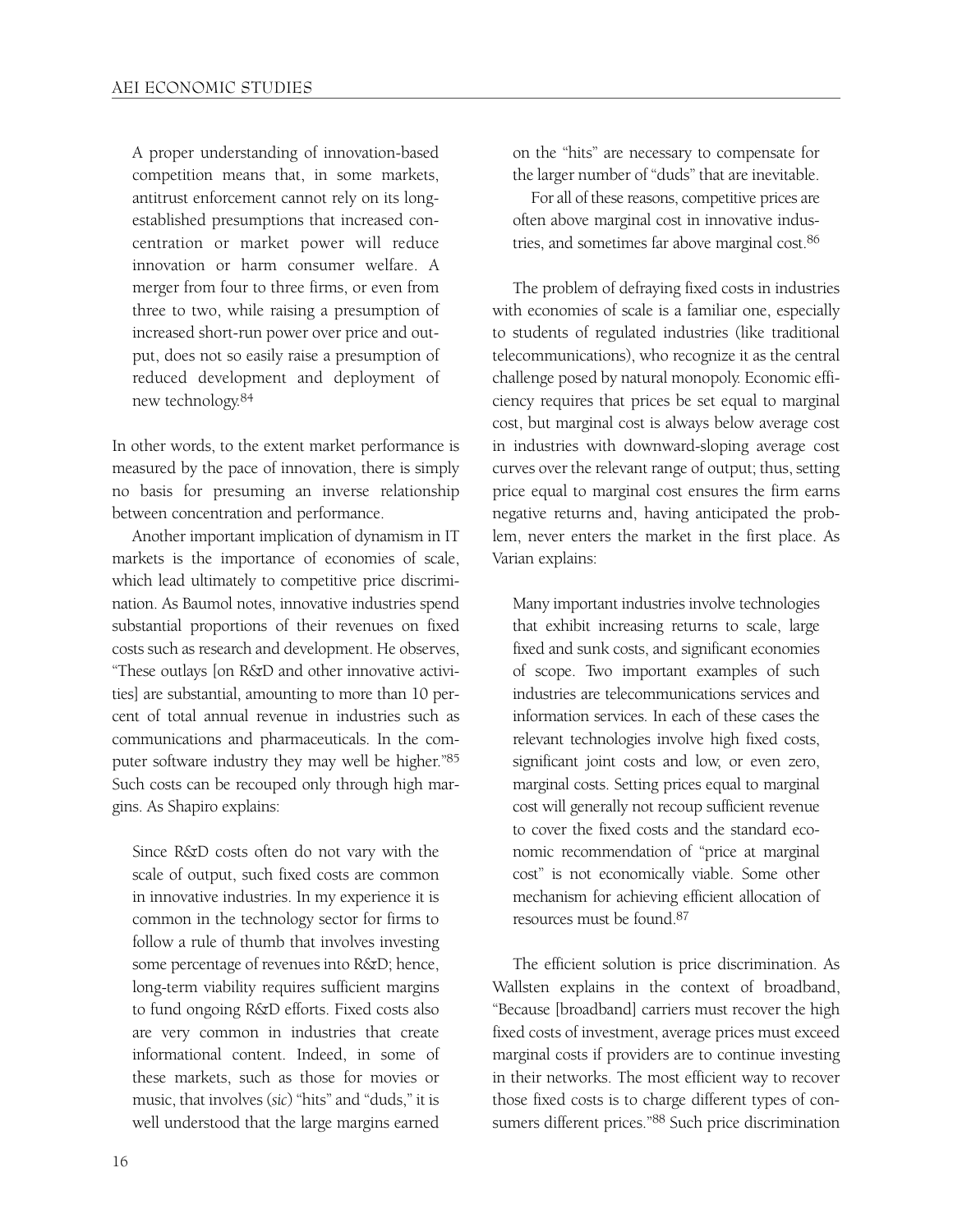is efficient to the extent that it reflects Ramsey pricing principles: when price-cost margins are set in inverse proportion to the elasticities of demand of different customer groups so that the least pricesensitive customers shoulder the fixed costs by paying prices above average cost, while the most pricesensitive are offered prices at or near marginal cost (below average cost).

For many years, economists believed that price discrimination was impossible in competitive markets, since competitors would always have an incentive to undercut ("cream skim") above-cost prices. Indeed, the expectation that competition would make price discrimination impossible led economists for many years to suppose that the presence of price discrimination was a certain indicator of market power. As it turns out, neither proposition is true: competition does not preclude price discrimination, and price discrimination does not imply market power.89

Indeed, recent work by Baumol and others has led to a growing recognition of the ubiquity and significance of the practice, especially in IT markets.90 As Baumol and Swanson explain in an important 2003 article, competitive price discrimination is not just *desirable* in markets with high fixed costs and heterogeneous consumers, but also *necessary* and *inevitable*. Moreover, the prices charged are generally efficient (reflecting Ramsey pricing), and so long as the market is sufficiently competitive, the pricediscriminating firms earn only competitive returns.<sup>91</sup>

The economic imperative to differentiate products has a profound impact on competition in the Internet ecosystem: it means that individual firms compete to create new products and new product attributes that serve as effective differentiators attributes that create sufficient added value to cause some cohort of consumers to be willing to pay a price greater than marginal cost.92 Thus, broadband service providers seek to differentiate both their wireline (FiOS vs. U-Verse vs. DOCSIS 3.0) and wireless (LTE vs. HSPA+ vs. WiMAX) communications offerings.93 At least equally important, they also compete by seeking to assemble the most compelling combinations of products for consumers (those that generate the most value for at least some subsets of consumers).<sup>94</sup> Thus, at the same time that they are innovating internally, broadband ISPs are also collaborating with suppliers of complementary inputs (mobile wireless devices, high-capacity DVRs, video applications for iPads, TV Everywhere services, and so forth) to generate compelling bundles of products and services that differentiate them from their competitors.

To reiterate, what I have described is a causal chain with direct implications for both the competitive dynamics of broadband markets and the challenges faced by competition authorities in evaluating them. High rates of innovation (dynamism) imply large sunk costs, which must be recouped through price discrimination, but price discrimination is possible only if products can be sufficiently differentiated to allow for higher margins on at least some sales.<sup>95</sup> Thus, firms are constantly engaged in a search for product-differentiating attributes in their own products; in markets characterized by modularity, in the complementary products produced by others; or, in multisided markets, in the types of customers to whom they cater.

#### **Modularity**

In its FCC filing on the *National Broadband Plan*, the Department of Justice concluded that "Broadband services are one part of a wider information technology ecosystem that ultimately delivers value to consumers."<sup>96</sup> The statement rings true, but an economist cannot help but ask: precisely what does it mean to be "part of an ecosystem"?

The answer lies in the related concepts of modularity (an engineering term) and complementarity (an economic one). Modularity refers to standards (or "platforms") that allow different products (or "modules") to interoperate, while complementarity refers to the fact that the products generate greater benefits if used together than if used independently.97 In IT markets, it is commonplace for modules to be perfect complements, meaning that they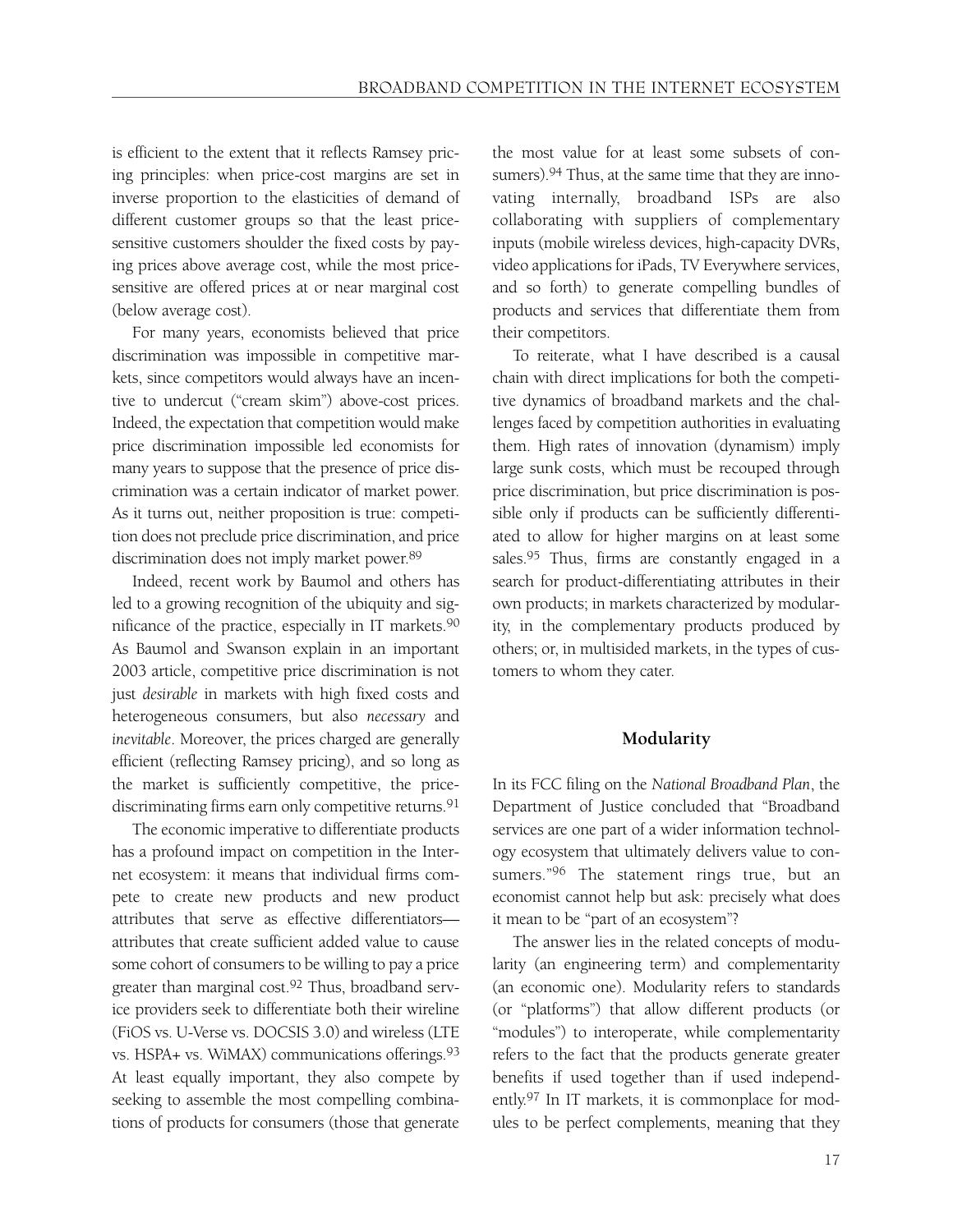generate no value at all unless used in conjunction with other modules as part of a platform (a personal computer, an operating system, and one or more types of applications software).98 Thus, to say that a product or service is part of the Internet ecosystem is to say that it is one of the complementary modules operating together on one of the many platforms that comprise the "platform of platforms"99 called the Internet.

It is conventional to classify the modules that make up Internet platforms into four categories: applications, communications (broadband), content, and devices.100 Further, an Internet platform can be defined as a system that contains at least one of each type of module, without which it would be unable to function; that is, the term "Internet platform" can sensibly be defined such that the four types of modules are perfect complements.

The recognition that broadband comprises just one of four equally necessary components of all Internet platforms has important implications for how we think about the competitive dynamics of the Internet ecosystem. In particular, it becomes clear from this perspective that one of the central metaphors in the policy discussion about broadband regulation—the notion that broadband networks are at the "core" of the Internet while content, applications, and devices are at the "edge"101—is fundamentally misleading and economically incorrect. Although it is certainly understandable that the modern telecommunications intelligentsia would see broadband as the center of the Internet ecosystem (just as pre-Copernican astronomers, seeing the universe from their earthbound perspective, mistakenly believed the Earth was the center of the universe), it is not. For purposes of competition analysis, at least, broadband is a complement among complements, a module among modules.

This realization does not end the debate about appropriate competition policy for broadband and other Internet services, but it does reframe it. First, it explains why it is incorrect to argue, as the FCC does in the Open Internet Order, that broadband ISPs differ from "edge" providers because they "control access to the Internet for their subscribers and for anyone wishing to reach those subscribers" and, on this basis alone, to "find broadband providers distinguishable from other participants in the Internet marketplace."102 The same could be said for the providers (collectively) of any essential input to Internet platforms, including operating systems, browsers, Internet access devices, and so forth. (For example, it is equally true that operating system providers "control access to the Internet for their subscribers and for anyone wishing to reach those subscribers.") Going further, the ability to cut off access to the entire Internet is hardly necessary to raise competition issues: it may be sufficient, in theory, for a device manufacturer to restrict interoperability with a software program, or for a search engine operator to decline to show results from a competitor's sites. Nothing is unique, in other words, about the ability of broadband ISPs to affect for competitive reasons or otherwise—how various modules interoperate, or fail to interoperate, on Internet platforms.103

To understand the competitive dynamics of broadband markets, it is necessary to dispense altogether with the edge versus core metaphor and focus instead on the roles played by broadband ISPs in two types of competition: competition between producers of modules within platforms (intraplatform competition) and competition between platforms (interplatform competition).104 I will discuss both types of competition in this section and the following one.

To begin, the central economic function of a platform is to strike the optimal balance between the benefits and costs of modularity (in this context, interoperability) on one hand and the benefits and costs of integration on the other.<sup>105</sup> The primary benefit of modularity is that it allows firms (and the platform or platforms in which they participate) to capture both the benefits of specialization (of specializing in the production of one or a few modules) while still benefiting from the economies of scale and scope made possible by participation in a widely distributed platform.106 But modularity also imposes costs. Most obviously, the design and engineering costs of achieving interoperability across different products (porting costs) may outweigh the benefits.107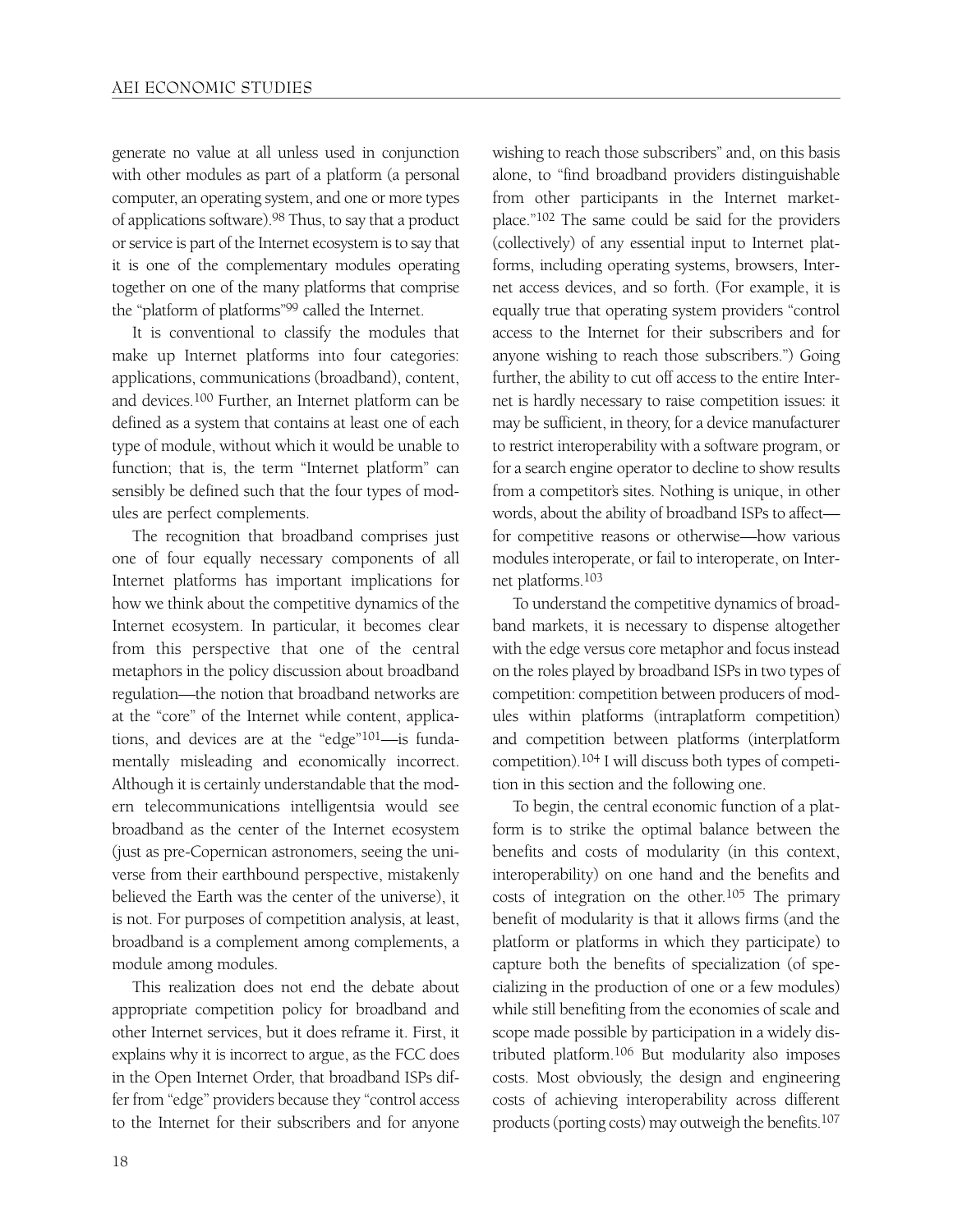Modularity can also interfere with the ability of entrepreneurs to appropriate returns on investment, 108 or (in cases of complementary monopoly products) inhibit efforts to avoid "double marginalization" through vertical integration.109 Successful platforms achieve a mix of interoperability and integration that maximizes overall value, given the technical and economic context of the market in question and are capable, over time, of adjusting to change.

Given the obvious complexity of this balancing exercise, it might seem that the challenge of creating and maintaining a stable interface would best be solved through centralized decision making. That is, regardless of whether the platform operator opts for relative modularity (like Android) or a more integrated approach (like Apple), intuition suggests that there will generally be a single "platform czar" calling the shots. This intuition, however, turns out to be wrong—or, to be more precise, true only as a special case.110 In general, platform participants compete to control the direction of a platform and, by doing so, to affect how current and future economic rents are divided. Indeed, intraplatform competition is commonplace in the computer sector and in the broadband ISP sector as well.111

In a 1999 article, Bresnahan and Greenstein coined the term "divided technical leadership" to describe "a structure in which a number of firms possess the capability to supply key platform components."112 As Bresnahan explains:

Under divided technical leadership, there is no single vertically integrated firm with control over direction of a platform. Instead, a number of firms supply, in the short run, and invent, in the long run, platform components. Frequently, different firms will have positions of dominance in different layers. These firms must cooperate in the short run to serve their customers. They find themselves, however, in competition when it comes to invention.113

According to Bresnahan and Greenstein, divided technical leadership was the "inevitable" consequence of the emergence of client/server architectures, which "necessarily have divided technical leadership because they re-use components from other platforms," requiring an "aspiring client/server platform steerer" to "make progress on each component at or near the technical level of the leader of that component," an "extraordinarily difficult feat."114

Modularization has had the same effect in the Internet ecosystem, permitting the reuse of components across platforms, making it difficult or impossible for a single firm to steer the technological development of every module or component, and leading to divided technical leadership (intraplatform competition).115 As Bresnahan puts it, intraplatform competition results in part from the fact that "a firm in one layer [of the platform] has every incentive to grab the rents of a firm in another layer."116 Consider the following example, offered by Sallet:

A consumer who buys a book from Amazon on her iPad using the AT&T wireless network engages in three separate transactions with three separate revenue streams, three price points, and three consumer relationships. But, and this is the critical point, the transactions are interdependent, and this interdependence the shared value arising from the use of a package of complementary products—is what firms can bargain over. The bargaining may involve specific terms of a contractual relationship, such as exclusivity rights. It may involve payment from one firm to another for the ability to gain access to the package. It may be the purchase or subsidization of another firm's product for the ability to engage in joint marketing.117

Firms in the Internet ecosystem compete over rents by seeking to develop better products or superior brand images, or by leveraging control of some key input or attribute like intellectual property. For example, a recent study by Dedrick, Kraemer, and Linden analyzes the intraplatform competition for the rents generated by smartphones: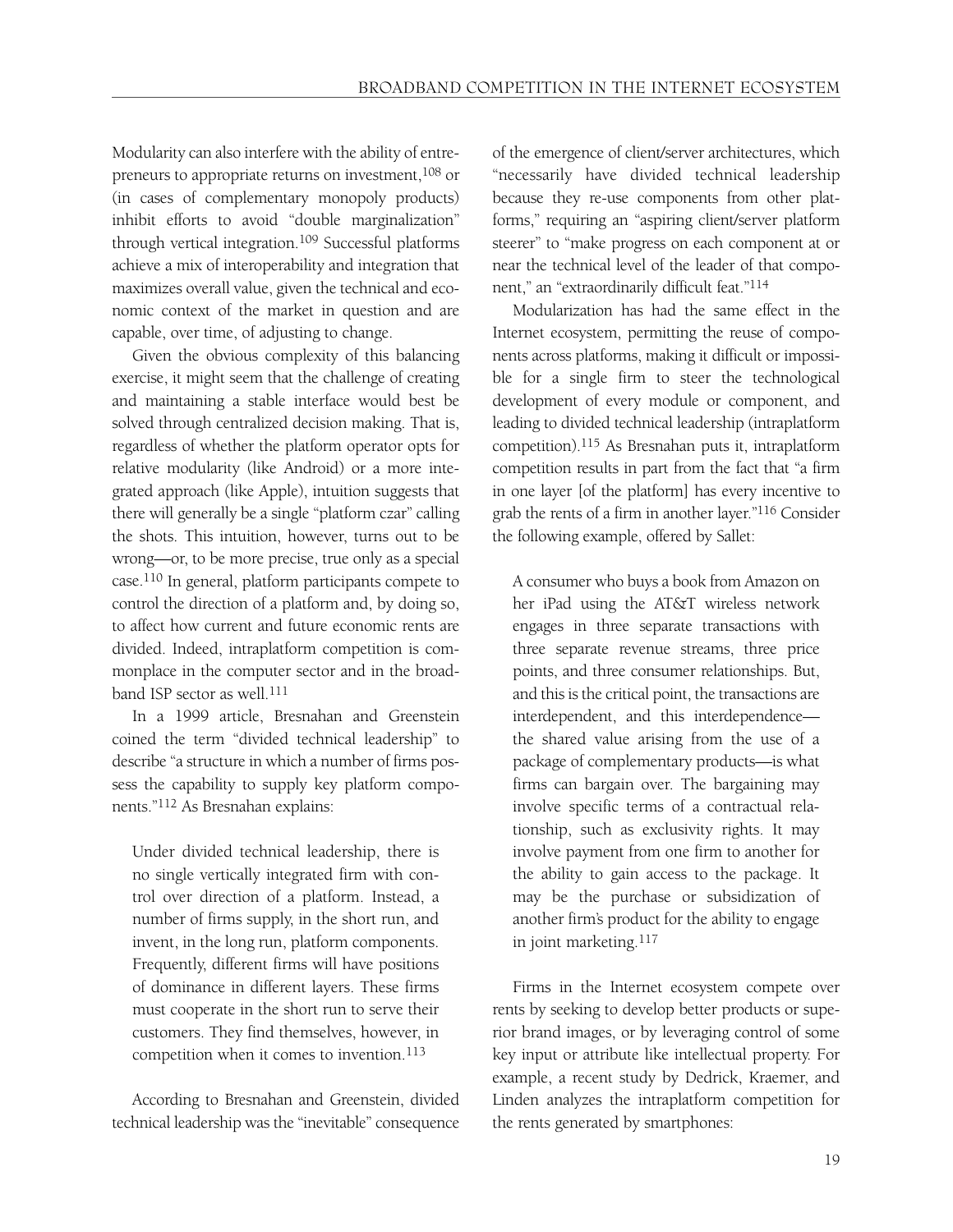

FIGURE 6 **RETURN ON ASSETS FROM "ICONIC" SMARTPHONES**

SOURCE: Table 4 in Jason Dedrick, Kenneth L. Kraemer, and Greg Linden, "The Distribution of Value in the Mobile Phone Supply Chain," *Telecommunications Policy* 35 (2011): 505–21.

In the smartphone market, carriers and handset makers each try to increase their leverage. Handset makers can accomplish this in part by building brand image with consumers. An excellent recent example of this is Apple's iPhone. Well regarded by consumers based on its hit line of iPod music players, Apple was reportedly able to negotiate a share of monthly iPhone subscriber revenue from AT&T.118

As shown in figure 6, Dedrick, Kraemer, and Linden examined the division of profits between chipset suppliers, handset makers, and wireless carriers and found that both chipset suppliers and handset makers earned far higher returns on assets than the carriers, who earned just 1–3 percent, largely as a result of the high capital costs incurred in creating and maintaining their networks.119

Based on their findings, Dedrick and colleagues conclude that "value-adding complementary goods and services" are "shifting the key level of competition toward platforms based on operating systems, including those provided by software makers such as Google and Microsoft or by the handset makers such as Apple."120

The FCC has acknowledged the growing role of complementary goods in broadband competition, at least in the wireless market. For example, in its 2011 report on competition in the commercial mobile radio services market, it concluded:

In addition to network quality and advertising, a third component of non-price rivalry among mobile wireless service providers is the differentiation of the downstream products that they offer or that rely on their networks, including handsets/devices, operating systems, and mobile applications. . . . As mobile operating systems, and the functionalities and application stores they enable, play a more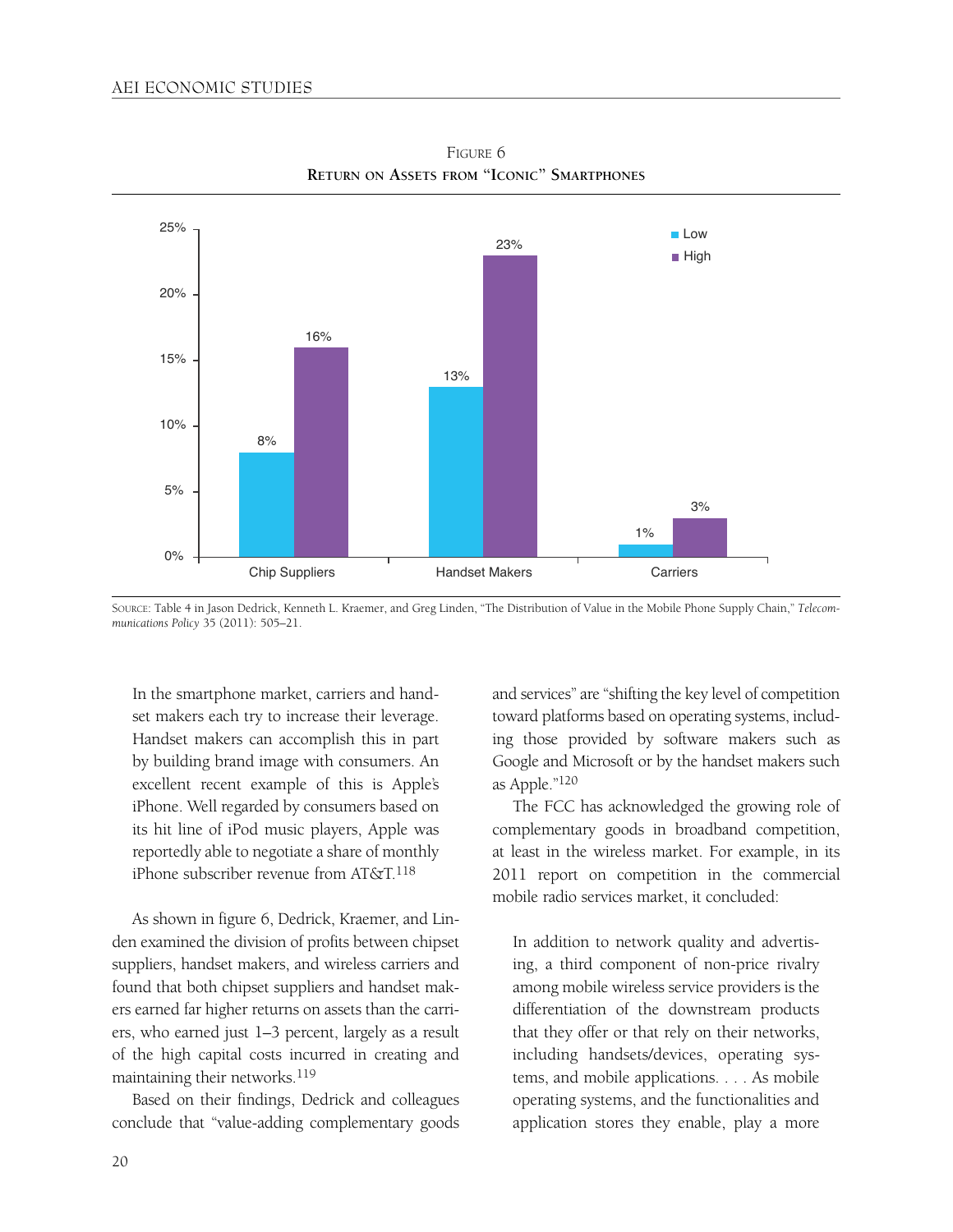prominent role in a consumer's mobile wireless experience, consumers are showing an increasing loyalty to particular operating systems or device platforms.121

Although this acknowledgement is certainly a step in the right direction, it remains—in the spirit of the FCC's continuing adherence to the core-edge metaphor—carrier-centric. That is, differentiation is portrayed not as competition among platforms, but rather as "rivalry among mobile wireless service providers." Indeed, the discussion is contained in a section of the report labeled "Provider Conduct," implicitly suggesting that applications, content, and device providers are passive players in the competitive dynamics of wireless communications markets, rather than active participants in the competition within and among ecosystems.

In fact, platform competition takes place along virtually every dimension of product differentiation and involves all types of platform participants.122 Broadband platforms compete to offer the most compelling content (like music and apps in wireless and access to video-on-demand or compelling sports programming in wireline), to provide the most compelling devices and applications software,<sup>123</sup> and to build and protect the most valuable intellectual property portfolios.124 They also compete for brand recognition and the ability to be "customer facing."125 Although broadband providers are often portrayed as customer facing, Sallet notes this is not always the case.126 For example, a broadband ISP may play a visible but secondary role, as when a satellite TV company (for example, DirecTV) sells a triple-play package in which the wireline broadband service is provided by a phone company. In still other instances, the broadband provider may be completely "upstream" from the customer, such as when a consumer purchases a Kindle packaged with connectivity from a provider (originally Sprint, now AT&T) whose identity the consumer may not even know.

The role of modularity in modern broadband markets is perhaps best illustrated by the recent travails of formerly dominant cell phone supplier Nokia. As

Sallet points out, in February 2011, Nokia's CEO sent a memorandum to employees describing the firm's strategic challenge and "telling the tale of value creation"127 in the Internet ecosystem:

The battle of devices has now become a war of ecosystems, where ecosystems include not only the hardware and software of the device, but developers, applications, ecommerce, advertising, search, social applications, location-based services, unified communications and many other things. Our competitors aren't taking our market share with devices; they are taking our market share with an entire ecosystem. This means we're going to have to decide how we either build, catalyze or join an ecosystem.128

Three days later, Nokia announced its decision to enter a strategic alliance with Microsoft, in the hope of creating a new ecosystem capable of competing successfully with the likes of Apple; Android; and another formerly dominant but now fading provider, Research in Motion. The first major result of that collaboration—the Nokia Lumia 900, a 4G smartphone using the Windows operating system—rolled out in Spring 2012.129 It was available exclusively on the AT&T network.130

#### **Network Effects and Multisidedness**

The third set of characteristics that distinguish IT markets from traditional ones is the presence of network effects and multisidedness. Network effects are demand-side economies of scale, meaning that the value of a product or service to consumers is a function of how many other consumers use it.131 Multisided markets, by contrast, involve demand-side economies of scope: that is, participants in multisided markets are assumed to be heterogeneous and to value diversity rather than numbers.132 A telephone network with identical subscribers evidences network effects, as its value is an increasing function of the number of subscribers. A telephone network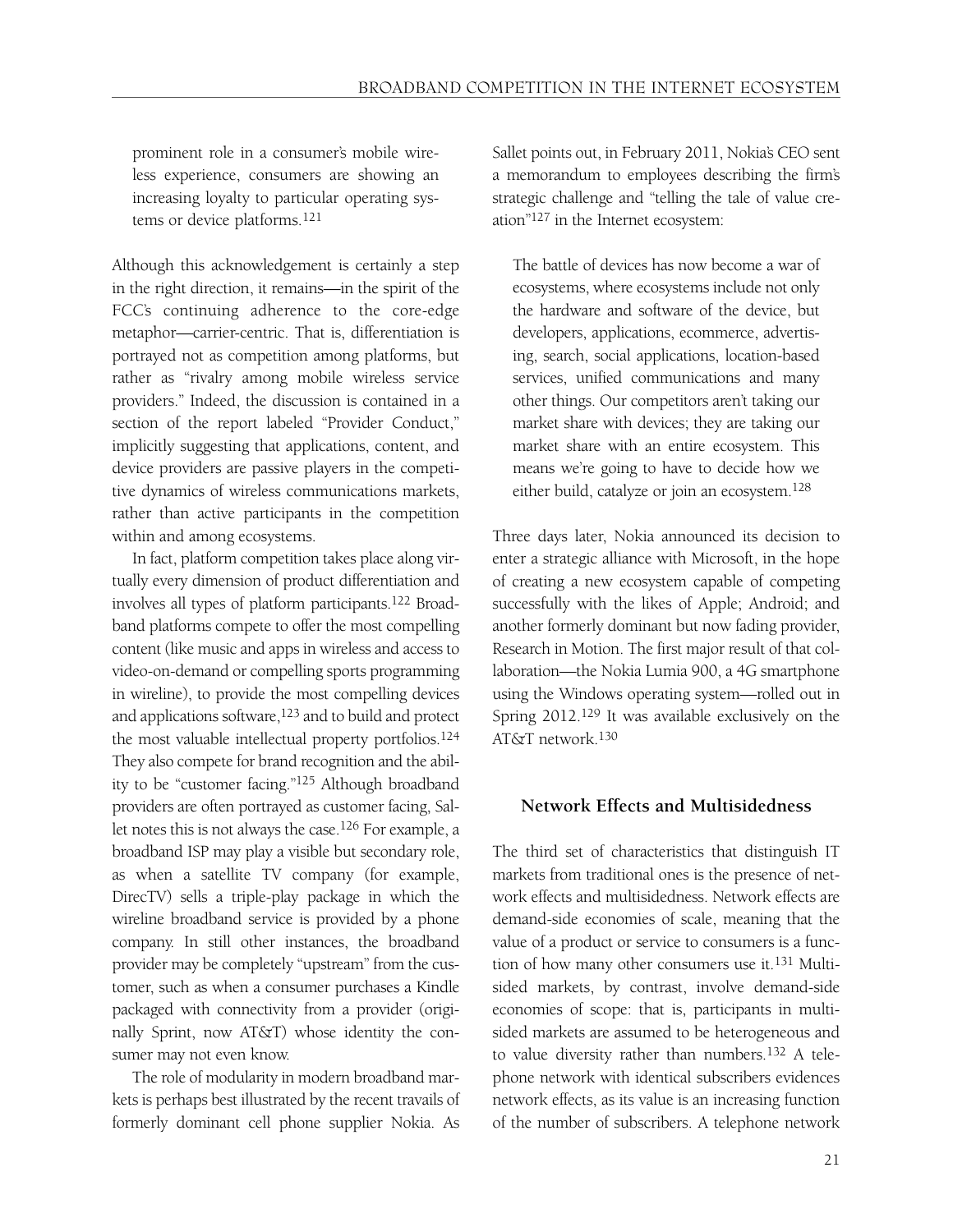to which businesses as well as consumers subscribe is also multisided, assuming both groups value the presence of the other type of subscriber.133

The competition literature on network effects has two main themes. One theme focuses on "tipping" and "lock-in" effects. Tipping means that if the value of a network increases with the number of subscribers, then (a) in equilibrium, there will only be one network, and (b) once one network establishes a lead, the balance of competition must "tip" in its favor, perhaps even if it is in other respects inferior.134 Moreover, subscribers, recognizing that they will to some extent be "locked in" to their choices by the investments they make to join a network (in software, hardware, or learning), will tend to join the networks they expect to prevail, even if those networks would not otherwise be their first choice. Tipping and lock-in, in other words, suggest not only that network effects create a tendency toward monopolies, but that the resulting monopolies may be as much the result of chance as of merit.135

The second theme relates to the nature of competition in markets where tipping has not occurred. In this case, network effects tend to intensify competition, since the effects of changes in product characteristics (price, quality, availability of complements) are magnified by demand-side complementarities.136

Importantly, the tendency of network effects to result in monopoly is often counterbalanced by offsetting factors, including declining returns to scale and the presence of heterogeneous consumer tastes. As Weiser explains:

The claim that network markets will invariably tip to a single standard . . . overlooks important reasons why network competition can occur. Significantly, the tipping prediction does not take account of the likely scenario where a network effect (the value of additional customers) declines at some point in time because the network size has reached critical mass or where a rival network is able to overcome the first mover's initial advantage. In markets where the critical mass is small

enough to accommodate multiple providers of a particular product or service, multiple firms will compete at the platform level, as they currently do in the market for video game consoles and cell phones. Moreover, it is quite clear that consumers' demand for variety can compensate for a lack of a strong network effect.<sup>137</sup>

Moreover, tipping is an issue only in the case of incompatible standards—Betamax versus VHS, QWERTY versus Dvorak, Apple versus Wintel, and so forth. If platforms are interoperable or, to use Rohlf's term, interlinked, then network effects are tied to total industry output—that is, to the size of all interlinked platforms, rather than to the size of any one platform.

It is noteworthy that broadband communications networks have been characterized by voluntary peering and transit arrangements (voluntary interconnection). For example, Economides notes that "dire predictions" that network effects would lead to the emergence of a dominant Internet backbone provider which would "degrade interconnection with a targeted rival" have not been borne out by experience; instead, "on the Internet we have observed a trend in the opposite direction (toward interconnection and full compatibility)."138

Despite universal interconnection of their communications functions, broadband networks experience indirect network effects by virtue of their participation in both "upstream" platforms associated with competing network architectures (for example, DOCSIS 3.0, FTTP/GPON, LTE, WiMAX) and "downstream" platforms associated with competing consumer platforms (for example, Android, iOS, Windows Phone).139 In each case, ISPs benefit from belonging to larger platforms—and suffer, as seems to be the case with Sprint-Nextel's choice of WiMAX for its 4G standard, from choosing smaller ones. The value of a broadband ISP to an Internet platform can also be a function of indirect network effects. A device maker (like Nokia) may value distributing its devices through a larger broadband ISP not because its devices will be able to communicate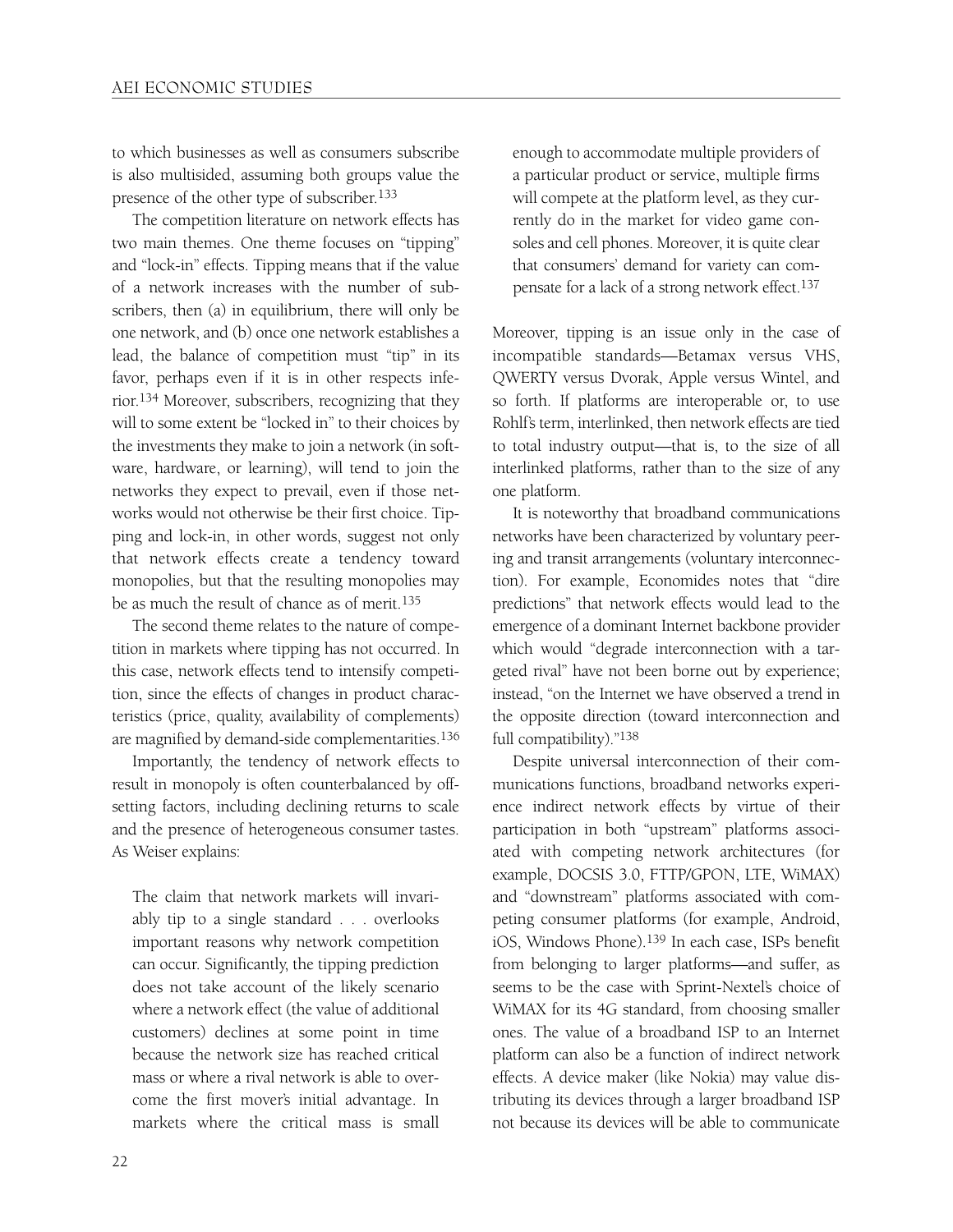with more customers (which, because of interlinking, is not the case), but because the larger ISP may have a larger customer base or more sales outlets and thus contribute to more sales of the device, in turn contributing to the value of the Nokia platform (for example, to suppliers of applications and content).

The presence of network effects, combined with the multisided nature of the market, provides an important constraint on downstream pricing power. For example, a broadband ISP that raises prices to downstream consumers has to take into account not just the lost revenues from consumers who switch to other providers, but also the resulting reduction in its value to producers of complements. And the feedback loop does not stop there: as customers flee to competitors, the competitors' value grows. As Rysman explains:

If there are multiple competing market intermediaries, the effect of participation of one side on the other has even more bite. Consider two competing platforms pricing to consumers and sellers. As without competition, the consumer price depends on consumer demand, consumer cost, and the mark-up to sellers. But now, lowering the consumer price attracts consumers from the competing platform, which degrades the value of the competitor to buyers, and hence leads to a larger increase in buyer interest in the original platform. Hence, the "two-sidedness" of pricing can be more pronounced in competitive markets.140

Network effects intensify interplatform competition in nonprice dimensions as well. As Weiser notes, "standards competitions" create strong incentives for innovation:

Standards competitions often will enable consumers to benefit from a more dynamic product market that includes more choices, enhanced products, and lower prices. To be sure, a head start or an installed base from a related technology is important to influencing

the ultimate outcome of such a battle, but, regardless of the outcome, it seems clear that competition to control the standard will push companies to develop superior technology in the hope of establishing their preferred standard.<sup>141</sup>

Thus, network effects intensify both intra- and interplatform competition, while creating strong incentives for interoperability.142 As Weiser explains, "where a firm sponsoring a platform standard faces competition, it is likely to provide open access to its platform in order to attract complementary products even without regulatory requirements that it do so,"143 promoting competition within platforms and facilitating the entry of "independent" modules.144

Efforts to promote development of complements can also have more direct effects on competition in other layers. For example, Intel's decision to invest billions of dollars in wireless broadband ISP Clearwire was driven by its desire to catalyze growth in the WiMAX platform, of which Intel is the lead sponsor,<sup>145</sup> and Google's desire to foster development of a platform around its Android operating system was a driving force behind its decision to enter the device business.146

Multisidedness can intensify competition in the same way as network effects. Indeed, the two often go hand in hand: as explained above, for example, the downstream pricing power of a broadband ISP is attenuated by the combination of network effects and multisidedness, which together tie its value to upstream complementers to the volume of downstream customers. In addition, three other consequences of multisidedness have important consequences for broadband competition.

First, efficiency in two-sided markets demands price discrimination, in the sense that the very purpose of a two-sided platform is to set relative prices so as to achieve the optimal mix between the two types of participants (or, more broadly, the optimal mix between multiple participant groups).147 Thus, in general, advertisers will be charged one price and readers a different one, and so forth. Moreover, to the extent customers on one or both sides of the market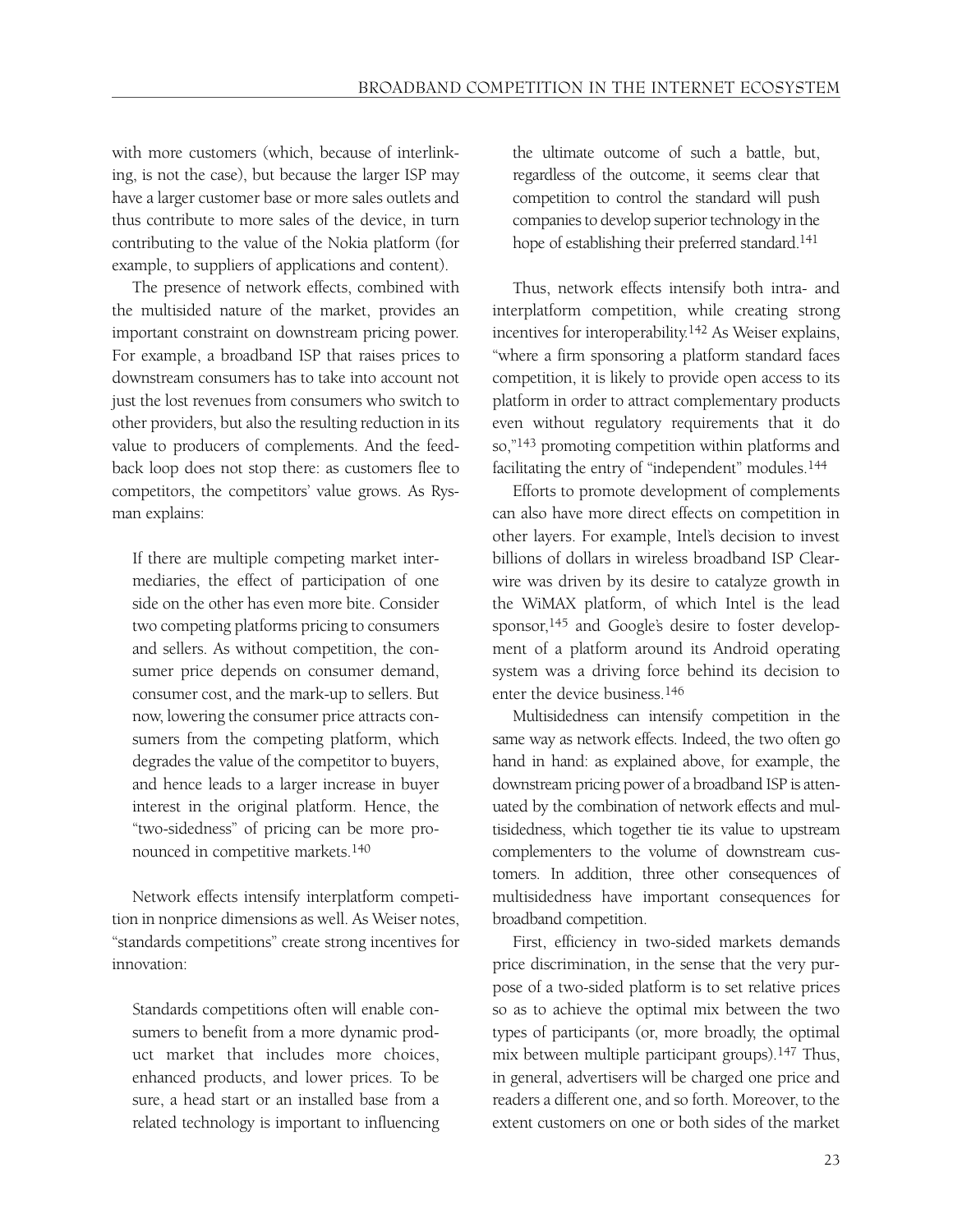are heterogeneous, the case for price discrimination within customer groups is strengthened—since efficient price discrimination can lower prices to marginal consumers, bringing more of them to the platform and creating "external" benefits for customers on the other side.148

Second, multisided markets are also associated with the notion of "terminating monopoly": the notion that a platform operator (for example, a broadband ISP) might be able to exercise upstream market power by virtue of the fact that its downstream consumers "single home," or subscribe to only one broadband ISP.149 As Rysman explains, the question of "multi-homing" vs. "single-homing" matters because

The intermediary can be viewed as a monopolist over access to members that do not use other intermediaries. Hence, firms compete aggressively on the side that uses a single network in order to charge monopoly prices to the other side that is trying to reach them. As a result, competition between platforms can have large price effects on the side of the market that uses a single platform and little or no effect on the side that uses multiple platforms.150

As intuition suggests, however, the terminating monopoly problem is premised on the assumption that downstream consumers do not value the ability to access multiple upstream providers (they do not value diversity), so that the platform operator can threaten to exclude upstream providers without lowering the value of its platform to consumers.<sup>151</sup> This assumption is not valid in the market for broadband access, where consumers place a high value on the diversity of available applications, content, and devices.

Third, it is worth emphasizing that the literature on two-sided markets is in an early phase of development. The theoretical models are highly stylized (they fail to capture salient attributes of actual markets), and to the extent that they have been used to predict either the efficiency consequences or distributional implications of various policy proposals (for example, net neutrality), the predictions typically depend on strong assumptions both about the structure of the models and the values of various parameters.152

#### **How Broadband Competition Works**

To summarize, broadband markets are now characterized, like markets in the rest of the IT sector, by dynamism, modularity, network effects, and multisidedness. The competitive dynamics of such markets are shaped by complex interactions between marketspecific factors on both the demand and supply sides, but the central tendencies are straightforward. Dynamism is shorthand for a causal circle in which firms compete by investing to create new products and, by succeeding, differentiate themselves sufficiently to earn an economic return on their investments, which attracts the capital needed to repeat the cycle. Modularity allows this process of innovation and differentiation to exploit the specialized capabilities of multiple firms to generate complementary products; it places producers of complementary goods in competition with one another over the current rents and future directions of the platforms in which they participate; and it creates a new type of competitor, competitive platforms, composed of loose and fluid alliances of complementers that may themselves belong to multiple platforms. Network effects and multisidedness function in many respects as competition "superchargers"—they magnify the effects of competitive choices through demand-side complementarities of scale and scope.

For purposes of competition analysis, broadband markets share all the key characteristics of other IT markets, including, specifically, the markets for Internet applications, content, and devices. Like other IT firms, broadband ISPs make large sunk cost investments. For many IT firms, such investments primarily take the form of intellectual property; for broadband ISPs, they are primarily telecommunications infrastructures. From an economic perspective, however, the effect is the same: in each case, firms invest to create products that are sufficiently unique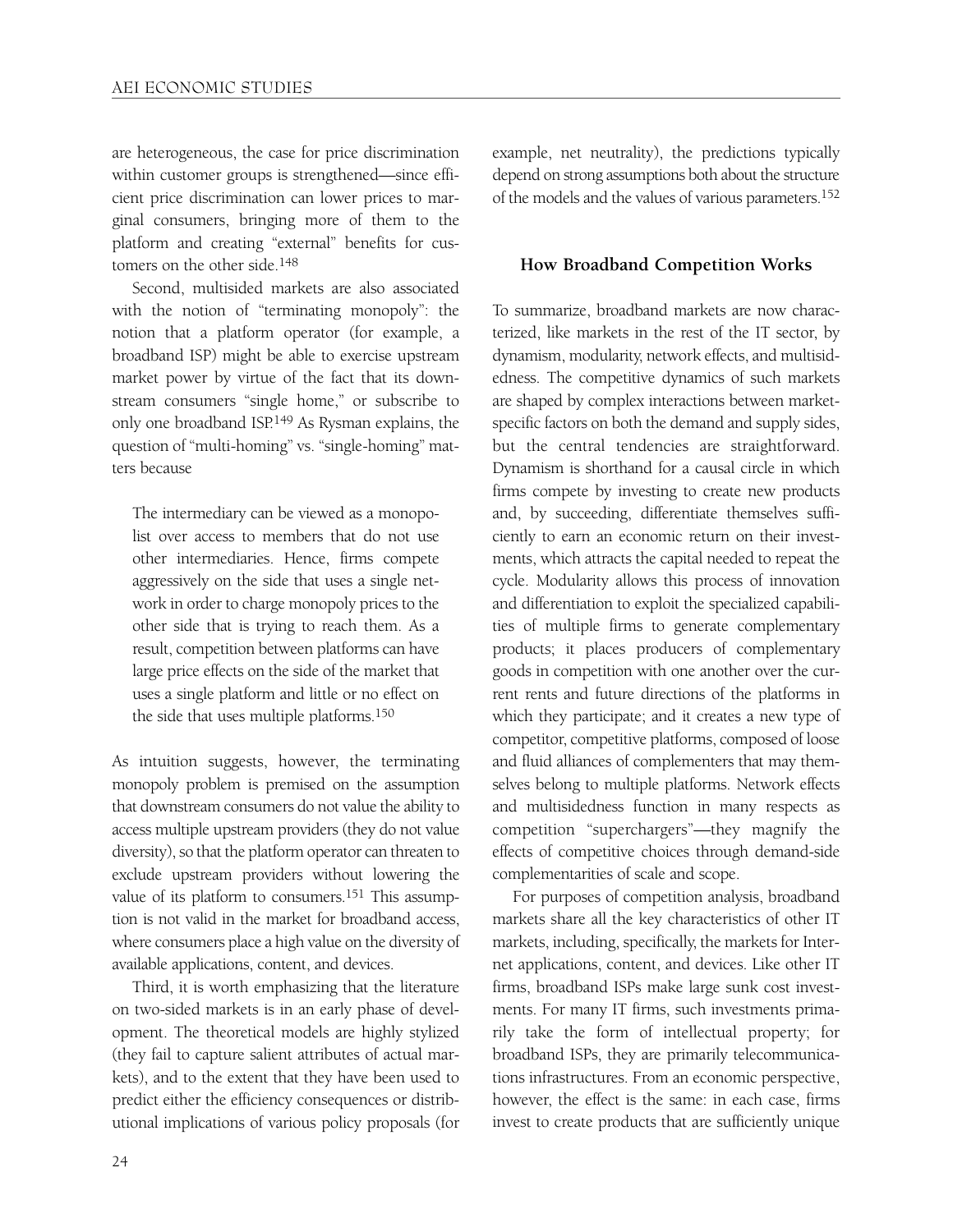and highly valued (by at least some consumers) to command prices that generate returns sufficient to compensate for not only the capital invested but also the risk of failure. Put simply, there is no economic difference between the risky investments made by companies like Sprint Nextel (in WiMAX) and Verizon (in FiOS) and the similarly risky investments made by companies like Facebook (in Instagram) or Intel (in WiMAX). In other words, broadband markets, like other IT markets, are characterized by dynamic competition.

Similarly, broadband ISPs, like other IT-sector firms, seek to assemble or participate in systems that create new value for at least some types of consumers, and they do so by choosing both the platforms they interoperate with and, when they function as platform leaders, the complementors they admit. Their decisions regarding interoperability

are affected by both supply-side and demand-side economies of scale and scope, which create powerful incentives to increase volumes by maximizing system openness and capturing the benefits of modularity, but these incentives do not always overcome the costs of interoperability.153

Because of both supply- and demand-side economies of scale, broadband markets, like other ITsector markets, are relatively concentrated. Moreover, as in other IT markets, firm-level entry may involve sector-specific costs (for example, patents and copyrights, access to content and distribution networks, a new semiconductor fabrication plant, the need to procure spectrum licenses). Yet the rapid pace of innovation associated with all of these markets forces incumbents to constantly reinvest, whether in intellectual property or in new network equipment, diluting the advantages of incumbency.154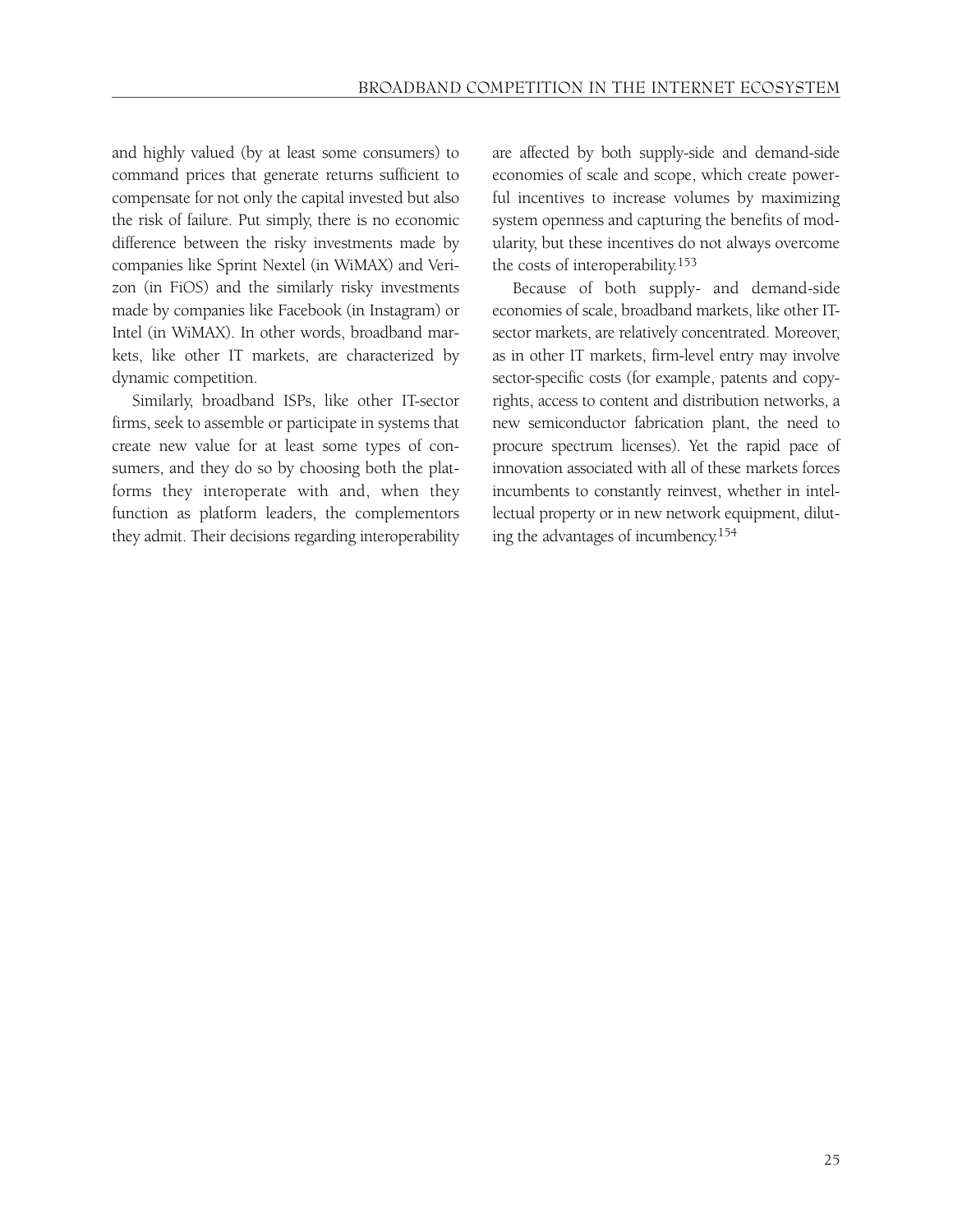## **Implications for Regulation and Competition Policy**

The emergence of the Internet ecosystem has accelerated innovation, enhanced economic growth, and increased consumer welfare. The challenge for public policy is to develop and maintain a legal and regulatory framework that facilitates its continued development, including a framework for preventing anticompetitive conduct that harms consumers without stifling rivalry and entrepreneurship. in this section, I will begin by explaining why ex post antitrust oversight would be superior to ex ante regulation for broadband markets and close by discussing some of the broader implications for competition analysis and regulatory policy of the theory of broadband competition I have presented.

#### **Replacing Regulation with Antitrust**

Competition policy seeks to preserve competition and enhance consumer welfare while avoiding the temptation to protect or promote particular competitors, industries, or technologies. In a world of imperfect information, this must necessarily involve weighing benefits and costs, including the benefits and costs of waiting to intervene (weighing "Type I" against "Type II" error).155 In general, the balancing of benefits and costs places a high value on the recognition that, absent clear evidence of market failure, competition provides powerful incentives for the efficient allocation of resources to their highest valued uses,156 and it recognizes that the exercise of government authority is itself not without costs, including the incentives it creates for "rent seeking" or "taxation by regulation."

With these principles in mind, competition policy in the United States has generally relied upon ex post antitrust enforcement over ex ante regulation. The exceptions have included, and to some extent still include, markets thought to be subject to natural monopoly (for example, electricity, pipelines, railroads, and telecommunications), as well as markets where, correctly or not, policymakers perceived a unique, compelling need for government intervention (for example, airlines and broadcasting).

The legacy of traditional communications regulation—in the form of the FCC and the fifty-state public utility commissions—remains in place. Until fairly recently, it had appeared that these legacy regulators would limit themselves primarily to traditional communications services—primarily to voice telephony (Title II of the Communications Act for landline service; Title III for mobile wireless) and to traditional broadcast (Title III) and cable (Title VI) video platforms—and not extend ex ante regulation to the Internet. As these traditional services were gradually subsumed into the Internet ecosystem, many believed, legacy regulatory structures would become less relevant.157

Two factors now suggest otherwise. First, the FCC's foray into "net neutrality" regulation—beginning in 2005 with its decision to adopt four "Open Internet Principles" (which it later sought to enforce in the Comcast-BitTorrent Order), and most recently with its issuance of the Open Internet Order—indicates the agency believes it is "compel[led] to protect and promote the Internet" and has "broad authority to promote competition, investment, transparency, and an open Internet."158 Second, as noted above, both the FCC and state regulators continue to intensively regulate traditional communications services, promulgating and enforcing various forms of prescriptive regulations, including price controls, universal service programs, interconnection mandates, and openaccess policies, the effects of which increasingly are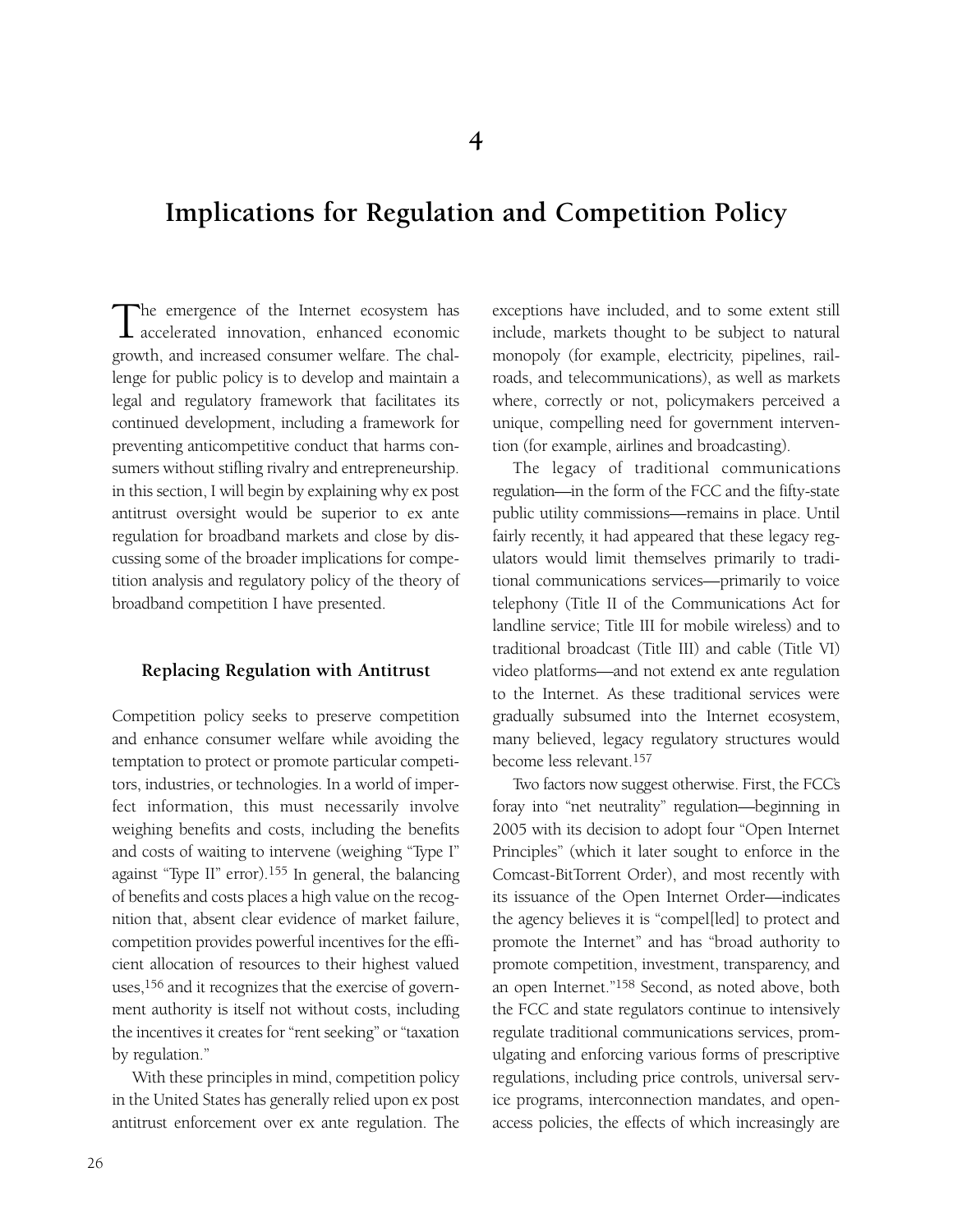spilling over onto the Internet.<sup>159</sup> At the same time, of course, most of the Internet ecosystem remains subject to traditional antitrust enforcement,<sup>160</sup> which is quite different both in operation (ex post vs. ex ante) and substance (antitrust being far less prescriptive and, because it develops over time through precedent, more evolutionary, than regulation).

The most obvious risk of this duplicative approach to competition regulation is the potential for confusion and inconsistency, and the obvious remedy is for policymakers to facilitate development of coherent, integrated approach to the regulation of all IT-sector markets, broadband included. This conclusion is not new and should not be controversial. As Farrell and Weiser put it in 2003,

As the Internet, computer software, and telecommunications ("New Economy") industries converge, affected firms will increasingly seek clear and consistent legal rules. Moreover, courts reviewing the FCC's decisions in this area are increasingly pressuring the Commission to devise a regulatory regime more compatible with economic theory and antitrust policy.161

The factors that led Farrell and Weiser to this conclusion have only intensified in the intervening years, yet there is little apparent progress towards the integration they urged. Indeed, the incompatibilities between FCC regulatory policies on the one hand and economic theory and antitrust policy on the other continue to be significant.

Second, arguably the most fundamental distinction between antitrust and regulation is that the former is inherently reactive while the latter seeks to be proactive. As the Antitrust Modernization Commission explained:

Antitrust law in the United States is not industrial policy; the law does not authorize the government (or any private party) to seek to "improve" competition. Instead, antitrust enforcement seeks to deter or eliminate anticompetitive restraints. Rather than create a

regulatory scheme, antitrust laws establish a law enforcement framework that prohibits private (and, sometimes, governmental) restraints that frustrate the operation of freemarket competition.162

The same cannot be said for communications regulation: while the question of the FCC's authority over broadband is yet to be fully litigated, its role in traditional communications markets goes beyond simply protecting competition to shaping the industry's form and structure in "the public interest."163 In short, the FCC is charged—at least, with respect to its regulation of traditional telecommunication services—with executing the very sort of "industrial policy" the antitrust laws reject.164 The potential costs of such an approach are especially high in environments, like the Internet ecosystem, where technologies and industry structures are rapidly evolving. That is, in an environment with a technologically stable telecommunications industry, policies that bias the level of investment away from the efficient optimum are presumably less harmful than they might be in a more fluid environment where policy biases risk tipping the competitive outcome in favor of a less efficient technology or structure.165 As Renda notes,

Asymmetries in the regulatory treatment of players located at different layers of the value chain may result in distortions of platform competition, and should thus be avoided unless they are justified by the need to remove sources of egregious, irreversible market power, or refusals to supply truly indispensable assets.166

A third, and related, principle is that a less concentrated industry structure, in and of itself, should not be an objective of competition policy when it comes to broadband. More broadly, policymakers should dispense with the structural presumption in favor of the far more nuanced approach embodied in modern antitrust doctrine. For all the reasons I have described, relatively high levels of concentration are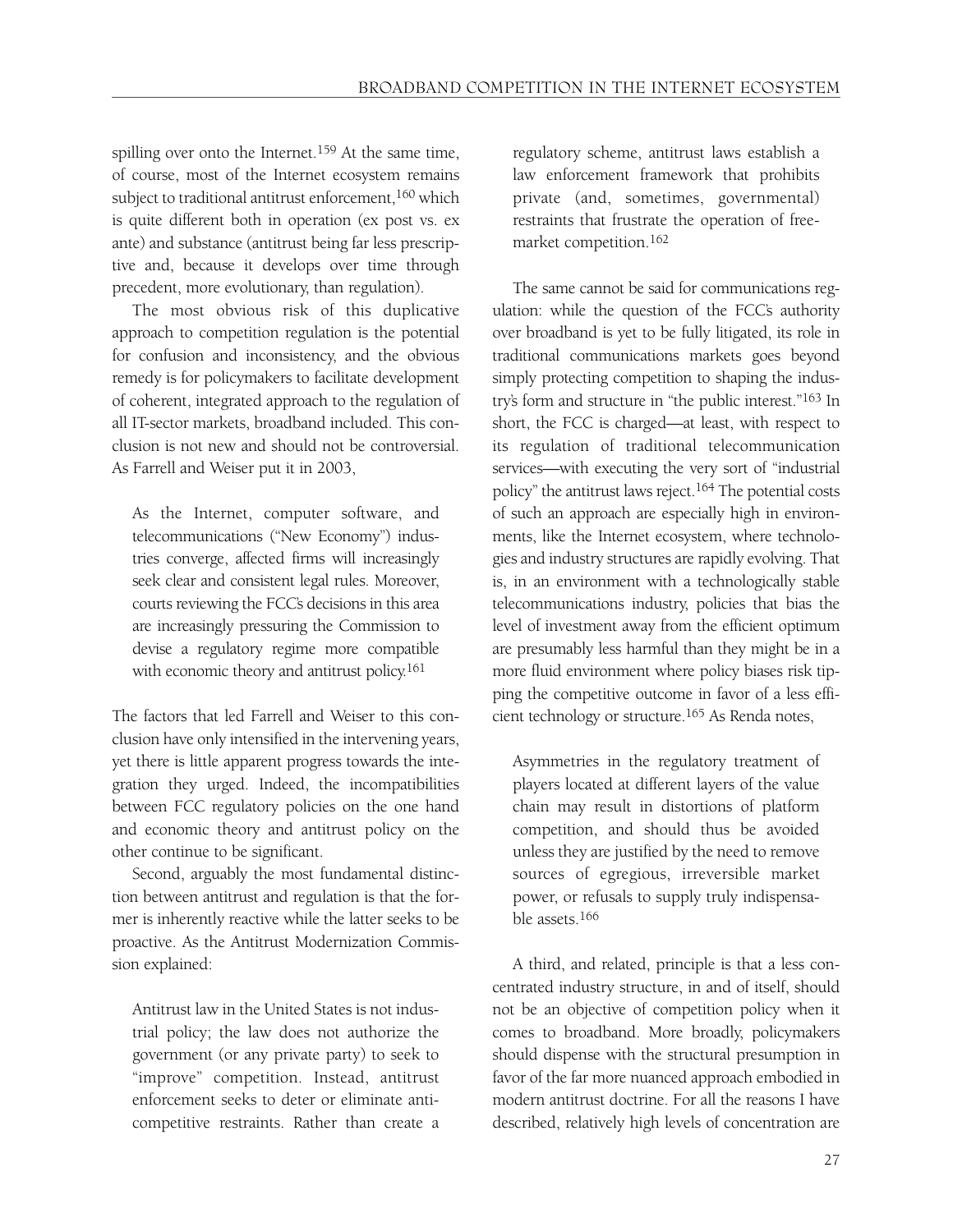to be expected in IT sector markets, including broadband, and do not signal market dysfunction or indicate policy opportunities to improve competitive outcomes. Concentration, when it occurs, is usually efficient, often transitory, seldom if ever leads to collusion, and does not imply the ability to earn monopoly rents; to the contrary, even "monopolists" in platform industries are subject to market forces that often dictate welfare-maximizing outcomes.

Ultimately, it is not sufficient simply to deemphasize the role of structuralism in as a policy objective (for example, in formulating spectrum policy); rather, policymakers should recognize that the role of competition policy, in broadband as in other industries, should be to *protect* competition, not *promote* it. In today's converged broadband market, there is no more basis for proactive policies designed to increase the number of broadband ISPs, per se, than for policies designed to increase the number of search engines, operating systems, or social networks.<sup>167</sup>

Fourth, prescriptive regulation should be avoided in favor of ex post enforcement of more broadly defined tenets. This principle emerges, first, from the rapidly changing nature of Internet markets and technologies—dynamism in the narrow sense, that is, of fluidity.168 As the *National Broadband Plan* concludes, "Technologies, costs and consumer preferences are changing too quickly in this dynamic part of the economy to make accurate predictions."169 While some worry that ex post enforcement is by nature "too slow" to keep up with rapidly changing markets,<sup>170</sup> markets are often self-correcting (the purported anticompetitive outcome is remedied—for example, by entry—before government action of any kind can take effect).171 As Shapiro and Varian conclude,

We believe a cautious approach toward antitrust policy and enforcement is called for in high-technology industries, in part because technological change does tend to erode monopoly power and in part because much of the conduct at issue has at least some claim on increasing consumer welfare.172

Even when government action is required, it is far from clear that ex ante regulation is a more expeditious remedy: in this context, the main difference between prescriptive rules and ex post enforcement is the time required to write the rules, and resolve the inevitable litigation that follows, before enforcement can even begin. Moreover, experience has shown that, once a rule is in place, it can take at least as long to modify or repeal it as it took to pass it in the first place, creating the possibility that rules designed to address an ephemeral problem persist long after the problem is resolved—and so are transformed from cure to disease.173

Another rationale for avoiding prescriptive rules is that, in an economic environment in which similar conduct (even the very same conduct) can have both positive and negative consequences, banning entire classes of conduct risks throwing "the welfareenhancing baby out with the anticompetitive bathwater."174 Broad rules are more likely to do harm than good when the competitive effects of particular types of conduct are fact-dependent and when, as is certainly the case with Internet platforms, economic science has not yet arrived at the kinds of established, broad findings that underlie, for example, the per se rule against horizontal collusion.175

Finally, the presumption against prescriptive regulation is further strengthened by the tendency of regulatory agencies to engage in cross-subsidization and, in so doing, create a marketplace for rent seeking. As Shapiro and Varian point out, "We also must note that regulation brings its own dangers: a regulatory structure created to control monopoly power can easily be used to serve other purposes, in particular, to support a system of cross-subsidization."176 It is noteworthy, in this regard, that one of the rationales proffered for net neutrality rules is the desirability of subsidizing "edge" providers, even at the cost of disadvantaging infrastructure providers.177

Thus, to summarize, we have at least four reasons to replace ex ante regulation of broadband with ex post antitrust enforcement. First, doing so is necessary to harmonize competition policy across the various sectors of the Internet ecosystem. Second, ex ante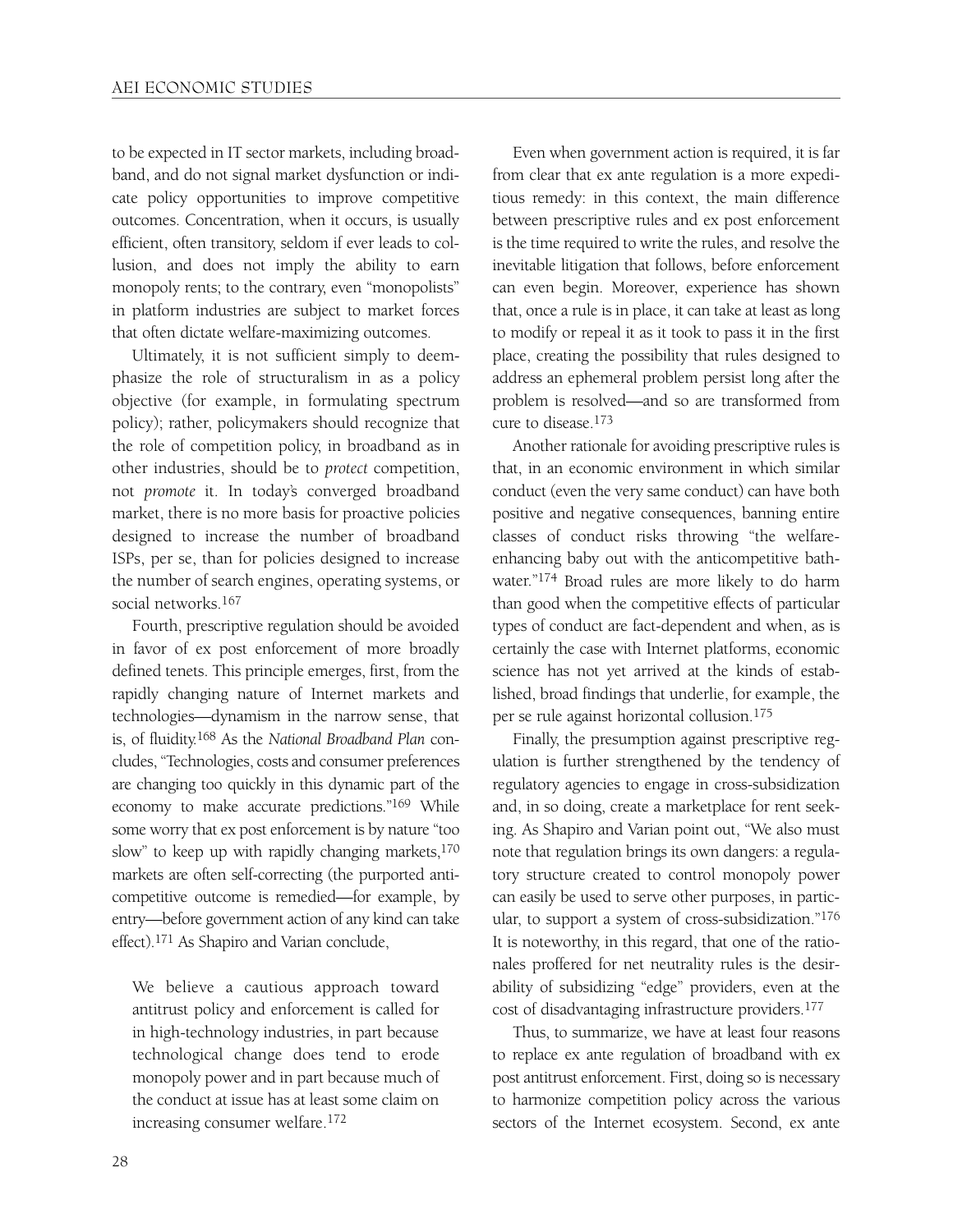regulation invites counterproductive "industrial policy" efforts to shape the evolution of a highly dynamic marketplace. Third, there is no basis for efforts to "increase competition" by increasing the number of competitors (and thus reducing measures of industry concentration), and thus no need for ex ante regulation to pursue this objective. Fourth, by its nature, ex ante regulation is inferior to ex post enforcement because it is less accurate in discriminating between welfare-enhancing and welfare-reducing conduct, is cumbersome to implement, and often leads to rent seeking and politicization.

#### **Toward a Pro-Competition Policy for Broadband**

The task of replacing today's legacy regulatory framework with a pro-competition, antitrust-based approach to broadband competition is complex and will not happen overnight. Moreover, our understanding of how to apply ex post antitrust principles to high-tech markets is far from perfect and still evolving. Thus, the objective is to replace an imperfect regulatory model with a *less imperfect* enforcement approach. Even so, the analysis I have presented has some clear and immediate implications for how we should regulate, or not regulate, broadband markets.

First, blanket bans on vertical restraints and discriminatory pricing should be avoided in broadband markets as they are in other IT markets.<sup>178</sup> Although such conduct can pose difficult issues for competition analysis in IT markets as elsewhere (because it often generates both benefits and costs), broad consensus exists that ex ante prohibitions on vertical restraints are not justified. For example, Carl Shapiro, who has written that exclusive dealing arrangements are more likely to be problematic in network industries than in traditional ones, nevertheless opposes blanket bans:

Of course, exclusive dealing and exclusive membership rules need not be anticompetitive, even in network industries. These contractual

forms can serve to differentiate products and networks, to encourage investment in these networks, and to overcome free riding. I am certainly not proposing a *per se* rule against exclusivity in a network context.179

Similarly, Jonathan Baker, who opposes blanket approval of price discrimination, also opposes a blanket ban:

So long as entry is easy, and the practices facilitating price discrimination do not harm competition, as by raising entry barriers or otherwise reducing competition by excluding actual or potential rivals, price discrimination is competitive, and not a harmful practice.180

As Renda emphasizes, the arguments in favor of vertical restraints and differential pricing are at least as powerful in broadband markets as in other parts of the Internet ecosystem.

When looking at the economics of complex and interconnected system goods, there seems to be very little room to differentiate between ISPs and gateway players located at higher layers. In both cases, players have an incentive to secure a share of the value created by the system by engaging in some form of differential pricing or price discrimination from their supply side, and in preferential agreements on the demand side.181

Renda also notes that the case against ex ante regulation of vertical restraints is further strengthened by the fact that the optimal balance between integration and interoperability often shifts over time, with closed systems often being more efficient (or even necessary) for the development of new platforms, which later evolve towards more open models.

As often happened in the past few years, the need to create successful business models and to ensure security will initially call for some degree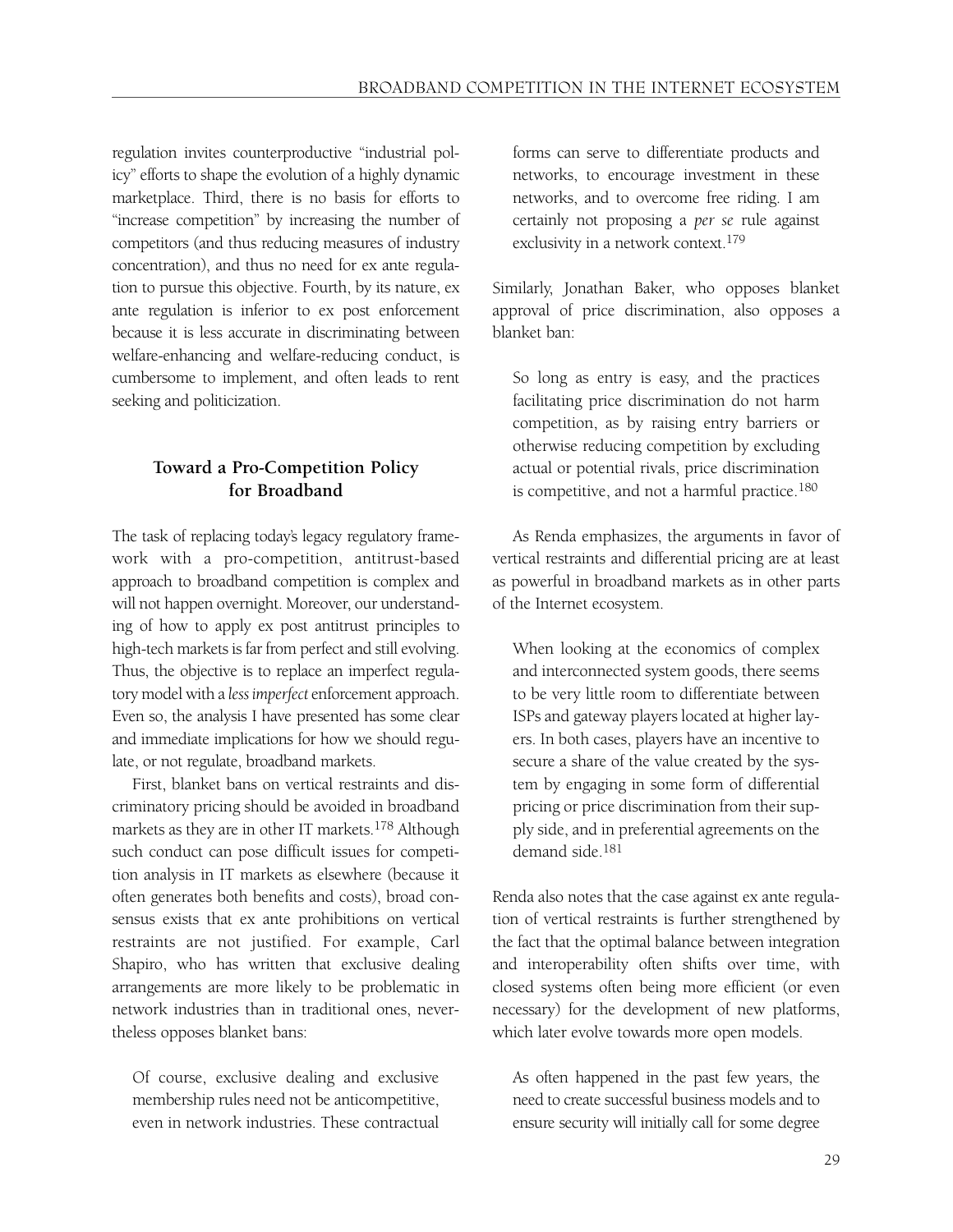of proprietary-ness (as in the case of the App store), and later give leeway to a significant degree of commoditization of lower platform layers. In other words, market forces, rather than a regulator, are likely to solve the problem by pushing for interoperability once the market becomes more mature.182

Because exclusivity is often more beneficial to new business models than old ones, blanket bans are likely to have the perverse effect of discriminating against innovation and, by extension, against entry.

A pro-competitive presumption for vertical restraints in broadband markets would have profound implications for regulation. First, and most obviously, the proscription of entire classes of vertical restraints imposed by the Open Internet Order represents precisely the sort of blanket ban rejected by Baker and Shapiro in the context of other high-tech markets. Net neutrality would thus be the first and most obvious regulation to fall.183 But the effects extend much further, to virtually all forms of vertical "open-access" regulation, existing and proposed, including those governing Internet access devices (the CableCARD and AllVid rules)184 and wireless handsets,185 as well as legacy rules governing wireline consumer premises equipment and wireless service (which require wireless service to be offered separately from devices on a nondiscriminatory basis).<sup>186</sup>

Acknowledging the convergence of broadband with the Internet ecosystem also has important implications for horizontal issues, including interconnection and "unbundling." As discussed above, the competitive dynamics of the IT sector, where incentives for innovation are of paramount importance and network effects provide strong incentives (short of tipping) for voluntary interconnection, mitigate strongly against horizontal open-access mandates.

Much of the economic analysis of these issues in the IT sector has been in the context of intellectual property law, where a patent or copyright can give a platform operator de facto exclusive control. The policy questions are when, if ever, the government should impose a compulsory license (the equivalent of unbundling in the telecommunications environment) or mandate "open interfaces" with competing platforms (the equivalent of mandatory interconnection). As Weiser explains, the balance tips in favor of encouraging competition between platforms rather than mandating interconnection:

A central tenet of the competitive platforms model is that, even if the industry structure will ultimately rely on a single standard, competition policy should still err on the proprietary side of the line, allowing rival standards to battle it out in the marketplace.187

The rationale is straightforward: platform competition promotes increased output, product enhancement, and new product innovation.

By encouraging competition between rival platforms, intellectual property law can advance three critical goals: forcing companies to compete to build a valuable customer base, requiring all companies to continue to enhance their products and bring new ones to market more quickly for fear of being displaced by a new killer application, and driving companies to innovate and develop superior technologies. By contrast, providing open access to a single standard that would otherwise face viable platform competition undermines the achievement of each of these benefits.188

For these reasons, content, applications, and device manufacturers are seldom forced to engage in compulsory licensing, except in the context of targeted, typically time-limited, remedies in cases of merger or monopolization.<sup>189</sup> In telecommunications, by contrast, mandated interconnection requirements are commonplace—resulting, as Hovenkamp notes, in reduced incentives for investment:

Antitrust together with intellectual property is often a better vehicle for addressing such problems as 'interconnection' and the lack of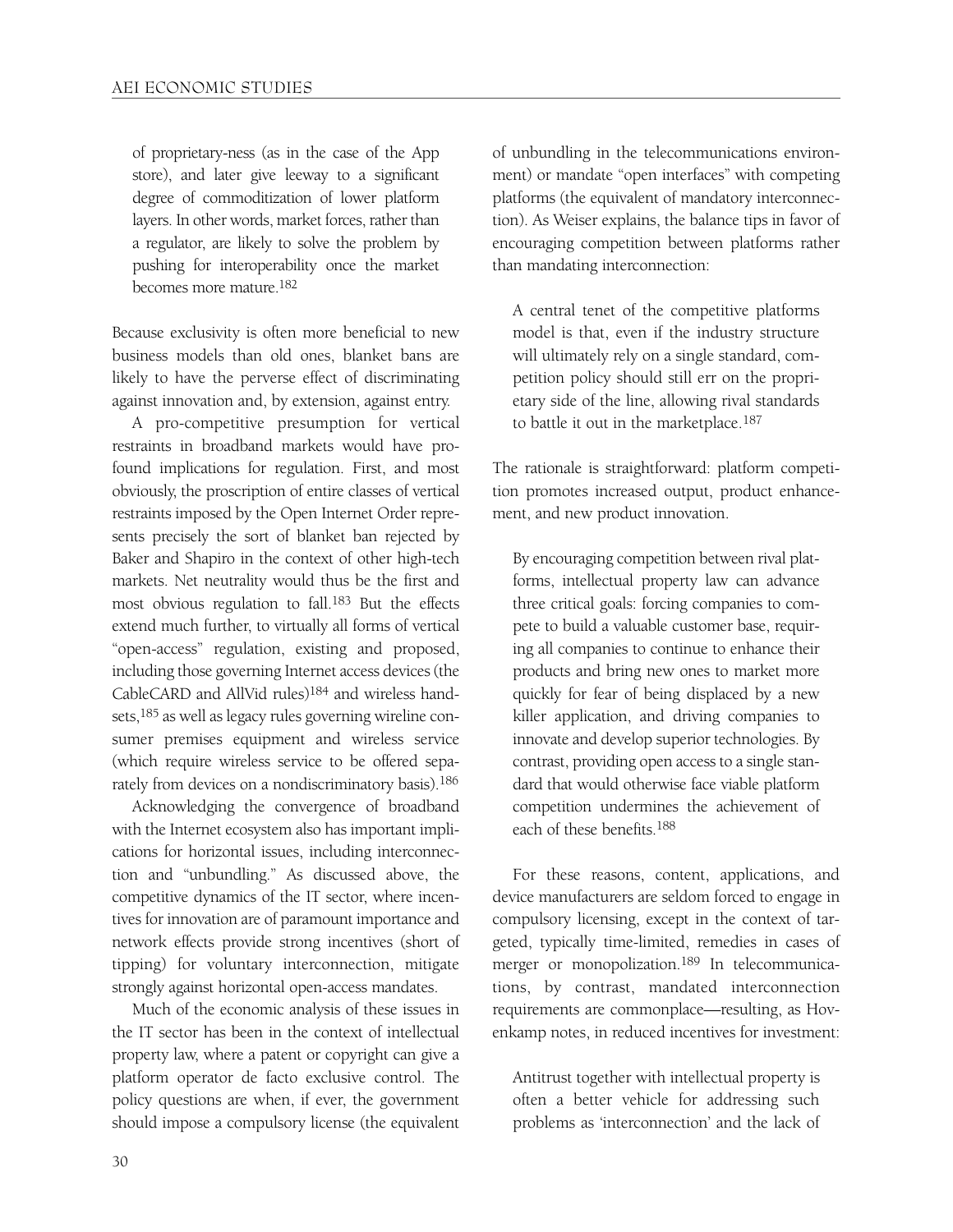neutrality in networked communications. Regulatory solutions have tended to go too far, requiring interconnection and sharing even when doing so inefficiently diminishes investment incentives.190

Ultimately, as Renda explains, the effect of openaccess regulation is to systematically disadvantage broadband ISPs relative to other Internet ecosystem competitors:

Being a dominant network operator and internet service provider today means being clearly handicapped in the race to become a dominant IP-based platform, since it entails being subject to a series of open access obligations that other players in the value chain do not have.191

Heretofore, regulators have mostly limited horizontal unbundling and interconnection regulations to traditional telecommunications platforms and services, but both national and international regulators are now considering extending such rules to broadband.192 The convergence of broadband into the Internet ecosystem argues against both unbundling (for example, data-roaming requirements on wireless carriers) and mandatory interconnection regimes.193

Lastly, the characteristics of IT markets, including broadband markets, have important implications for merger analysis. For reasons explained above, measures of market concentration have little or no saliency in such markets, yet antitrust authorities in general, and the FCC in particular, continue to focus on such metrics, at least as triggers for further review. More recently, antitrust authorities have begun to rely on "upward pricing pressure" models designed to estimate the unilateral effects of mergers in differentiated product markets.194 The ability of these models accurately to predict the consumer welfare effects of mergers is directly limited in the presence of multisidedness and other IT market characteristics.195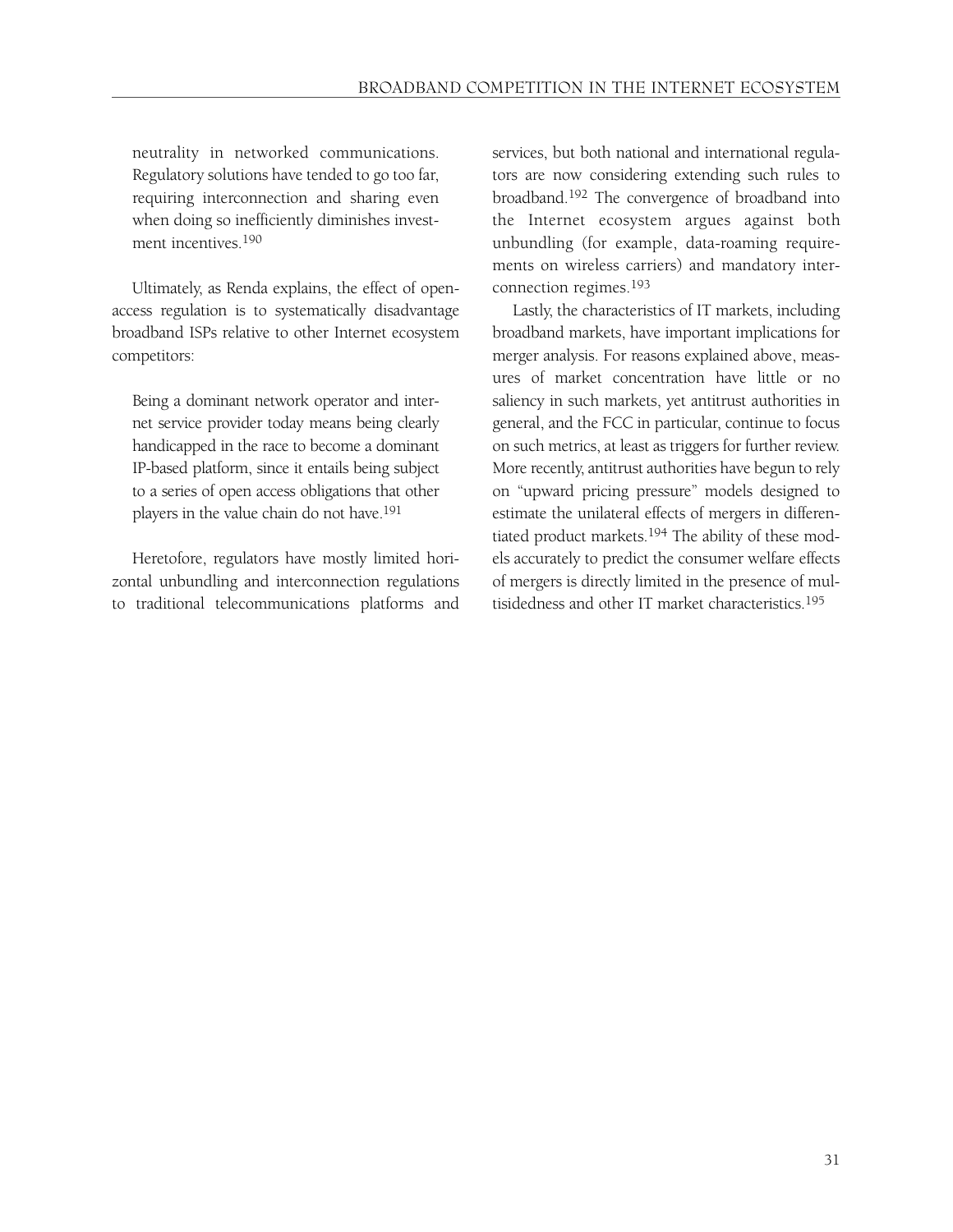## **Conclusions**

The notion that broadband services have been  $\mathbf \perp$  "converging" with other aspects of the IT sector is neither new nor controversial. Indeed, convergence seems to be universally recognized, including by telecommunications regulators, who routinely refer to broadband services as part of the "Internet ecosystem." Yet, despite the fact that broadband markets are now essentially indistinguishable from other IT markets from the perspective of competition

analysis, they remain subject to a starkly different and increasingly anachronistic regulatory regime.

The application of modern antitrust principles to the Internet ecosystem is and will remain as much art as science, and both doctrinal and episodic errors will no doubt be made. Such errors are likely to be far smaller, however, than the consequences of continuing to apply nineteenth century regulatory policies and principles to a twenty-first century marketplace.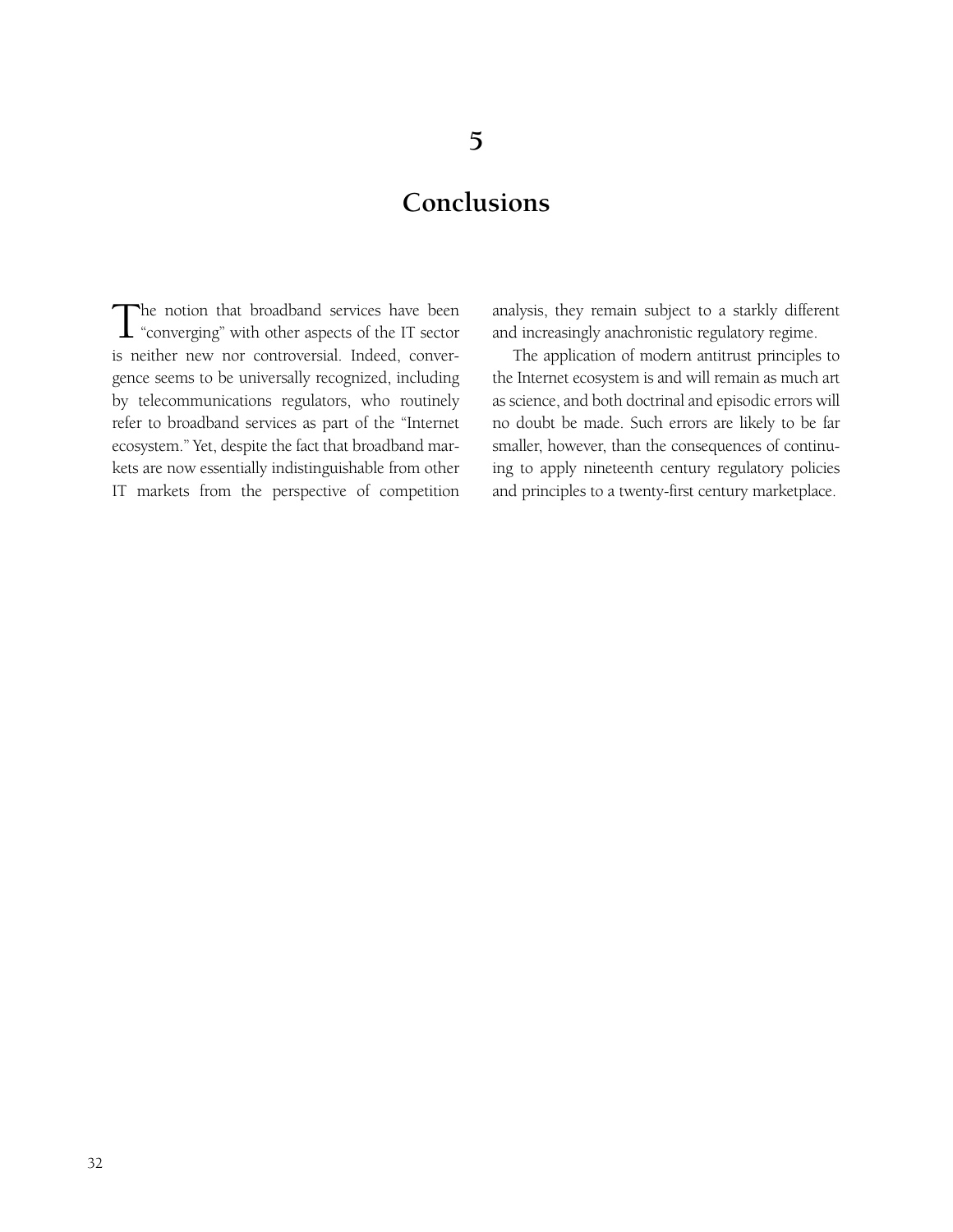### **Notes**

1. The idea that telecommunications has converged with other "new economy" sectors such as the Internet and computer software is, of course, not new. See, for example, Joseph Farrell and Philip J. Weiser, "Modularity, Vertical Integration, and Open Access Policies: Towards a Convergence of Antitrust and Regulation in the Internet Age," *Harvard Journal of Law & Technology* 17, no. 1 (Fall 2003): 85–134, at 87: "As the Internet, computer software, and telecommunications ('New Economy') industries converge, affected firms will increasingly seek clear and consistent legal rules"; Michael K. Powell, "The Great Digital Broadband Migration," in *Communications Deregulation and FCC Reform: Finishing the Job*, ed. J. A. Eisenach and R. J. May (Kluwer Academic Publishers, 2001), 11–21, at 15–16: "Computer systems working in parity with communications have spawned the Internet and the advanced networks we see today that fully integrate satellites, telephones, wireless devices, broadcasting and cable over fiberoptic, broadband, and wireless networks. The result is what we now call convergence"; and Richard A. Posner, "Antitrust in the New Economy," *Antitrust Law Journal* 68 (2001): 925–43, at 925: "I shall use the term the 'new economy' to denote three distinct though related industries. The first is the manufacture of computer software. The second consists of the Internet-based businesses (Internet access providers, Internet service providers, Internet content providers), such as AOL and Amazon. And the third consists of communications services and equipment designed to support the first two markets."

2. See, e.g., Geoffrey A. Manne and Joshua D. Wright, "Innovation and the Limits of Antitrust," *Journal of Competition Law & Economics* 6, no. 1 (2010): 153–202; Robert W. Crandall and Clifford Winston, "Does Antitrust Policy Improve Consumer Welfare? Assessing the Evidence," *Journal of Economic Perspectives* 17, no. 4 (Fall 2003): 3–26; and Daniel F. Spulber, "Unlocking Technology: Antitrust and Innovation," *Journal of Competition Law & Economics* 4, no. 4 (2008): 915–66. For a brief summary of the debate, see David Evans, "The Middle Way on Applying Antitrust to Information Technology Industries," *Competition Policy International* (November 2009), www.techpolicyinstitute .org/files/evansnov-09.pdf (accessed October 9, 2012).

3. See, e.g., Carl Shapiro, "Exclusivity in Network Industries," *George Mason Law Review* 7 (Spring 1999): 673–82; F. M. Scherer, *Technological Innovation and Monopolization* (John F. Kennedy School of Government, October 2007), http://ssrn.com/abstract=1019023 (accessed September 27, 2012); and Mark Cooper, "The Importance of Open Networks in Sustaining the Digital Revolution," in *Net Neutrality or Net Neutering: Should Broadband Internet Service Be Regulated?*, ed. T. M. Lenard and R. J. May (Progress & Freedom Foundation, 2006), 107–61, especially 126–32.

4. See Federal Communications Commission*, In the Matter of Preserving the Open Internet and Broadband Industry Practices, Report and Order,* GN Docket No. 09-191, WC Docket No. 07-52 (December 23, 2010) (hereafter, Open Internet Order). See also Federal Communications Commission*, In the Matter of Preserving the Open Internet and Broadband Industry Practices, Notice of Proposed Rulemaking,* GN Docket No. 09-191, WC Docket No. 07-52 (October 22, 2009).

5. FCC, Open Internet Order, ¶32–34.

7. Ibid., ¶78.

8. Ibid., ¶53: "Promoting competition throughout the Internet ecosystem is a central purpose of these rules."

9. Ibid., at ¶25; see generally ¶¶24–28.

10. Ibid., ¶29; see generally ¶¶29–30. While rejecting a traditional market power analysis, the FCC did embrace a theory of exclusionary market power based on based on raising rivals' costs. See ¶¶21–23.

11. For example, the *National Broadband Plan* specifically concludes that broadband markets are part of a "broadband

<sup>6.</sup> Ibid., ¶32.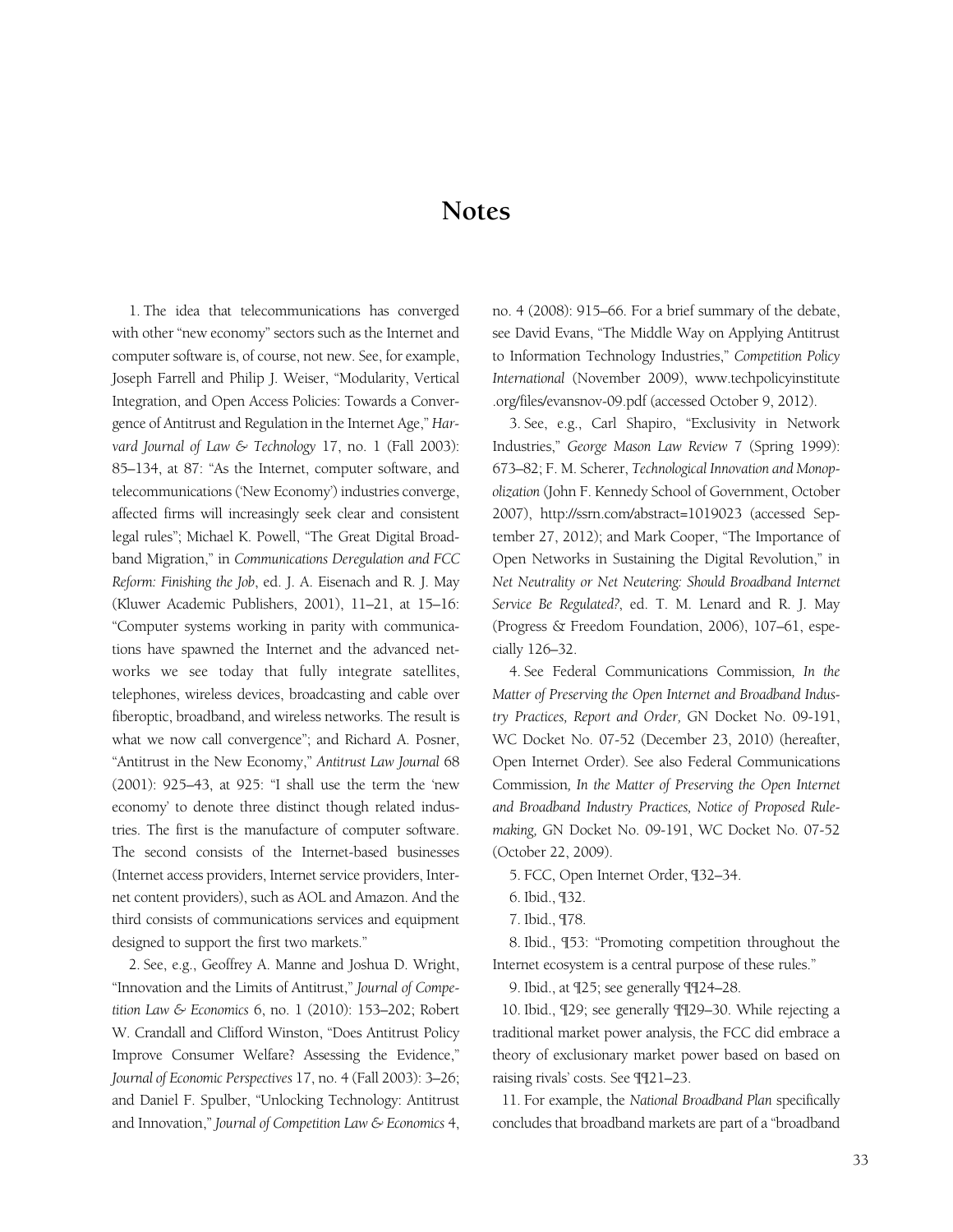ecosystem." See Federal Communications Commission, Omnibus Broadband Initiative, *Connecting America: The National Broadband Plan* (March 2010; hereafter, NBP Report), www.broadband.gov/download-plan/ (accessed September 28, 2012), xi: "Policymakers, including the FCC, have a broad set of tools to protect and encourage competition in the markets that make up the broadband ecosystem: network services, devices, applications and content."); see also 15.

12. See, e.g., Jerry Brito et al., *Net Neutrality Regulation: The Economic Evidence* (April 12, 2010), http://ssrn.com /abstract=1587058 (accessed September 28, 2012).

13. *Verizon v. FCC, Notice of Appeal,* US Court of Appeals, DC Circuit, Case No. 11-1355 (October 2, 2011), www .fhhlaw.com/VerizonNoticeofAppeal.netneutrality .2011.09.30.PDF (accessed September 28, 2012).

14. For a recent statement of the FCC's view of its authority to regulate wireless broadband providers, see its brief in Verizon's challenge of data roaming order: *Cellco Partnership d/b/a Verizon Wireless, v. Federal Communications Commission, Brief for Respondents,* US Court of Appeals, DC Circuit, Case No. 11-1135 (January 9, 2012), www.fcc.gov /document/cellco-partnership-v-fcc-usa-no-11-1135-and-1136-dc-cir (accessed September 28, 2012).

15. See Federal Communications Commission, *In the Matter of Connect America Fund, Report and Order and Further Notice of Proposed Rulemaking*, WT Docket 10-90 (November 18, 2011), ¶¶113–4.

16. See Federal Communications Commission, *In the Matter of Framework for Broadband Internet Services, Notice of Inquiry,* GN Docket No. 10-127 (June 17, 2010).

17. I use the term "competitive dynamics" to refer broadly to how competition works—to the ways in which technology, institutions, demand conditions, and other salient market characteristics are related to industry structure, competitive outcomes, and market performance.

18. See Timothy F. Bresnahan, "New Modes of Competition: Implications for the Future Structure of the Computer Industry," in *Competition, Innovation and the Microsoft Monopoly: Antitrust in the Digital Marketplace* ed. J. Eisenach and T. Lenard (Kluwer Academic Press, 1999), 155–208.

19. For a refresher in graphic form, see www.refresher .com/!paranoid.html.

20. Ibid., 157.

- 21. Ibid., 157.
- 22. Ibid., 159.

23. See e.g., Antitrust Modernization Commission, *Report and Recommendations* (April 2007), 2–3: "To be competitive, markets need not conform to the economic ideal in which many firms compete and no firm has control over price. In fact, the real world contains very few such markets. Rather, competition generally 'refers to a state of affairs in which prices are sufficient to cover a firm's costs, but not excessively higher, and firms are given the correct set of incentives to innovate.' Experience has shown that intense competition can take place in a wide variety of market circumstances. Some factors—such as many sellers and buyers, small market shares, homogeneous products, and easy entry into a market—may suggest competitive behavior is likely. The absence of those factors, however, 'does not necessarily prevent a market from behaving competitively.'" [Internal quotations from H. Hovenkamp, *The Antitrust Enterprise* (2005), 13, and E. Gellhorn, *Antitrust Law and Economics* (2004), 72; other internal citations omitted.]

24. See, e.g., US Department of Justice and Federal Trade Commission, *Horizontal Merger Guidelines* (August 19, 2010), at 3: "Mergers that cause a significant increase in concentration and result in highly concentrated markets are presumed to be likely to enhance market power, but this presumption can be rebutted by persuasive evidence showing that the merger is unlikely to enhance market power." (hereafter, 2010 Merger Guidelines). The courts continue to embrace the structural presumption in one form or another. See, e.g., *FTC v. H.J. Heinz* 246 F.R. 3d 708 (2001) and *US v. H&R Block* 789 F.Sup. 2d.74 (2011), both of which reiterate the Supreme Court's embrace of market share as an indicator of market power in *United States v. Philadelphia Nat'l Bank*, 374 U.S. 321.

25. See 2010 Merger Guidelines, 24–27.

26. I use the term "locational pricing power" to refer to the ability of firms in differentiated product markets to price above marginal cost even in the presence of free entry.

27. See 2010 Merger Guidelines, 20–24.

28. Interestingly, Timothy Wu, a leading proponent of net neutrality regulation, testified before Congress in early 2012 that "it is clear that 4G to the home is a cable *replacement*, not a complement," apparently contradicting a decade or more of argument by regulation proponents that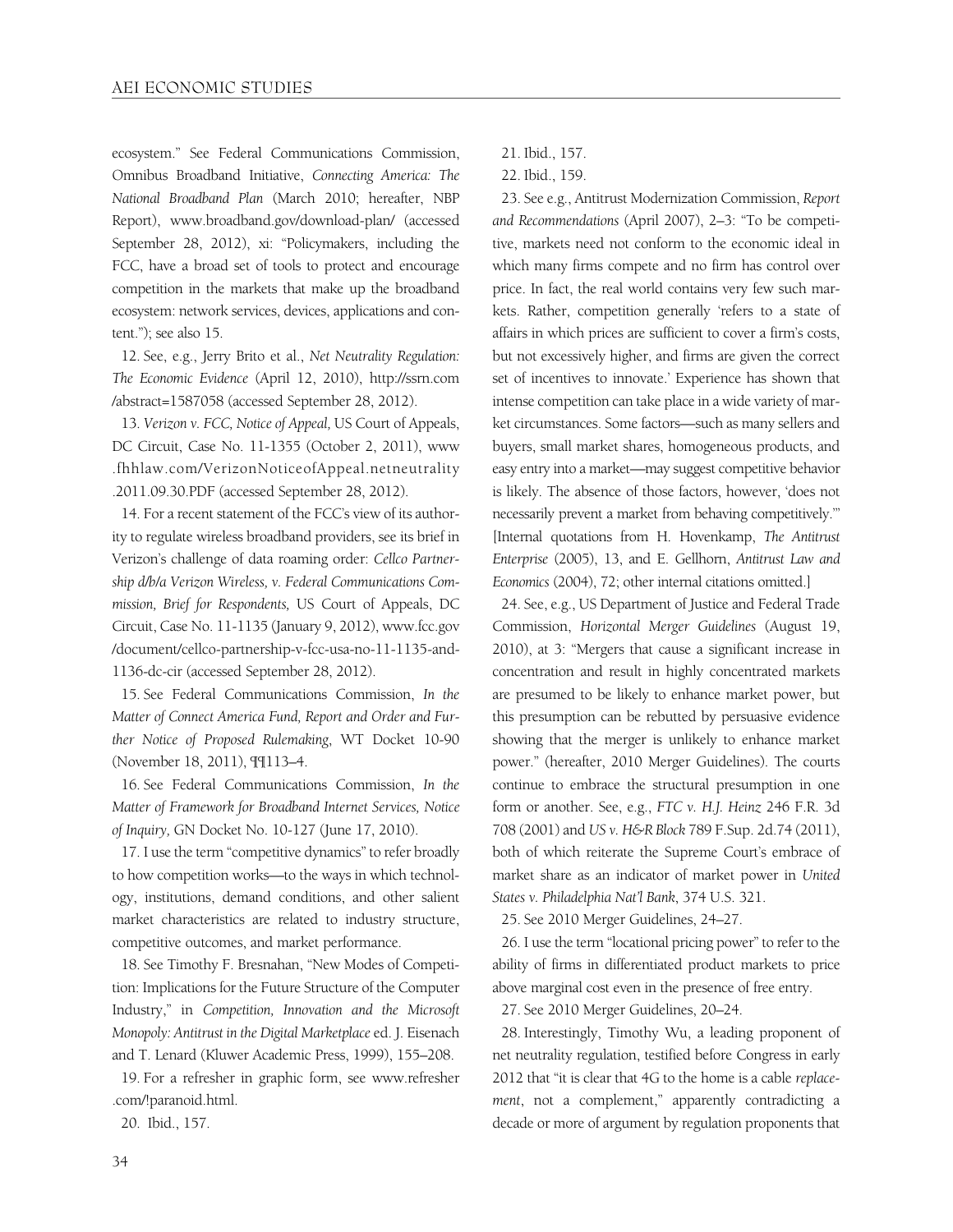wireless is a complement, not a substitute, for wireline and should not be considered as part of the relevant product market. See page 5 of Tim Wu, "Creeping Duopoly?," Testimony before the Senate Judiciary Committee, Subcommittee on Antitrust, Competition Policy, and Consumer Rights, March 21, 2012, www.judiciary.senate.gov/pdf/12- 3-21WuTestimony.pdf (accessed October 9, 2012).

29. See Federal Communications Commission, *Annual Report and Analysis of Competitive Market Conditions with Respect to Mobile Wireless, Including Commercial Mobile Services*, WT Docket 10-33 (June 27, 2011), ¶¶55–66 (hereafter, Fifteenth Report).

30. FCC, Open Internet Order, n. 143, summarizing Department of Justice submission. The apparent implication is that broadband may evolve into two separate antitrust markets, a wireline market and a wireless market, each relatively concentrated, and each exercising little or no competitive discipline upon the other.

31. Ibid., n. 87: "Because broadband providers have the ability to act as gatekeepers even in the absence of market power with respect to end users, we need not conduct a market power analysis." The FCC did conclude, however, that market power, if it did exist, would exacerbate its concerns, and averred that "the risk of market power is highest in markets with few competitors, and most residential end users today have only one or two choices for wireline broadband Internet access service." See Open Internet Order, ¶32.

32. See *Petition of Qwest Corporation for Forbearance Pursuant to 47 U.S.C. § 160(c) in the Phoenix, Arizona Metropolitan Statistical Area*, WC Docket No. 09-135, *Memorandum Opinion and Order* (June 22, 2010), ¶82.

33. Ibid., ¶80.

34. Ibid., ¶86. The FCC also examined potential competition and the likelihood of entry. See generally ¶¶80–86.

35. See *Reexamination of Roaming Obligations of Commercial Mobile Radio Service Providers and Other Providers of Mobile Data Services*, WT Docket No. 05-265, *Second Report and Order* (April 7, 2011), ¶16.

36. See *SkyTerra Communications, Inc., Transferor, and Harbinger Capital Partners Funds, Transferee*, IB Docket No. 08-184, *Memorandum Opinion and Order and Declaratory Ruling*, 25 FCC Rcd 3059 (March 26, 2010) at ¶60–61: "Large portions of the country are served by three or fewer providers of mobile broadband service. . . . Harbinger could have a beneficial impact on competition."

37. See Federal Communications Commission, *Annual Report and Analysis of Competitive Market Conditions with Respect to Mobile Wireless, Including Commercial Mobile Services, Fourteenth Report*, WT Docket No. 09-66 (May 20, 2010), Section III.C (hereafter, Fourteenth Report), a finding repeated in the Fifteenth Report (see, e.g., ¶2).

38. US Department of Justice, Complaint, *United States of America vs. AT&T Inc.* (August 31, 2011), ¶25. For a full explication of the FCC's assessment of the proposed merger, see also Federal Communications Commission, *Staff Analysis and Findings* (WT Docket No. 11-65), especially ¶¶12–122.

39. See, e.g., *Comments of the Consumer Federation of America, Consumers Union and Free Press, In the Matter of Broadband Industry Practices,* WC Docket No. 07-52, Federal Communications Commission (June 15, 2007), 11, http://apps.fcc.gov/ecfs/document/view?id=6519529519 (accessed October 9, 2012; hereafter, 2007 Consumer Group Comments).

40. See, e.g., Ad Hoc Public Interest Spectrum Coalition, *Comments in Skype Communications S.A.R.L., Petition to Confirm a Consumer's Right to Use Internet Communications Software and Attach Devices to Wireless Networks*, RM-11361, Federal Communications Commission (April 30, 2007).

41. Mark Cooper, "The Public Interest in Open Communications Networks," Consumer Federation of America (July 2004), 47, http://fjallfoss.fcc.gov/ecfs/document /view?id=6516283898 (accessed September 28, 2012).

42. See, e.g., Texas Office of Public Utility Counsel, Consumer Federation of America, Consumers Union, *Comments in Inquiry Concerning High Speed Access to the Internet Over Cable and Other Facilities,* GN Docket No. 00-185 (January 11, 2001), 44: "While six [competitors] is a clear danger sign, theoretical and empirical evidence indicates that many more than six firms are necessary for competition—perhaps as many as fifty firms are necessary."

43. 2007 Consumer Group Comments, 74.

44. Ibid., 25. Consumer groups are not alone in pressing concerns based on structuralist models. For example, in 2009, Senator Herb Kohl wrote to Assistant Attorney General Varney and FCC Chairman Genachowski warning that "four [wireless]carriers control over 90% of the cell phone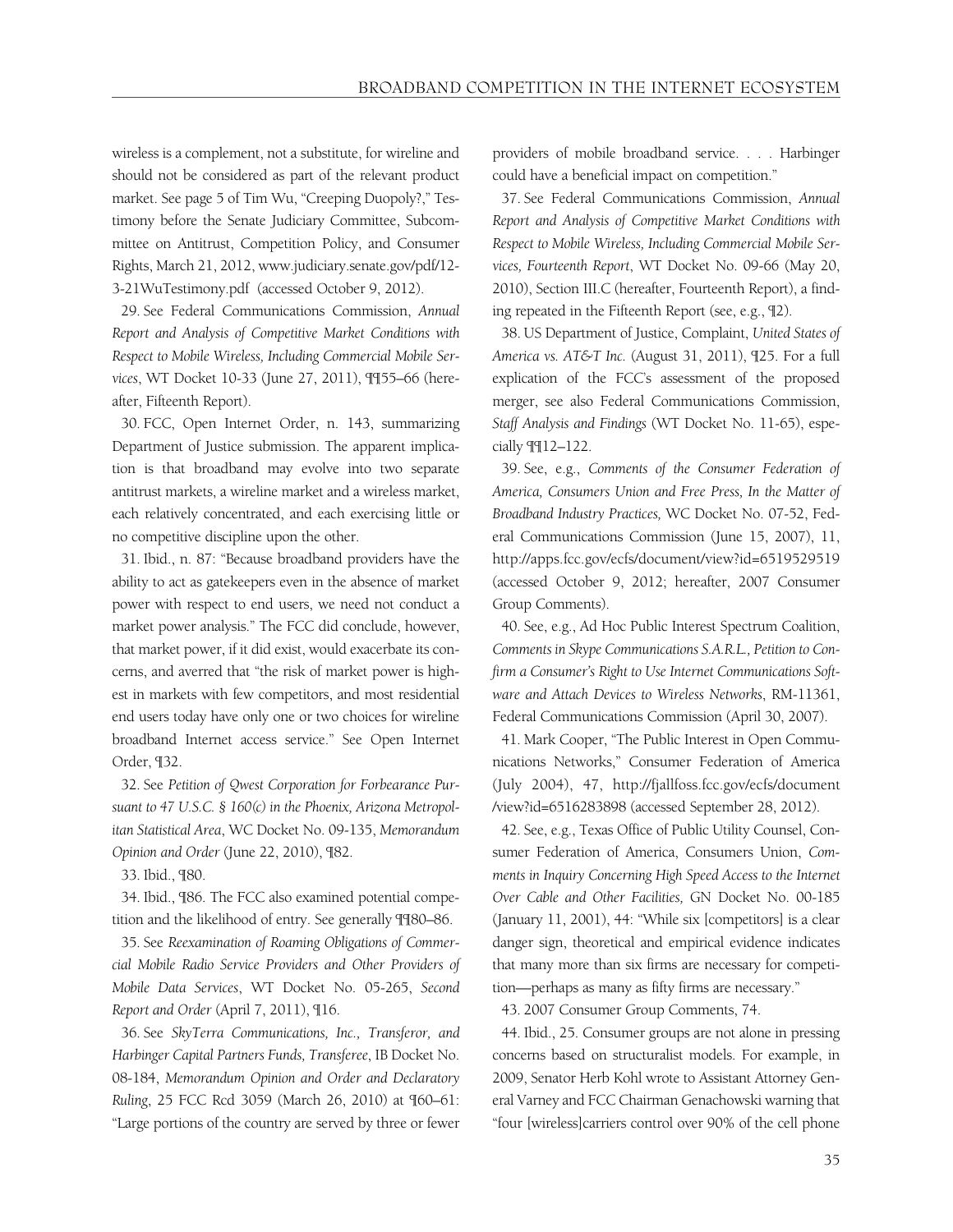market" and expressing concern that "the concentrated state of the cell phone marketplace could lead to future price increases." Letter from Senator Herb Kohl (July 6, 2009), 1.

45. NBP Report, 3.

46. Shane Greenstein and Ryan McDevitt, "Evidence of a Modest Price Decline in US Broadband Services," *Information Economics and Policy* 23, no. 2 (2011): 200–11. (The authors emphasize that prices have declined even more rapidly for products like computers and integrated circuits.)

47. See e.g., Fifteenth Report, ¶191 and ¶194: "AT&T's estimated price per MB for data traffic . . . has declined from \$1.21 in 2008 to \$0.35 in 2009 to \$0.17 in 2010." See also Everett Ehrlich, Jeffrey A. Eisenach, and Wayne A. Leighton, "The Impact of Regulation on Innovation and Choice in Wireless Communications," *Review of Network Economics* 9, no. 1 (2010): 1–49 (especially 17); and Gerald R. Faulhaber, Robert W. Hahn, and Hal J. Singer, "Assessing Competition in US Wireless Markets: Review of the FCC's Competition Reports," *Federal Communications Law Journal* 64, no. 2 (March 2012): 319–69.

48. See NBP Report, 77; see also Fifteenth Report, ¶¶108–15.

49. Robert C. Atkinson and Ivy E. Schultz, *Broadband in America: Where It Is and Where It Is Going* (Columbia Institute of Tele-Information, November 2009).

50. See NBP Report, 38: "Indeed, competition appears to have induced broadband providers to invest in network upgrades."

51. See Mary Meeker (Morgan Stanley), *Internet Trends* (Presented at the CM Summit, New York City, June 7, 2010), slide 4, http://bbh-labs.com/internet-trends-2010 by-morgan-stanleys-mary-meeker (accessed September 28, 2012).

52. See Berkman Center for Internet and Society, Harvard University, *Next Generation Connectivity: A Review of Broadband Internet Transitions and Policy from Around the World* (2010), http://cyber.law.harvard.edu/publications/2010 /Next\_Generation\_Connectivity (accessed September 28, 2012). For a rebuttal, see Robert W. Crandall, Jeffrey A. Eisenach, and Allan T. Ingraham, *The Long-Run Effects of Copper Unbundling and the Implications for Fiber* (March 2012), http://papers.ssrn.com/sol3/papers.cfm?abstract \_id=2018929 (accessed September 28, 2012); and Jeffrey A. Eisenach, "Broadband in the U.S.—Myths and Facts," in *Australia's Broadband Future: Four Doors to Greater Competition* (Melbourne: Committee for Economic Development of Australia, 2008), 48–59.

53. NBP Report, 4. In May 2011, the commission's International Bureau issued a report which found that "data sources on international broadband are incomplete and generally challenging to compare. . . . As a result, we are limited in the conclusions we can draw from the data." See Federal Communications Commission, *In the Matter of International Comparison Requirements Pursuant to the Broadband Data Improvement Act International Broadband Data Report,* IB Docket No. 10-171, *Second Report* (May 20, 2011), ¶1.

54. See, e.g., Meeker, *Internet Trends*, slide 19: "U.S. is the global leader in mobile users and innovation."

55. See "Swiss Lead in Speed: Comparing Global Internet Connections," Nielsen Wire, April 1, 2011, http://blog.nielsen .com/nielsenwire/global/swiss-lead-in-speed-comparingglobal-internet-connections (accessed September 28, 2012). Historically, US broadband speeds have doubled approximately every 18–24 months (at approximately the same pace as dictated by Moore's Law). See J. Eisenach, C. Eldering, and M. Sylla, "Is There a Moore's Law for Bandwidth?" *IEEE Communications Magazine* (October 1999): 117–21; and, for an update, Michael Turk, "Broadband Speed and Moore's Law," CableTechTalk, August 14, 2008, www.cabletechtalk.com/tech-discussions/2008/08 /14/broadband-speed-and-moores-law-a-response-torobb-topolski/ (accessed September 28, 2012).

56. See Thomas W. Hazlett and Dennis L. Weisman, "Market Power in U.S. Broadband Services," *Review of Industrial Organization* 38, no. 2 (March 2011): 151–71.

57. See Larry F. Darby, "The Informed Policy Maker's Guide to Regulatory Impacts on Broadband Network Investment" (American Consumer Institute, November 2009), 10: "Using two of the most common indicators of profitability—net profit margin reflecting deduction of all costs from revenue and return on total capital—the data indicate that broadband access providers are earning less than the S&P average and substantially less than Google."

58. As discussed in note 85, Baumol points out that in industries characterized by rapid innovation, incumbents are required to make continuing investments to remain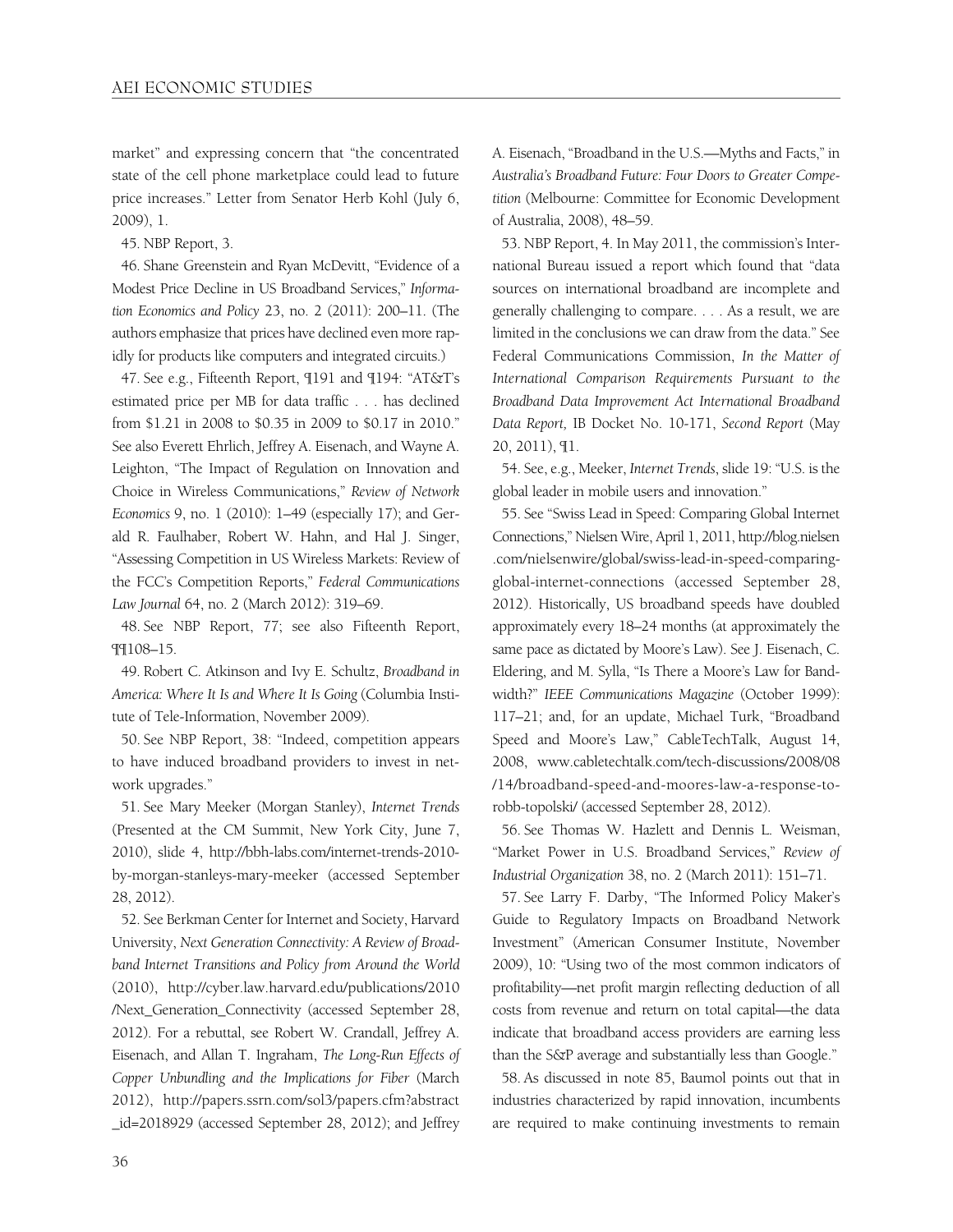competitive. When incumbents and entrants alike face large capital costs, they are not properly considered barriers to entry. See George J. Stigler, *The Organization of Industry* (Chicago: University of Chicago Press, 1968), 67–70.

59. Wireline entry has also occurred in geographic markets where competition is perceived as producing insufficient results, including dozens of instances of municipal entry as well as Google's recent announcement that it will deploy a gigabit fiber network in Kansas City, Kansas.

60. See generally Ehrlich et al., "The Impact of Regulation"; and NBP Report, 75: "Mobile broadband represents the convergence of the last two great disruptive technologies— Internet computing and mobile communications—and may be more transformative than either of these previous breakthroughs. Mobile broadband is scaling faster and presents a bigger opportunity. This revolution is being led not only by domestic wireless carriers, who are investing billions in network upgrades, but also by American companies such as Amazon, Apple, Intel, Google, Qualcomm and numerous entrepreneurial enterprises that export innovation globally."

61. See, e.g., Fifteenth Report, ¶¶151–4.

62. For a more complete treatment of innovation in both wireline and wireless telecommunications networks, see Larry F. Darby and Joseph P. Fuhr, *Innovation and National Broadband Policies* (American Consumer Institute, March 2010); and Jonathan Sallet, *The Creation of Value: The Broadband Value Circle and Evolving Market Structures* (April 4, 2011), www.annenberglab.com/ adminfiles/files/BroadbandValueCircle\_Sallet.pdf (accessed September 28, 2012).

63. Open Internet Order, ¶35.

64. NBP Report, 37 (citations omitted). See also Fifteenth Report, ¶10: "Market performance metrics provide more direct evidence of competitive outcomes and the strength of competitive rivalry than market structure factors, such as concentration measures.")

65. NBP Report, 37, quoting *Ex Parte Submission of the United States Department of Justice, In the Matter of Economic Issues in Broadband Competition, A National Broadband Plan for Our Future*, GN Docket No. 09.51 (January 4, 2010), 11.

66. See Bresnahan, "New Modes of Competition," 155.

67. For a useful discussion of the economic distinctions between price discrimination and price differentiation, see

Denis L. Weisman and Robert B. Kulick, "Price Discrimination, Two-Sided Markets and Net Neutrality Regulation," *Tulane Journal of Technology and Intellectual Property* 13 (Fall 2010): 81–102.

68. See, e.g., Bresnahan, "New Modes of Competition," 159: "A platform is a shared, stable set of hardware, software and networking technologies on which users build and run computer applications."; and Mark Rysman, "The Economics of Two-Sided Markets," *Journal of Economic Perspectives* 23, no. 3 (Summer 2009): 125–43, at 128: "Newspapers are a canonical two-sided market, where the newspaper provides a platform for communication from advertisers to consumers" and 129: "Many papers that study operating systems identify themselves with network effects rather than two-sided markets so perhaps this example is less canonical, but . . . the two literatures have a lot in common." Rysman (132–3) presents the distinction between supply-side and demand-side complementarity slightly differently from the distinction used here. He characterizes interoperability as a strategic decision made by the ("monopolist") operator of a multisided platform. My focus on modularity as a distinct concept facilitates a richer exploration of the interaction between platform participants.

69. For an overview of various approaches to innovation in antitrust doctrine, see Robert D. Atkinson and David B. Audretsch, "Economic Doctrines and Approaches to Antitrust" (Information Technology & Innovation Foundation, January 2011), distinguishing an "innovation economics" approach to antitrust that focuses on the importance of innovation and productivity growth as policy objectives.

70. William J. Baumol, *The Free Market Innovation Machine: Analyzing the Growth Miracle of Capitalism* (Princeton, NJ: Princeton University Press, 2002), 4.

71. The seminal work is Robert Solow, "Technical Change and the Aggregate Production Function," *Review of Economic Studies* 39 (August 1957): 312–20, finding that 87.5 percent of the increase in nonfarm output in the United States between 1909 and 1949 was due to technological progress. See also Atkinson and Audretsch, "Economic Doctrines," 13–14.

72. See e.g., David B. Audretsch, William J. Baumol, and Andrew E. Burke, "Competition Policy in Dynamic Markets," *International Journal of Industrial Organization* 19, no. 5 (2001): 613–34.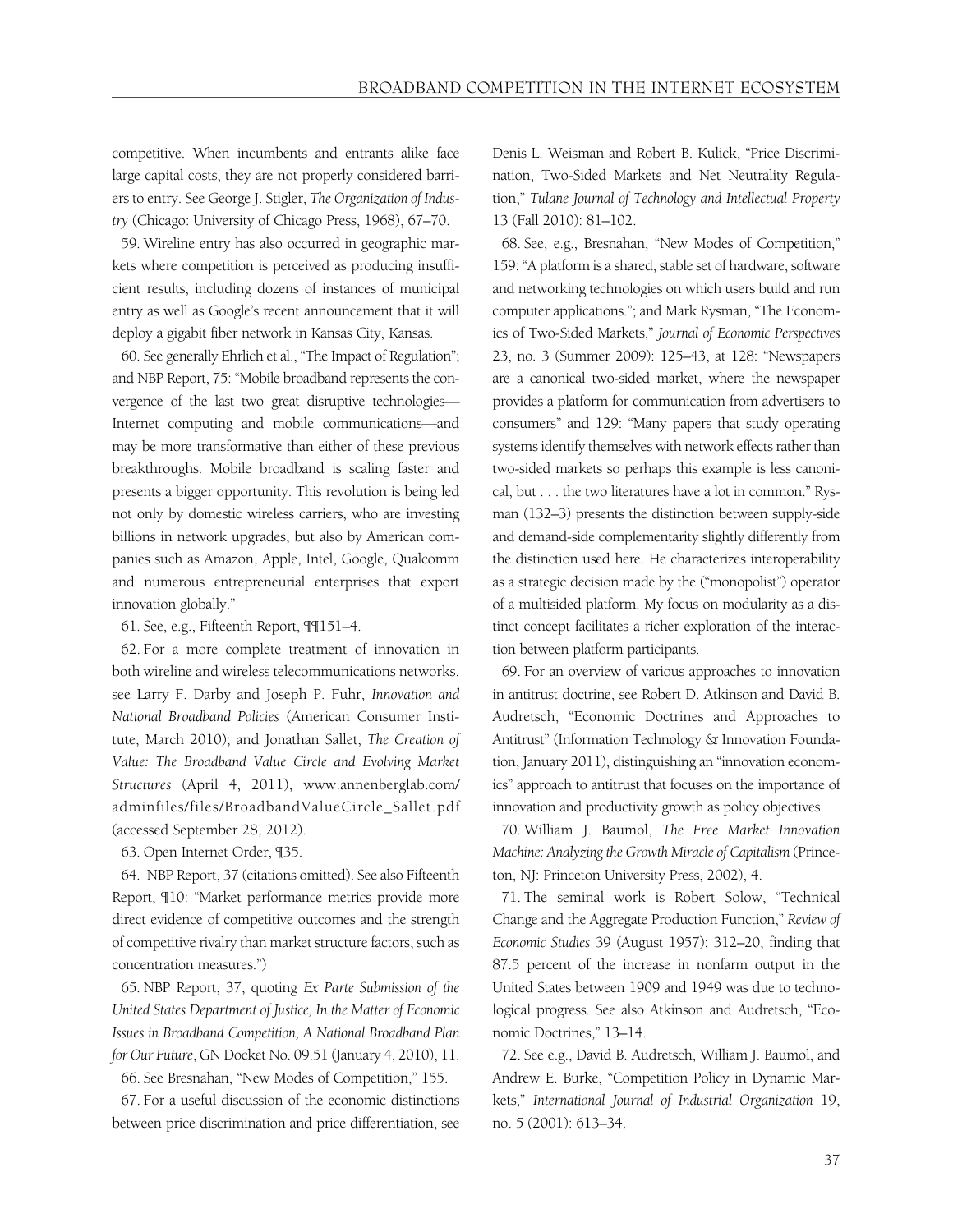73. See Federal Communications Commission, Omnibus Broadband Initiative, *Technical Paper No. 6: Mobile Broadband* (October 2010), 15. See also Robert Hahn and Hal J. Singer, "Why the iPhone Won't Last Forever and What the Government Should Do to Promote Its Successor," *Journal on Telecommunications and High Technology Law* 8, no. 2 (2010): 313–50, especially 317–30.

74. See "GPON FTTH Market and Technology Overview," PMC, April 2006, www.pmc-sierra.com /ftth-pon/ftth\_overview.html (accessed October 3, 2012).

75. Analysys Mason, "'Up to a Point Copper': Quantifying the Reach of Accelerated DSL," January 26, 2012, www.analysysmason.com/About-Us/News/Insight /Insight\_Accelerated\_DSL\_Jan2012/ (accessed September 28, 2012).

76. Evans, "The Middle Way," 2: "Dynamic competition is important in many parts of the information technology sector. Some firms compete to create a new market—or a new category. We forget about the many, many firms that competed to create social networks, video sharing sites, computer operating systems, and so forth—and then died off."

77. Joseph Schumpeter, *Capitalism, Socialism and Democracy* (New York: Harper & Brothers, 1942), 84.

78. See Jean-Jacques Laffont and Jean Tirole, *Competition in Telecommunications* (Cambridge, MA: MIT Press, 2000), 4. Some rural companies are still subject to rateof-return regulation.

79. Michael L. Katz and Howard A. Shelanski, "'Schumpeterian' Competition and Antitrust Policy in High-Tech Markets," *Competition* 14 (2005), 10, http://papers.ssrn .com/sol3/papers.cfm?abstract\_id=925707 (accessed September 28, 2012).

80. See Posner, "Antitrust in the New Economy," 930.

81. *Ex Parte Submission of the US Department of Justice*, 4; see also Carl Shapiro, *Antitrust, Innovation, and Intellectual Property* (Testimony before the Antitrust Modernization Commission, November 8, 2005), 2: "In such 'innovative industries,' antitrust must pay careful attention to the incentives and obstacles facing firms seeking to develop and commercialize new technologies, and antitrust must very explicitly recognize that market conditions, business strategies, and industry structure can be highly dynamic."

82. NBP Report, 42: "Thus, in areas that include 75% of the population, consumers will likely have only one service

provider (cable companies with DOCSIS 3.0-enabled infrastructure) that can offer very high peak download speeds." Such predictions have often proved inaccurate or even embarrassing. The US Federal Trade Commission, for example, justified imposing significant conditions on the merger of American Online and Time Warner Inc. with its finding that "AOL is the leading provider of narrowband internet access, with a share of approximately 50 percent of narrowband subscribers. AOL is positioned and likely to become the leading provider of broadband internet access as well." See US Federal Trade Commission, *In the Matter of America Online, Inc. and Time Warner Inc*., Docket No. C-2989, Complaint (December 14, 2000), 3.

83. For arguments against this proposition, see Jonathan B. Baker, "Beyond Schumpeter vs. Arrow: How Antitrust Fosters Innovation," *Antitrust Law Journal* 74 (2007) 575–602 (arguing that antitrust enforcement promotes innovation); Cooper, "The Public Interest," 47–48: "The theory supporting Schumpeterian rents appears to be particularly ill-suited to several layers of the digital communications platform. It breaks down if a monopoly is not transitory, a likely outcome in the physical layer. In the physical layer, with its high capital costs and other barriers to entry, monopoly is more likely to quickly lead to anticompetitive practices that leverage the monopoly power over bottleneck facilities into other layers of the platform"; and J. Gregory Sidak and David J. Teece, "Dynamic Competition in Antitrust Law," *Journal of Competition Law & Economics* 5, no. 4 (2009) 581–631, at 618: "The evolutionary and behavioral economics approaches outlined here would not abandon antitrust enforcement or even necessarily restrict it."

84. Katz and Shelanski, 19. See also Shapiro, *Antitrust, Innovation, and Intellectual Property*, 11–12: "However, there is no consensus among industrial organization economists about the general relationship between concentration and innovation competition." See also Sidak and Teece, "Dynamic Competition in Antitrust Law," 588: "Despite 50 years of research, economists do not appear to have found much evidence that market concentration has a statistically significant impact on innovation."

85. William J. Baumol, *The Free Market Innovation Machine: Analyzing the Growth Miracle of Capitalism* (Princeton, NJ: Princeton University Press, 2002), 165 (citation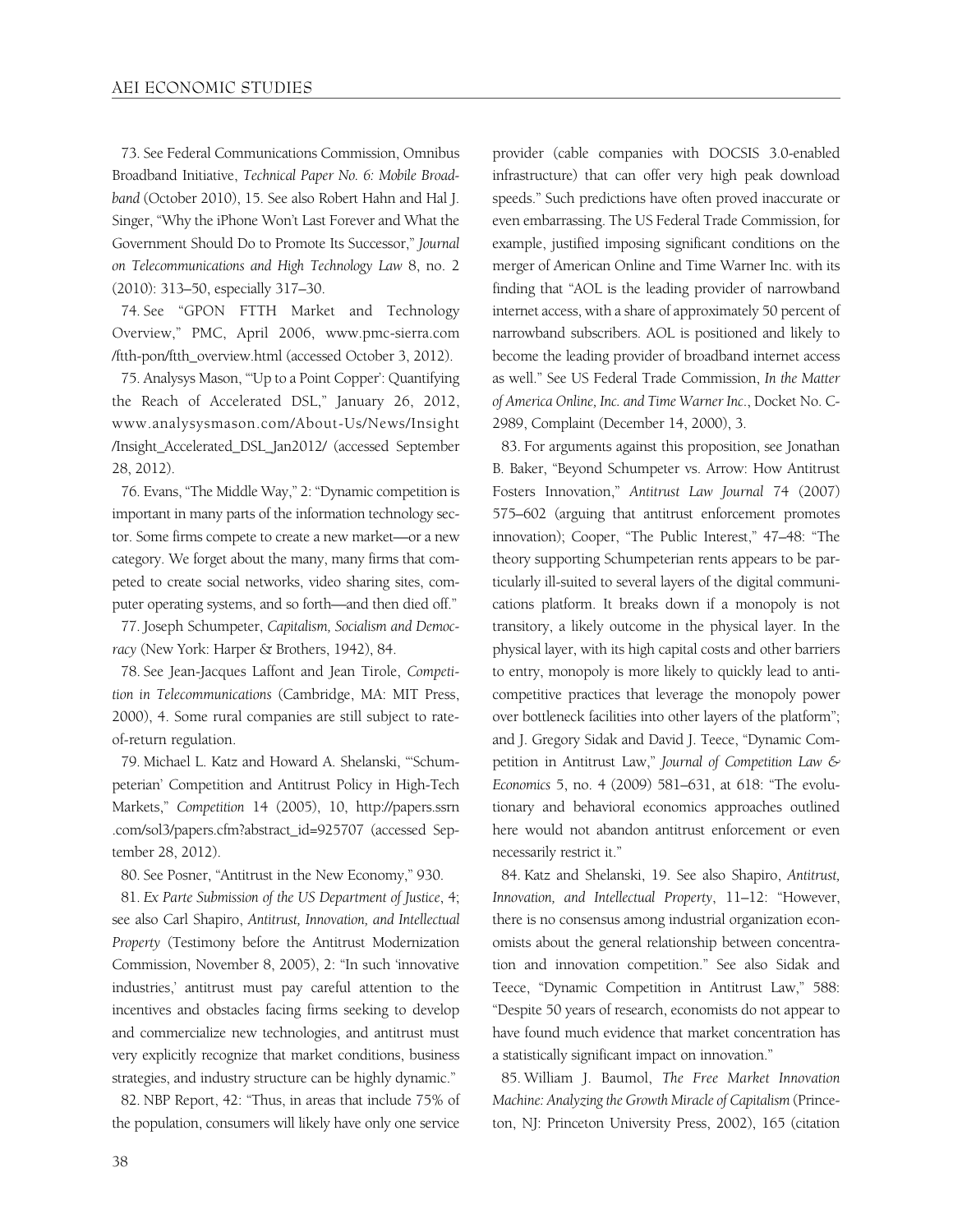omitted). Importantly, as Baumol explains elsewhere, such costs do not constitute barriers to entry. See William J. Baumol, "Regulation Misled by Misread Theory" (AEI-Brookings Joint Center for Regulatory Studies, 2006), 23: "The sunk costs that traditional theory says do not matter for an incumbent firm's decisions are the once-and-for-all expenditures made in the past and not repeated thereafter. They are the ancient history that no current decision can change, whereas the sunk outlays that the firm must be expected to recoup are those that are incurred currently and will continue into the foreseeable future. These expectable and recurring sunk outlays most directly drive the firm to discriminatory pricing. And it is crucial to recognize that they are not barriers to entry in Stigler's (1968) pertinent sense because they are equal burdens for the entrants and the incumbents—that is, they offer no substantial competitive advantage and, hence, no monopoly power to an incumbent firm."

86. Shapiro, *Antitrust, Innovation, and Intellectual Property,* 7. 87. Hal R. Varian, "Differential Pricing and Efficiency," *First Monday* 1, no. 2 (August 1996): 2.

88. See page 3 of Scott Wallsten and Colleen Mallahan, "Residential Broadband Competition in the United States" (March 2010), http://papers.ssrn.com/sol3/papers.cfm? abstract\_id=1684236 (accessed October 1, 2012).

89. Arguably, the seminal article on competitive price discrimination is Robert H. Frank, "When Are Price Differentials Discriminatory?" *Journal of Policy Analysis and Management* 2, no. 2 (1983): 238–55. For other early contributions, see Michael E. Levine, "Price Discrimination without Market Power," *Yale Journal on Regulation* 19 (Winter 2002): 1–35, at 25–26: "In the same way, high speed Internet access subscribers are charged on a monthly basis by the data transfer rate they wish to purchase, even though the 'cost' (other than the modem) of serving them is the same. The result of all this segmentation is the ability to support large networks with relatively ubiquitous service, offering some very low prices and some very high prices and many prices in between"; and Mark Armstrong and John Vickers, "Competitive Price Discrimination," *Rand Journal of Economics* 32, no. 4 (Winter 2001): 579–605.

90. See, e.g., Jonathan B. Baker, "Competitive Price Discrimination: The Exercise of Market Power without Anticompetitive Effects (Comment on Klein and Wiley)," *Antitrust Law Journal* 70, no. 3 (2003): 643–54, at 645: "Competitive price discrimination is probably found most commonly in high-technology markets and other industries with low marginal cost, high fixed costs, and some product differentiation. In such markets, it may be necessary for sellers to charge at least some customers prices in excess of marginal cost in order to make it profitable for firms to enter the market (by covering fixed costs) or stay there (to the extent the fixed costs are not sunk). Marginal cost pricing, the usual competitive bench-mark, may thus be infeasible."

91. William J. Baumol and Daniel G. Swanson, "The New Economy and Ubiquitous Competitive Price Discrimination: Identifying Defensible Criteria of Market Power," *Antitrust Law Journal* 70, no. 3 (2003): 661–85, at 665. See also Baumol, "Regulation Misled," 3: "[I]n equilibrium, these discriminatory prices are not haphazard in their welfare properties but will generally constitute a Ramsey optimum—satisfying the second-best welfare attributes of revenue-constrained economic welfare." See also Einer Elhauge, "Why Above-Cost Price Cuts to Drive Out Entrants are Not Predatory—and the Implications for Defining Costs and Market Power," *Yale Law Journal* 112 (January 2003): 681–827, at 687: "Competition or low entry barriers will ensure that overall revenue from this output-maximizing price-discrimination schedule does not exceed economic costs."

92. See, e.g., Carl Shapiro and Hal R. Varian, *Information Rules* (Cambridge, MA: Harvard Business School Press, 1999), 26–27.

93. See Wallsten and Mallahan, "Residential Broadband Competition," 3: "In principle, [price discrimination] means charging high prices to consumers willing to pay a lot for broadband and low prices to consumers who are not willing to pay much for it. In reality, it is generally not possible to identify a particular consumer's preferences, so instead providers create different products that appeal to different groups, even though the marginal cost of serving each group may be similar."

94. See Fifteenth Report, ¶138: "In addition to network quality and advertising, a third component of non-price rivalry among mobile wireless service providers is the differentiation of the downstream products that they offer or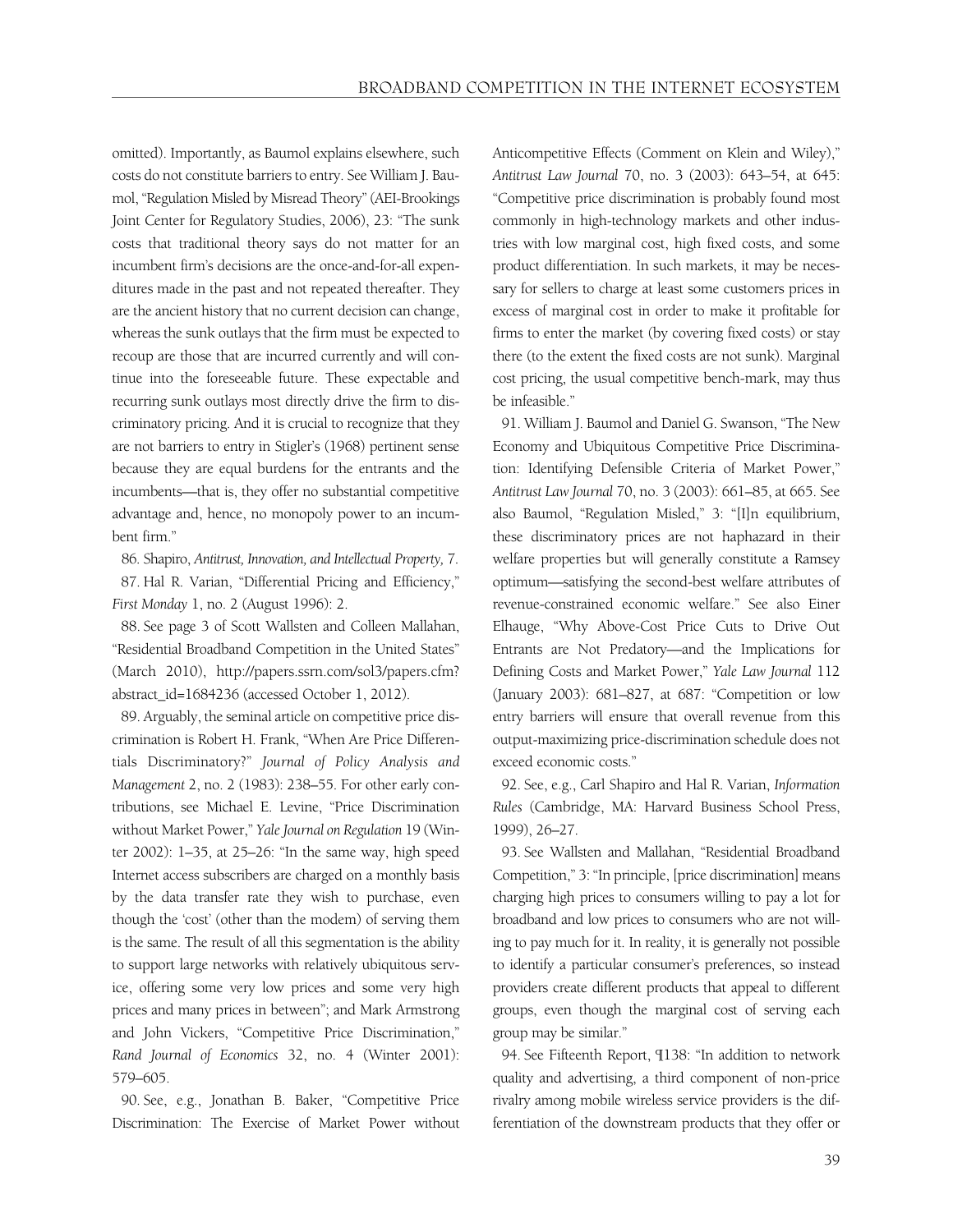that rely on their networks, including handsets/devices, operating systems, and mobile applications."

95. This assumes, of course, that consumers' varying elasticities of demand cannot be observed directly.

96. *Ex Parte Submission of the United States Department of Justice,* 4. Emphasis added.

97. See e.g., Bresnahan, "New Modes of Competition," 159: "A platform is a shared, stable set of hardware, software, and networking technologies on which users build and run computer applications." See also Farrell and Weiser, "Modularity, Vertical Integration, and Open Access Policies," 95: "Modularity means organizing complements (products that work with one another) to interoperate through public, nondiscriminatory, and well-understood interfaces"; and Jeffrey Church and Neil Gandal, "Platform Competition in Telecommunications," in *Handbook of Telecommunications Economics,* Vol. 2, ed. S. K. Majumdar, I. Vogelsang and M. E. Cave (Amsterdam: Elsevier, 2005), 117–53, at 120: "The defining feature of network industries is that products consumed are systems of components: the ultimate 'good' demanded is comprised of a group of complementary products that provide value when they are consumed together. . . . For the complements to work together requires standards to insure compatibility. In this context, a 'standard' refers to a set of technical specifications that enable compatibility between products." For more detailed discussion, see Carliss Y. Baldwin and C. Jason Woodard, "The Architecture of Platforms: A Unified View" (working paper, 2009), www.people.hbs.edu /cbaldwin/DR2/BWPlatformArchitectureWorkingPaper.pdf (accessed October 1, 2012). Subsequent version was published in Annabelle Gawer (ed.), *Platforms, Markets and Innovation* (Cheltenham, UK: Edward Elgar, 2009), 19–44.

98. The number and diversity of modules and platforms in the Internet ecosystem is perhaps best evoked by simply naming a small subset of the firms that provide them, such as Adobe, Amazon, Apple, Clearwire, Comcast/NBC, Disney, eBay, Electronic Arts, Facebook, Google, Hewlett-Packard, Microsoft, Motorola Mobility, Netflix, Nintendo, Nokia, Pandora, RIM, Rovio, Sony, Twitter, and Verizon. Other platform participants, such as Akamai, Alcatel-Lucent, Broadcom, Cisco, Global Crossing, IBM, Intel, Level3, Micron, Oracle, Qualcomm, Rambus, and Symantec, may be less visible, but no less important.

99. See page 28 of Timothy F. Bresnahan and Shane Greenstein, "Technological Competition and the Structure of the Computer Industry," *Journal of Industrial Economics* 47, no. 1 (March 1999): 1–40.

100. See, e.g., Open Internet Order, ¶3.

101. Ibid., ¶1.

102. Ibid., ¶50 and n. 160.

103. This analysis also implicates the FCC's description of wireless markets in the Fifteenth Report. While the commission acknowledges the existence of a "mobile wireless ecosystem" and finds that "each of the segments in the mobile wireless ecosystem has the potential to affect competitive and consumer outcomes in the mobile wireless services segment," it embraces a traditional value chain model that portrays "mobile wireless services" as occupying a "middle part" of the mobile wireless ecosystem between "input/upstream segments" such as spectrum and network equipment and "edge/downstream" segments such as apps, content, and mobile commerce. See Fifteenth Report, ¶5–6 and figure 1. See also Fourteenth Report, ¶9–10 and figure 1.

104. See Bresnahan and Greenstein, "Technological Competition," 23. A great deal of academic attention has focused on the special case of a platform monopolist—a platform operator that faces neither intra- nor interplatform competition, and on the question of whether such a firm will make efficient choices regarding interoperability. See, e.g., Farrell and Weiser ("Modularity, Vertical Integration, and Open Access Policies"), who conclude that under limited circumstances a platform monopolist might inefficiently foreclose interconnection. For a concise critique (arguing inefficient foreclosure is highly unlikely), see Thomas M. Lenard and David T. Scheffman, "Distribution, Vertical Integration and the Net Neutrality Debate," in *Net Neutrality or Net Neutering,* ed. Lenard and May, 20–23.

105. See, e.g., Rysman, "The Economics of Two-Sided Markets," 32–33, as discussed in note 68. See also Kevin Boudreau, "Open Platform Strategies and Innovation: Granting Access vs. Devolving Control," *Management Science* 56, no. 10 (October 2010): 1849–72.

106. See Carliss Y. Baldwin, "Where Do Transactions Come From? Modularity, Transactions and the Boundaries of Firms," *Industrial and Corporate Change* 17, no. 1 (2007): 155–95, at 187: "*Modularizations, whatever their stated*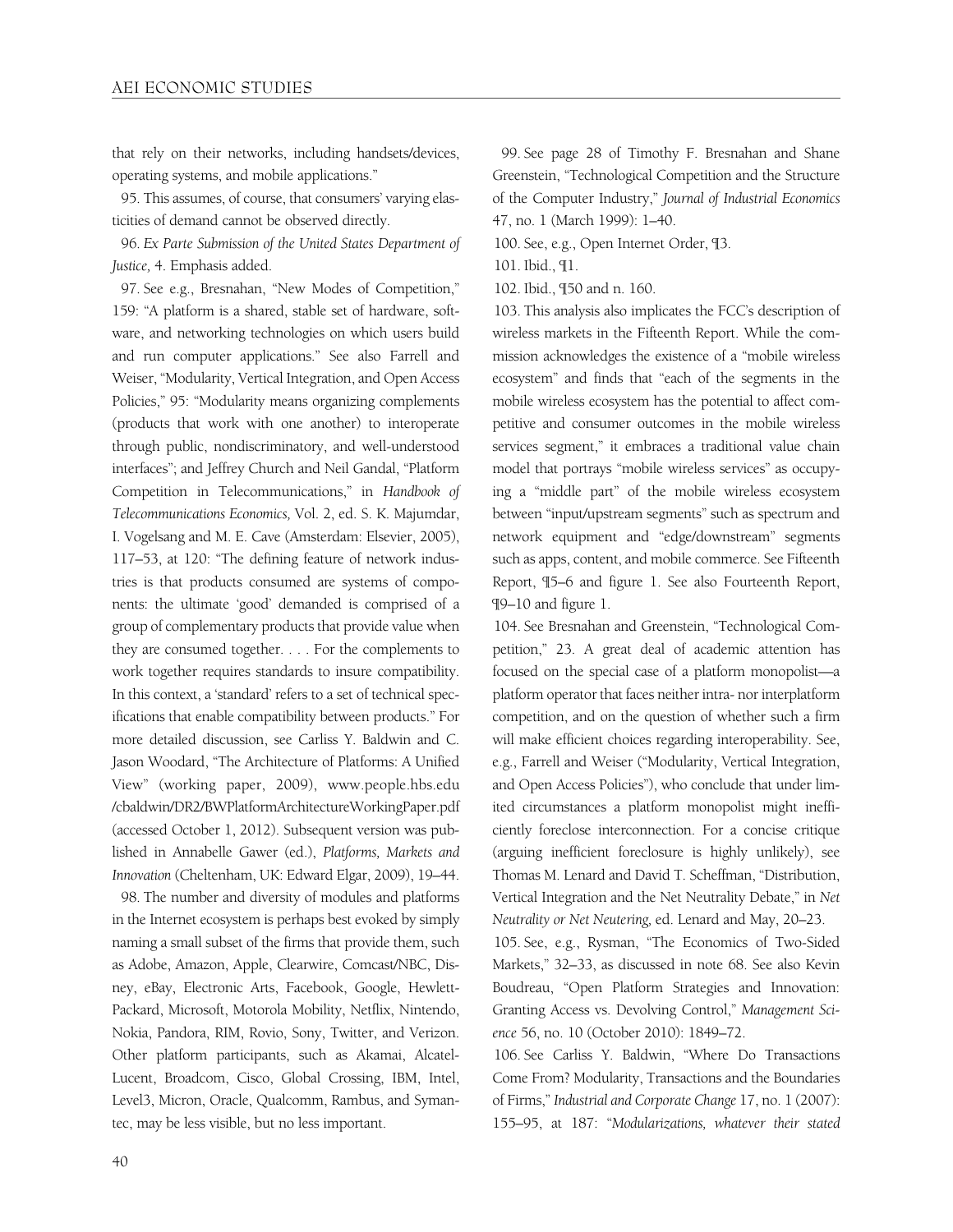*purpose, create new module boundaries with (relatively) low transaction costs. Modularizations thus make transactions feasible where they were previously impossible or very costly*" (emphasis in original). See also Thomas W. Hazlett, "Modular Confines of Mobile Networks: Are iPhones iPhony?" (May 2009), http://ssrn.com/abstract=1533441 (accessed October 1, 2012), 13–14: "Modularity simultaneously yields gains from both economies of scale and specialization. When workable interfaces are achievable at low cost, competitive forces are unleashed to create complementary components of a value chain. Modularity eases entry by innovators able to contribute specific inputs in which they exhibit comparative advantage, even when such firms exhibit little or no competence as integrated providers of a larger suite of industry outputs."

107. See, e.g., Jeffrey H. Rohlfs, *Bandwagon Effects in High-Technology Industries* (Cambridge, MA: MIT Press, 2003), 35: "Nevertheless, interlinking [i.e., modularity] also involves costs, which depend on the type of interlinking involved. In some cases, interlinking is not cost-effective. Indeed, it may not even be feasible at reasonable cost."

108. Boudreau provides empirical evidence that limiting the number of providers of complementary inputs leads to more rapid innovation. See Kevin J. Boudreau, "Let a Thousand Flowers Bloom? An Early Look at Large Numbers of Software 'Apps' Developers and Patterns of Innovation," *Organization Science* (September 2011), 11: "Adding producers in the same genre to a platform slowed development in that genre. This is consistent with the presence of intensifying competition and crowding out of incentives among similar offerings."

109. For a general discussion, see e.g., Farrell and Weiser, "Modularity, Vertical Integration, and Open Access Policies," 97–100. See also Rohlfs, *Bandwagon Effects*, 42–43, and Ehrlich et al., "The Impact of Regulation on Innovation," 38–48.

110. See Baldwin and Woodard, "The Architecture of Platforms," 20: "At first glance, it might appear that the architect should retain control of the core of the system, but this conclusion is not always correct. In man-made systems, the core components of the platform can evolve over time, hence may be subject to competitive pressures." In the case of Android, development of the open-source operating system is governed by the Open Handset Alliance. For insight into the governance challenges associated with such an endeavor, see Leslie Grandy, "Why Google's Open Handset Alliance Has Been a Disapointment," MocoNews.net, May 3, 2010, http://moconews.net/article/419-the-reasonswhy-googles-open-handset-alliance-has-been-adisappointment/ (accessed October 1, 2012).

111. A particularly colorful and litigious example of intraplatform competition involved the fight between Rambus and a host of other firms to affect the direction of the market for DRAM technology, where Rambus controls key patents. See, e.g., Federal Trade Commission, *In the Matter of Rambus, Inc*. Docket No. 9302, *Initial Decision* (February 23, 2004), www.ftc.gov/os/adjpro/d9302/040223initialdecision .pdf (accessed October 1, 2012).

112. See Bresnahan and Greenstein, "Technological Competition," 3.

113. ee Bresnahan, "New Modes of Competition," 166.

114. See Bresnahan and Greenstein, "Technological Competition," 3 and 31.

115. For example, mobile wireless carriers have tried, but mostly failed, to lead in the development of "app stores" for mobile broadband devices, the most successful of which are operated by device makers.

116. See Bresnahan, "New Modes of Competition," 166.

117. See Sallet, *The Creation of Value*, 15.

118. Jason Dedrick, Kenneth L. Kraemer, and Greg Linden, "The Distribution of Value in the Mobile Phone Supply Chain," *Telecommunications Policy* 35, no. 6 (2011): 505–21, at 515. See also Joel West and Michael Mace, "Browsing as the Killer App: Explaining the Rapid Success of Apple's iPhone," *Telecommunications Policy* 34, nos. 5–6 (2010): 270–86, at 283: "While firms in the mobile telecommunications industry worked together to create enough value to spur adoption of mobile data services, in response to increasing industry commoditization, they also engaged in zero-sum competition to capture the returns from this adoption. Such competition for profits occurred not only between traditional rivals among vendors, operators and content suppliers, but also between these complementary roles within the value network."

119. See Dedrick et al., "The Distribution of Value," 516: "The handset makers look far better than the carriers in terms of ROA, which reflects the difference between the huge capital investments by the carriers to build and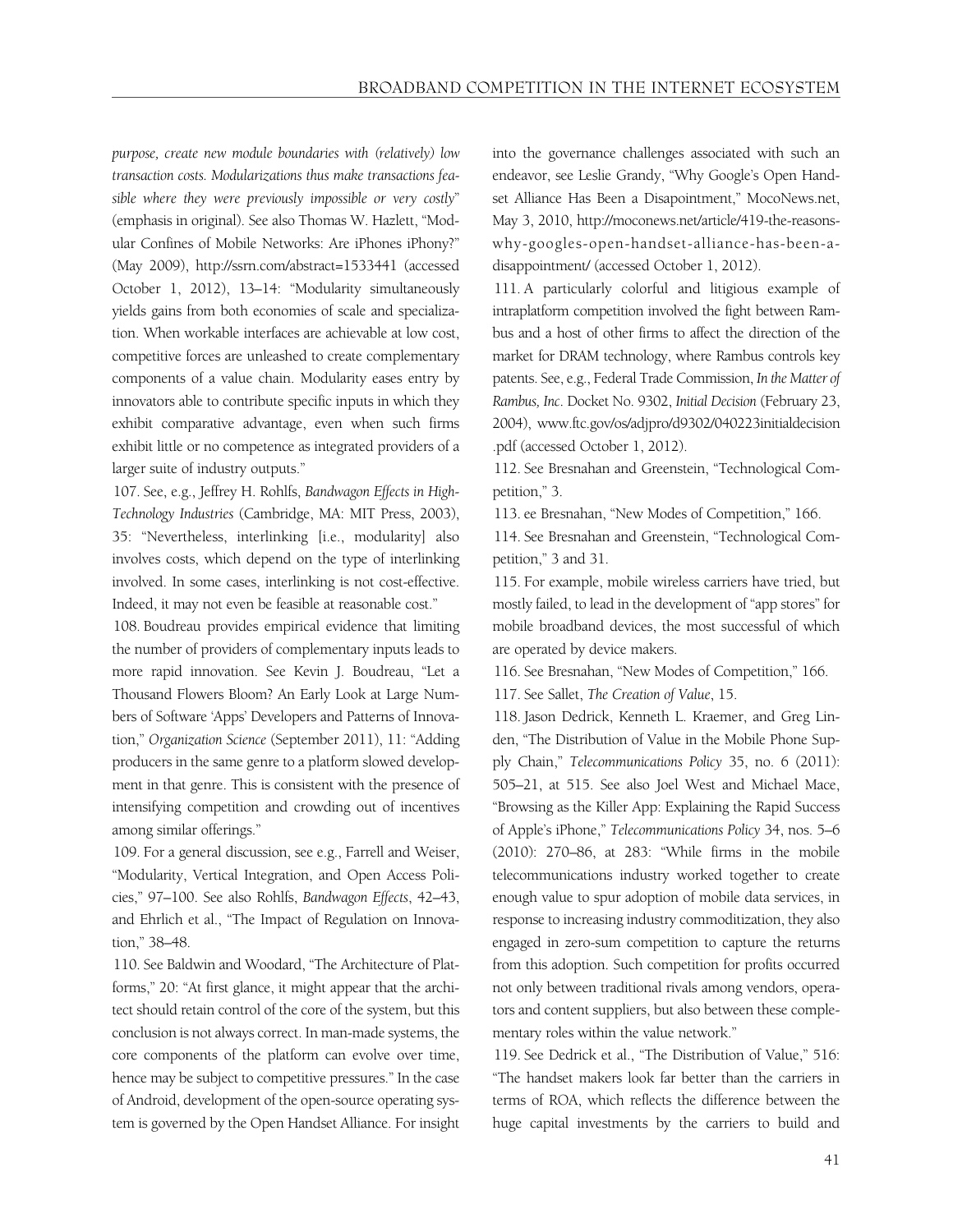upgrade their cellular networks and the asset-light business models of these handset makers, who outsource much of their manufacturing."

120. Ibid., 517.

121. Fifteenth Report, ¶138, 143.

122. For an important early contribution to the literature on platform competition, see Feng Li and Jason Whalley, "Deconstruction of the Telecommunications Industry: From Value Chains to Value Networks," *Telecommunications Policy* 26, nos. 9–10 (2002): 451–72.

123. One way firms compete in this way is through a form of "sponsored entry." For example, in April 2012, Verizon CFO Frances Shammo indicated in a conference call with analysts that Verizon planned to push phones using Microsoft's Windows operating system as an antidote to the high costs of the iPhone: "It is important that there is a third ecosystem that's brought into the mix here, and we are fully supportive of that with Microsoft." See Greg Bensinger, "Verizon's Answer to iPhone: Windows," *Wall Street Journal* (April 20, 2012).

124. For a detailed discussion of the role of IP in the competitive dynamics of the Internet, see European Commission, Case No COMP/M.6381—*Google/Motorola Mobility Commission Decision Pursuant to Article 6(1)(b) of Council Regulation No. 139/2004*, http://ec.europa.eu/competition /mergers/cases/decisions/m6381\_20120213\_20310\_2277 480\_EN.pdf (accessed October 1, 2012).

125. The right to control the customer experience played a key role in Apple's negotiations with wireless ISPs over the iPhone, which included a threat by Apple to start its own Mobile Virtual Network Operator and thus completely eliminate the carriers from the customer experience. See West and Mace, "Browsing as the Killer App," 276.

126. Sallet proposes replacing the notion of the "broadband value chain" with a "broadband value circle," with the consumer (rather than broadband ISPs or some other industry sector) at the center. Sallet's framework explains "the ability of firms anywhere along the value change to approach customers directly and attempt to catalyze a new form of consumer surplus, which is not limited to their products alone." See Sallet, *The Creation of Value*, 12. 127. Ibid., 42.

128. Chris Ziegler, "Nokia CEO Stephen Elop Rallies Troops in Brutally Honest 'Burning Platform' Memo?" Engadget, February 8, 2011, www.engadget.com/2011/02 /08/nokia-ceo-stephen-elop-rallies-troops-in-brutallyhonestburnin/ (accessed October 1, 2012).

129. The launch of the Microsoft-Nokia collaboration was marred by rumors that Rovio—maker of popular smartphone game Angry Birds—might not adapt its content to run on the Windows Phone 7 operating system, which one analyst called a "worrying development" that "may cause some to think twice about the likelihood of Nokia's recovery." See Ingrid Lunden, "Update: Analyst: No Angry Birds Space on WP7 Affects Nokia Recovery," Techcrunch, March 23, 2012, http://techcrunch.com/2012/03/23 /analyst-no-angry-birds-space-on-windows-phone-willcause-others-to-think-twice-about-nokias-recovery/ (accessed October 1, 2012).

130. See Anthony Agnello, "Nokia, MSFT Bet Big on Lumia 900, But . . ." InvestorPlace, April 2, 2012, www.investorplace.com/2012/04/nokia-msft-bet-big-onlumia-900-but-att-exclusivity-may-hurt-more-than-ithelps-t-nok-aapl-goog/ (accessed October 1, 2012).

131. Markets involving network effects and multisidedness are often referred to as "platforms" (e.g., television broadcasting as a "platform" that brings together advertisers with viewers), but the concept is subtly different from the modularity-defined IT platforms I described in Section 2. Modularity-defined platforms exhibit supply-side complementarities, but do not necessarily involve demand-side economies of scale or scope. Similarly, the "interoperability" between viewers and advertisers provided by a television station does not necessarily involve the realization of supply-side complementarities between inputs. See Baldwin and Woodard, "The Architecture of Platforms," 9–11.

132. See, e.g., Rysman, "The Economics of Two-Sided Markets," 125: "Broadly speaking, a two-sided market is one in which 1) two sets of agents interact through an intermediary or platform, and 2) the decisions of each set of agents affects the outcomes of the other set of agents, typically through an externality."

133. Telecommunications networks were subject to network effects long before there was an Internet. What has changed, as I discuss, is the interaction between the network and complementary goods—the emergence of platforms of which broadband networks are a part.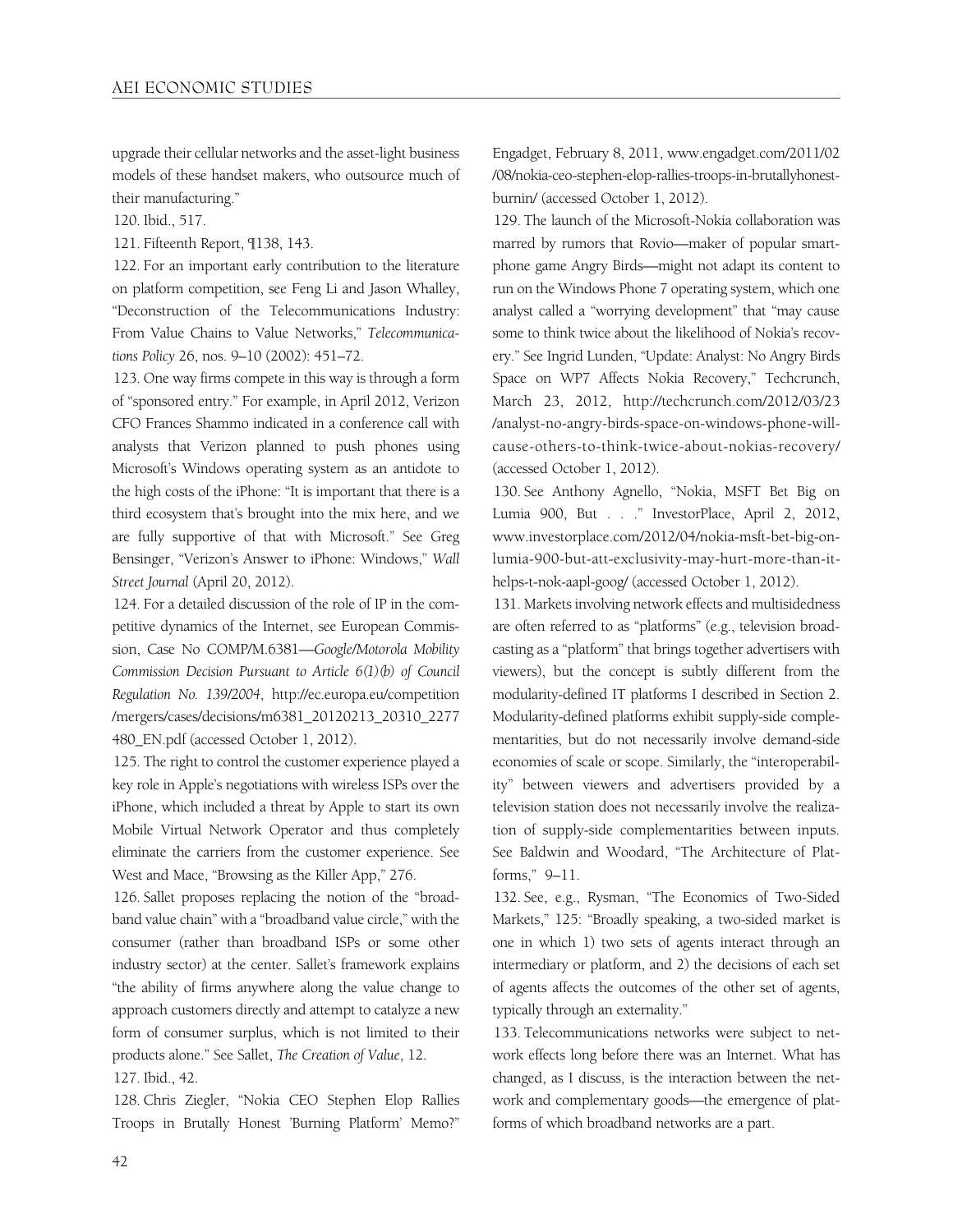134. See Michael L. Katz and Carl Shapiro, "Antitrust in Software Markets," in *Competition, Innovation and the Microsoft Monopoly*, Eisenach and Lenard, eds., 29–82, at 30. See also Church and Gandal, "Platform Competition in Telecommunications," 134–6.

135. See generally Rohlfs, *Bandwagon Effects*.

136. As discussed below, there are potential exceptions, including the so-called "terminating monopoly" problem. 137. Philip J. Weiser, "The Internet, Innovation, and Intellectual Property Policy," *Columbia Law Review* 103, no. 3 (2003): 534–613, at 574–5. Similarly, Jeffrey Rohlfs notes that network effects (which he refers to as "bandwagon effects") are limited by the existence of "communities of interest" (subsets of relatively homogeneous consumers). See Rohlfs, *Bandwagon Effects*, 21. See also Michael L. Katz and Carl Shapiro, "Systems Competition and Network Effects," *Journal of Economic Perspectives* 8, no. 2 (Spring 1994): 93–115, at 106: "Consumer heterogeneity and product differentiation tend to limit tipping and sustain multiple networks. If the rival systems have distinct features sought by certain consumers, two or more systems may be able to survive by catering to consumers who care more about product attributes than network size. Here, market equilibrium with multiple incompatible products reflects the social value of variety. In some cases—Apple vs. IBM computers, perhaps—important variety benefits might be lost through standardization."; Rysman, "The Economics of Two-Sided Markets," 134–5; and Peter F. Cowhey and Jonathan D. Aronson, *Transforming Global Information and Communications Markets: The Political Economy of Innovation* (Cambridge, MA: MIT Press, 2009), ch. 3.

138. See Nicholas Economides, "The Economics of the Internet Backbone," in *Handbook of Telecommunications Economics*, ed. Majumdar et al., 373–412, at 401. While Internet peering has become more complex in recent years, ubiquitous interconnection remains the rule. See also Peyman Faratin et al., "The Growing Complexity of Internet Interconnection," *Communications & Strategies* 72 (4th quarter 2008), 51–71, at 67: "In response to [the growth of asymmetric traffic flows] and resultant changes in the Internet industry landscape, the range of interconnection contracts have expanded to include greater reliance on paid peering and partial transit, reflecting a filling in of the contracting space. . . . There is little evidence, aside from a few highly visible events such as de-peering actions, that the range of negotiated contracts, whether discriminatory or not, has harmed the overall connectivity of the Internet."); and Christopher S. Yoo, "Innovations in the Internet's Architecture that Challenge the Status Quo," *Journal on Telecommunications and High Technology Law* 8 (2010): 79–99.

139. See, e.g., Rysman, "The Economics of Two-Sided Markets," 127: "[A] a good exhibits an indirect network effect if demand for the good depends on the provision of a complementary good, which in turn depends on demand for the original good."

140. Ibid.

141. Weiser, "The Internet, Innovation," 589.

142. In the United States, which unlike Europe chose not to mandate a single technology for 2G and 3G wireless technology, interplatform competition between CDMA and GSM standards is credited with generating significant benefits for consumers. See Fifteenth Report, ¶¶106–7: "Competition among mobile wireless providers using incompatible wireless network technologies has other advantages that can benefit consumers, including increased product variety and differentiation of services, more technological competition, and tougher price competition."

143. Weiser, "The Internet, Innovation," 586–7.

144. See Li and Whalley, Deconstruction of the Telecommunications Industry," 465: "Within the value network a multitude of market entry points exist, where a diverse range of companies can conceivably enter the market through different routes. Hence, many powerful new players from other industries are drawn into the previously neatly defined telecommunications market."

145. Indeed, Intel's investment in Clearwire was initially conditioned on Clearwire's agreement to rely exclusively on WiMAX, a condition which was subsequently renegotiated. See Stephen Lawson, "Clearwire Free to Use LTE under Changed Intel Deal," May 5, 2012, www.pcworld .com/article/195699/article.html (accessed October 1, 2012). Intel was, of course, not the only early investor in Clearwire. Others included Google and a coalition of cable companies, each of whom had interests—some "vertical," some "horizontal"—to sponsor a new entrant in the wireless broadband space.

146. See e.g., Abbey Klaassen, "Can Google's G1Smart Phone Be More Than an Apple Knockoff?" AdAgeDigital,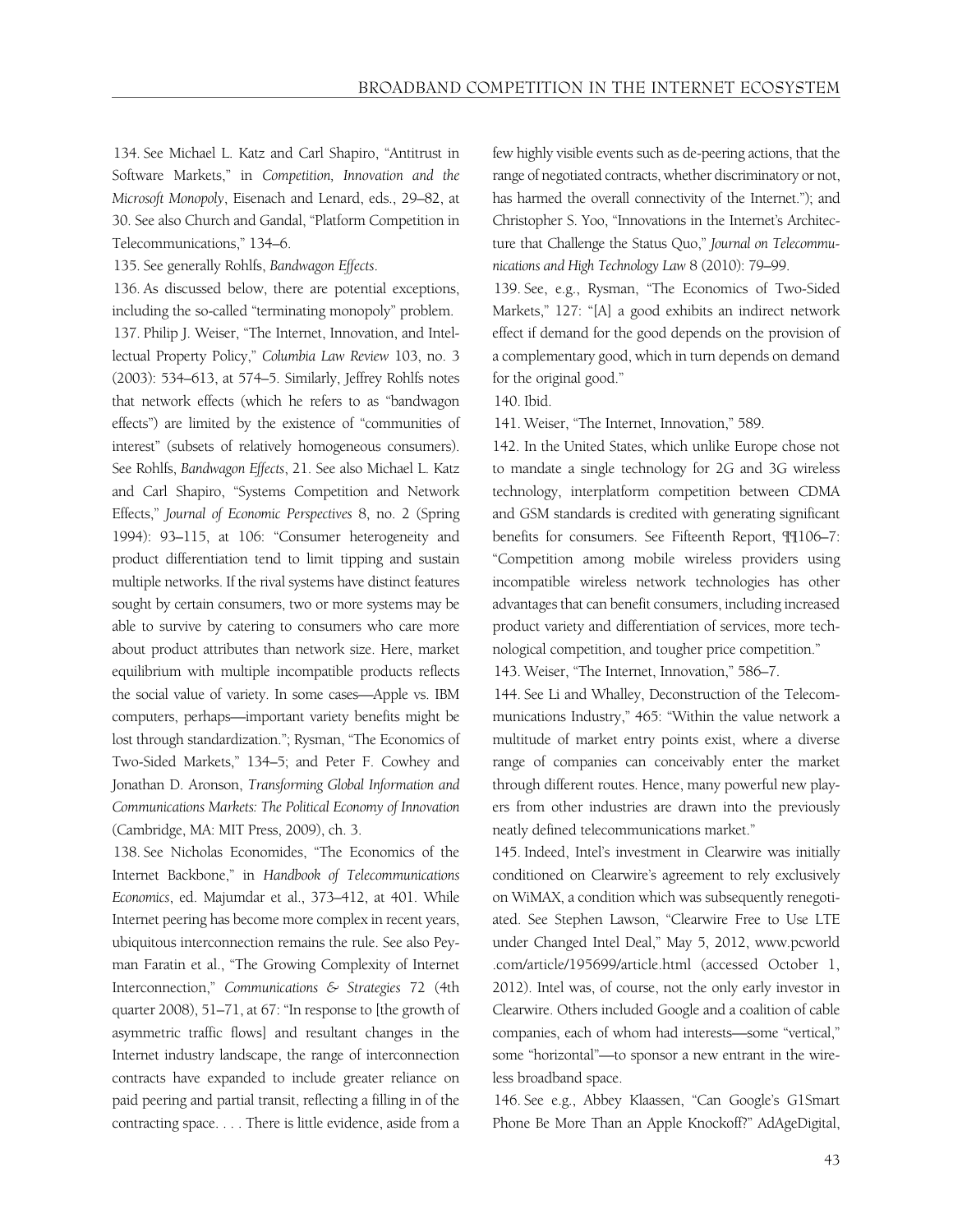September 23, 2008, http://adage.com/article/digital/googles-g1-smart-phone-apple-knockoff/131212/ (accessed October 1, 2012): "Of course, the focus for Google is not just the G1 but the many other Android phones that Google hopes will come after it."

147. See, generally, Jean-Charles Rochet and Jean Tirole, "Platform Competition in Two-Sided Markets," *Journal of the European Economic Association*, 1, no. 4 (June 2003): 990–1029.

148. See, e.g., E. Glen Weyl, "A Price Theory of Multi-Sided Platforms," *American Economic Review* 100, no. 4 (September 2010): 1642–72, especially 1667; see also Rysman, "The Economics of Two-Sided Markets," 125–143, at 131: "Another important issue in a two-sided framework is price discrimination. In a situation of demand heterogeneity, standard price discrimination—for instance, by manipulating the prices for participation and usage—allows a platform to capture more of the surplus on the side with discrimination. Thus, discrimination increases the value extracted on one side, which leads to lower prices on the other side which has now become more valuable."

149. The terminating monopoly concept appears to be central to the FCC's rationale in the Open Internet Order. See ¶24, n. 66.

150. See, e.g., Rysman, "The Economics of Two-Sided Markets," 131.

151. See Mark Armstrong, "Competition in Two-Sided Markets," *RAND Journal of Economics* 37, no. 3 (Autumn 2006): 668–91, at 670, n. 2: "This tendency toward high prices for the multi-homing side is tempered when the single-homing side benefits from having many agents from the other side on their platform. Then high prices to the multi-homing side will drive away that side and disadvantage the platform when it tries to attract the singlehoming side."

152. See Brito et al., *Net Neutrality Regulation*, 10–19; see also Kevin W. Caves, "Modeling the Welfare Effects of Net Neutrality Regulation: A Comment on Economides and Tåg" (April 2010), http://papers.ssrn.com/sol3/papers.cfm? abstract\_id=1585254 (accessed October 1, 2012).

153. Broadband ISPs do not appear to be any less prone to interconnection than other IT firms. For example, horizontal interlinking among broadband ISPs (i.e., peering and transit) is both voluntary and universal (see note 138

and accompanying text). On the other hand, platform leaders in other IT markets (e.g., game platforms) sometimes choose not to interconnect with competing platforms at all. 154. As noted above, entry has occurred and is occurring in the broadband ISP market. Casual observation suggests the frequency of successful entry in broadband ISP markets is not significantly lower than, and may be higher than, the frequency of successful entry in the markets for (for example) social networking platforms, search engines, and computer operating systems.

155. See, e.g., Manne and Wright, "Innovation and the Limits of Antitrust."

156. See, e.g., *Northern Pac. Ry. Co. v. United States*, 356 U.S. 1, 4 (1958): "The Sherman Act was designed to be a comprehensive charter of economic liberty aimed at preserving free and unfettered competition as the rule of trade. It rests on the premise that the unrestrained interaction of competitive forces will yield the best allocation of our economic resources, the lowest prices, the highest quality and the greatest material progress, while at the same time providing an environment conductive to the preservation of our democratic political and social institutions."

157. See e.g., Powell, "The Great Digital Broadband Migration."

158. See Open Internet Order, ¶116. Perhaps tellingly, the *National Broadband Plan* speaks not of an "Internet ecosystem" but rather a "broadband ecosystem," within which it subsumes applications and content. See NBP Report, 15: "The broadband ecosystem includes applications and content: e-mail, search, news, maps, sales and marketing applications used by businesses, user-generated video and hundreds of thousands of more specialized uses."

159. As noted above, the FCC's recent data roaming and universal service orders explicitly implicate broadband services. 160. Communications services remain subject to traditional antitrust principles, though the Supreme Court has found that the existence of ex ante regulation makes it unlikely that the antitrust laws "contemplate . . . additional scrutiny." *Verizon Communications Inc. v. Law Offices of Curtis V. Trinko*, LLP (02-682) 540 U.S. 398 (2004).

161. See Farrell and Weiser, "Modularity, Vertical Integration, and Open Access Policies," 86.

162. Antitrust Modernization Commission, *Report and Recommendations*, 3.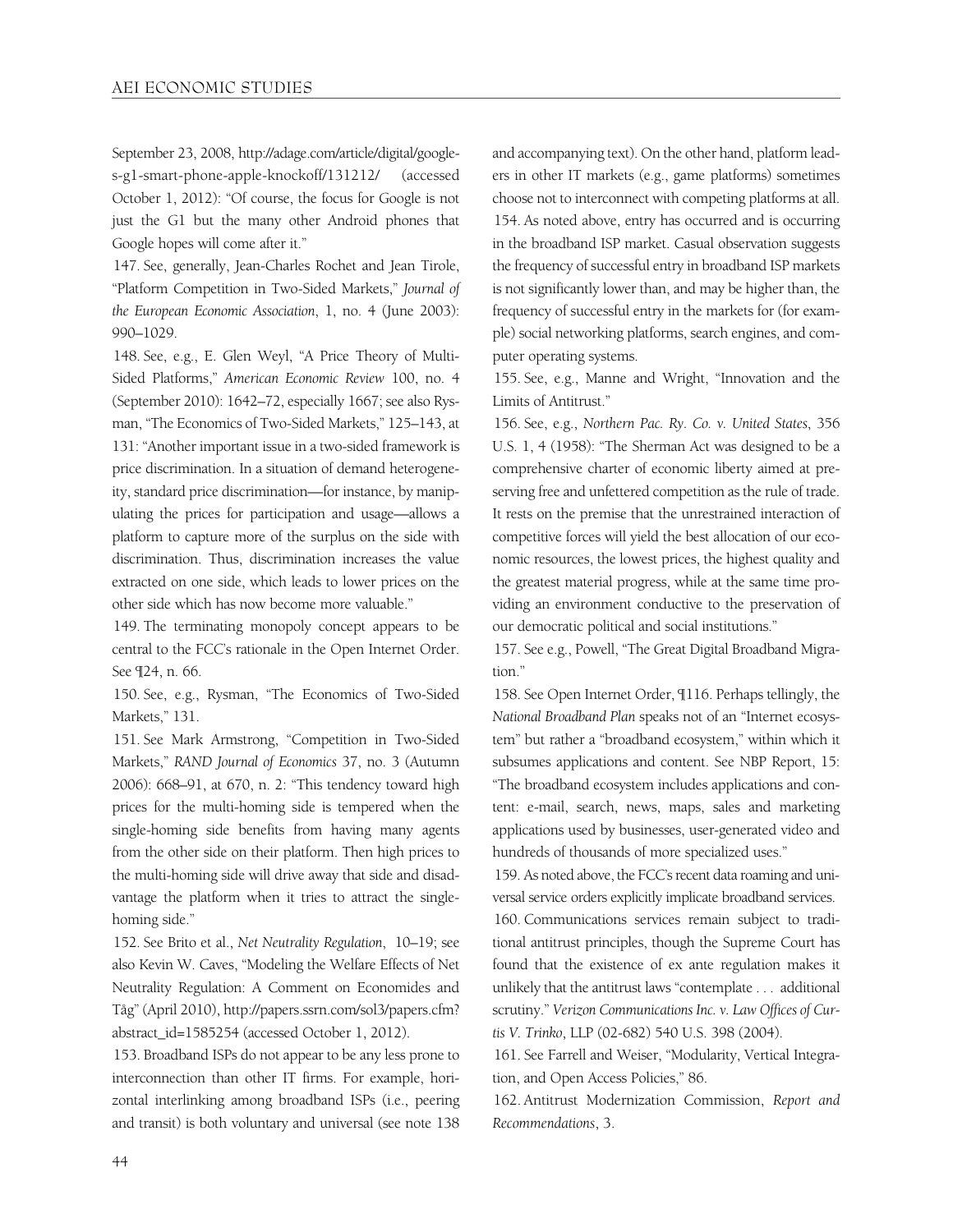163. For example, Section 706 of the Communications Act directs the FCC to "encourage the deployment on a reasonable and timely basis of advanced telecommunications capability to all Americans." See 47 U.S.C. § 1302(a). The commission bases its authority to issue net neutrality regulations—i.e., to regulate broadband—largely on this provision, which opponents argue does not constitute a separate grant of regulatory authority.

164. The notion that the commission's role properly includes "promoting" the industries it oversees is not limited to one party or ideology. See, e.g., Statement of Chairman Kevin Martin, En Banc Hearing of the Federal Communications Commission, Cambridge, Massachusetts (February 25, 2009) ("The intent [of the FCC's 'four net neutrality principles'] was … to *foster the creation, adoption and use of Internet broadband content, applications, and services*.") (emphasis added). See also Farrell and Weiser, "Modularity, Vertical Integration, and Open Access Policies," 134: "In particular, regulation sometimes adopts measures rationalized as infant industry protection that seek to produce certain innovative benefits—at the risk of falling victim to the perilous exercise of predicting winners and losers."

165. For a contrary view, see Jonathan B. Baker, "Sector-Specific Competition Enforcement at the FCC," *New York University Annual Survey of American Law* 66 (2011): 413–18, at 418: "The sector-specific agency has the expertise and ability to take a longer view of how the industry should evolve, allowing it to identify and address competitive issues that go beyond the practical ambit of antitrust enforcement. By drawing on the strengths of the sectorspecific agency and the competition agency, concurrent review can thus enhance competition enforcement as a whole." The issue of jurisdiction—which agency or agencies should enforce competition policy in the broadband sector—is at least theoretically separate from the substantive issues addressed here.

166. See Andrea Renda, "Neutrality and Diversity in the Internet Ecosystem" (August 19, 2010), 32–33, http:// papers.ssrn.com/sol3/papers.cfm?abstract\_id=1680446 (accessed October 1, 2012).

167. The notion of "promoting" competition in telecommunications markets grew at least in part out of the 1996 Telecommunications Act, which was designed to transform the industry from its legacy-regulated monopoly structure to a more competitive structure as expeditiously as possible. In that context, "promoting competition" meant, in part, removing government barriers to entry (the statutory monopolies enjoyed by local telephone companies). To the extent government continues to erect barriers to entry (e.g., as, until recently, in local cable franchising regulations or by creating false scarcity in the market for spectrum), it is entirely appropriate for competition authorities to seek to lower them.

168. See, e.g., Jonathan Sallet, "The Internet Ecosystem and Legal Regimes: Economic Regulation Supporting Innovation Dynamism" (November 2011), http://papers .ssrn.com/sol3/papers.cfm?abstract\_id=1957715 (accessed October 1, 2012), 3: "Because rulemaking is necessarily based on a current state of understanding about the market, it is ill-equipped to deal flexibly with the rapidly changing and ever-evolving nature of competition in the Internet marketplace."

169. NBP Report, 41.

170. See, e.g., Julius Genachowski, Hearing on "Ensuring Competition on the Internet: Network Neutrality and Antitrust Law," Statement before the Subcommittee on Intellectual Property, Competition, and the Internet Committee on the Judiciary, US House of Representatives (May 5, 2011), 4: "As we heard during our FCC proceeding, antitrust enforcement is expensive to pursue, takes a long time, and kicks in only after damage is done. Especially for start-ups in a fast-moving area like the Internet, that's not a practical solution."

171. Renda, "Neutrality and Diversity," 51–52: "One may wonder the difficulty of an antitrust authority in having to deal with competition between layers. The Internet ecosystem is indeed evolving towards a competitive arena in which some big players, having reached a strong position in the provision of a key gateway service, try to extend their control over the value chain to secure a bigger share of the value that is created by the whole system architecture. This is how powerful search engines, OS vendors, mainframe champions, mobile operators, fixed-line broadband providers, microprocessor manufacturers and conglomerate producers of proprietary goods ended up challenging themselves on countless battlefields and with a mix of open, semi-open and proprietary standards. Plus, all this is happening in a constantly changing environment, and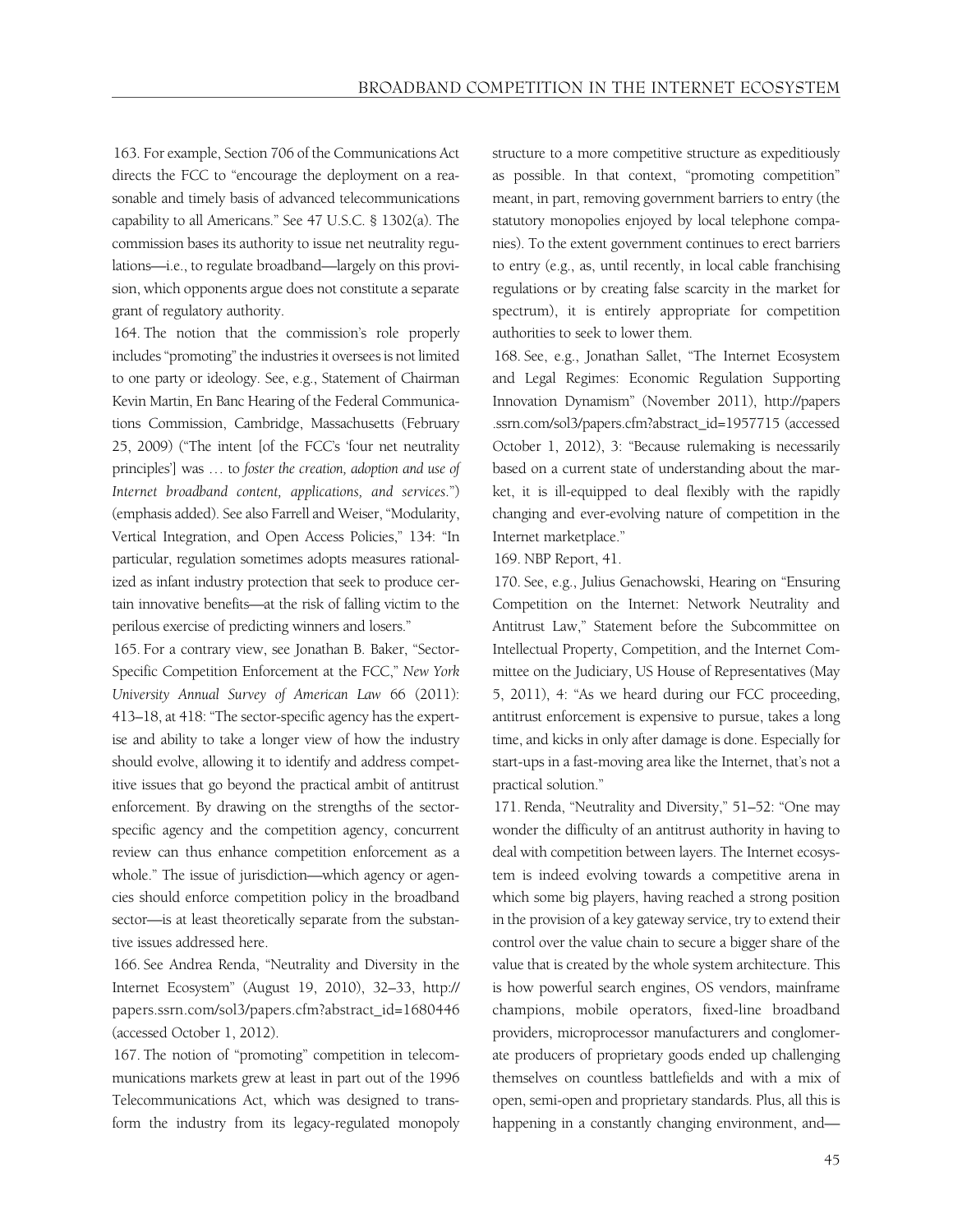even if one should resist the temptation to predict the future based exclusively on past experience—there is clear evidence that markets have been able to fix in the medium term most of the short-term concerns voiced by industry stakeholders. And there is also sufficient evidence that market developments have been quicker and more effective than antitrust decisions—let alone sectoral regulation—in fixing those problems."

172. See, e.g., Shapiro and Varian, *Information Rules*, 310. 173. Some regulatory regimes seem to attract sufficient constituencies as to be practically impossible to reform. The FCC's efforts to reform its rules for intercarrier compensation, for example, have been ongoing for more than fifteen years since passage of the 1996 Telecommunications Act. By contrast, remedies associated with traditional antitrust enforcement are typically time-limited, and thus subject to automatic "sunset."

174. See Brito et al., *Net Neutrality Regulation*, 2. See also Jonathan B. Baker, "Promoting Innovation Competition through the Aspen/Kodak Rule," *George Mason Law Review* 7 (Spring 1999): 495–521, at 521 ("[W]hen the goal is to promote innovation, it is difficult to devise a general [monopolization] rule appropriate to the circumstances of all industries.")

175. Farrell and Weiser conclude that the lack of an adequate analytical framework to support its regulations has led to policy "vacillation" at the FCC. See Farrell and Weiser, "Modularity, Vertical Integration, and Open Access Policies," 132–33: "We see little evidence of subtle balancing to suggest that changes in circumstances explain the changes in policy, so it is tempting instead to describe the variation as 'vacillating' in an inadequate analytical framework."

176. See Shapiro and Varian, *Information Rules*, 311. The propensity of regulatory agencies to engage in such crosssubsidization is well-documented. See, e.g., Ronald H. Coase, "The Federal Communications Commission," *Journal of Law and Economics* 2 (1959): 1–40, and Richard A. Posner, "Taxation by Regulation," *Bell Journal of Economics and Management Science* 3, no. 1 (Spring 1972): 98–129.

177. See, e.g., Robin S. Lee and Tim Wu, "Subsidizing Creativity through Network Design: Zero-Pricing and Net Neutrality," *Journal of Economic Perspectives* 23, no. 3 (Summer 2009): 61–76, at 67: "Of course, for a given price level, subsidizing content comes at the expense of not subsidizing users, and subsidizing users could also lead to greater consumer adoption of broadband. It is an open question whether, in subsidizing content, the welfare gains from the invention of the next killer app or the addition of new content offset the price reductions consumers might otherwise enjoy or the benefit of expanding service to new users."

178. For a discussion of difficulties of identifying predatory pricing in network markets, even on a case-by-case basis, see Joseph Farrell and Michael L. Katz, "Competition or Predation? Consumer Coordination, Strategic Pricing and Price Floors in Network Markets," *Journal of Industrial Economics* 53, no. 2 (June 2005): 203–31.

179. See Carl Shapiro, "Exclusivity in Network Industries," *George Mason Law Review* 7 (Spring 1999): 673–82, at 678. 180. Baker, "Competitive Price Discrimination," 649.

181. Renda, "Neutrality and Diversity," 47.

182. Ibid., 51. See also Rysman, "The Economics of Two-Sided Markets," 132: "Perhaps it is more natural to observe firms begin with a one-sided model and switch to a twosided model as they become more established. Doing so allows potential platforms to overcome the 'chicken-andegg' problem by first providing complementary goods themselves (sometimes requiring daunting capital expenditures). For example, Amazon first established itself as a fairly standard on-line book retailer before introducing its 'marketplace' options where sellers set prices and interact with consumers."

183. For a "new-economy" based critique of the Open Internet Order, see Bruce W. Owen, "Antitrust and Vertical Integration in 'New Economy' Industries with Application to Broadband Access," *Review of Industrial Organization* 38, no. 4 (2011): 363–86.

184. See Federal Communications Commission, *Video Device Competition, Implementation of Section 304 of the Telecommunications Act of 1996, Commercial Availability of Navigation Devices, Compatibility Between Cable Systems and Consumer Electronics Equipment, Notice of Inquiry*, MB Docket No. 10-91, CS Docket No. 97-80, PP Docket No. 00-67, FCC 10-60 (April 21, 2010).

185. On handset exclusivity, see Jeffrey Paul Jarosch, "Reassessing Tying Arrangements at the End of AT&T's iPhone Exclusivity," *Columbia Business Law Review* 2, no. 2 (2011): 296–362, at 361: "iPhone exclusivity has had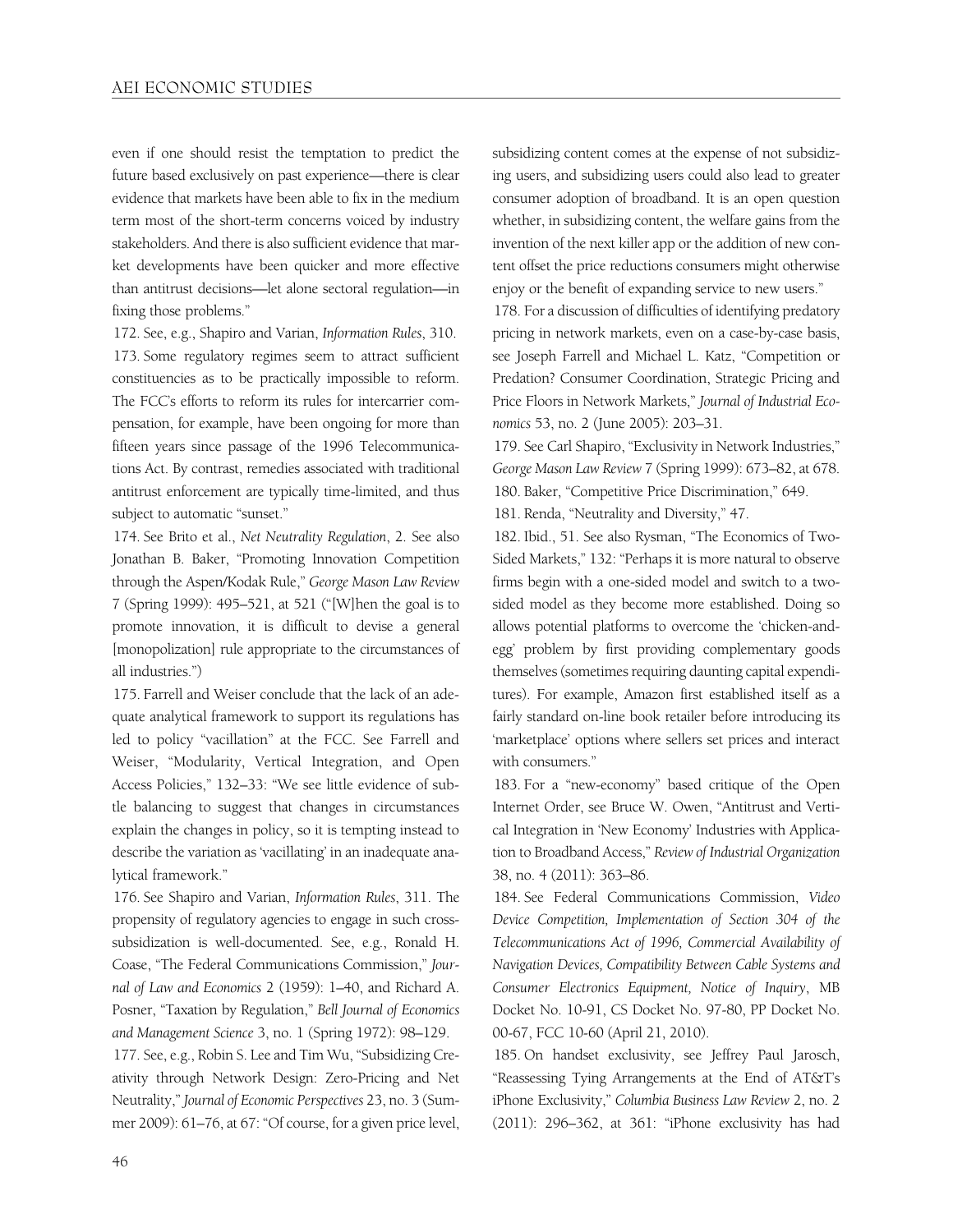meaningfully pro-competitive effects in fostering innovation and differentiation among wireless networks."

186. See, e.g., Ehrlich et al., "The Impact of Regulation on Innovation," 22–23.

187. Weiser, "The Internet, Innovation," 585.

188. Ibid., 590–91. See also *Berkey Photo, Inc. v. Eastman Kodak Co*., 603 F.2d 263 (2d Cir. 1979), 281: "It is the possibility of success in the marketplace, attributable to superior performance, that provides the incentives on which the proper functioning of our competitive economy rests. If a firm that has engaged in the risks and expenses of research and development were required in all circumstances to share with its rivals the benefits of those endeavors, this incentive would very likely be vitiated."

189. See, e.g., *United States v. Google Inc. and ITA Software, Inc, Competitive Impact Statement* (April 8, 2011), www .justice.gov/atr/cases/f269600/269620.pdf (accessed October 1, 2012), 3: "The proposed Final Judgment therefore strikes an appropriate balance between competing interests by preserving the potential significant efficiencies from the combination of Google's and ITA's complementary expertise while redressing the potential for anticompetitive foreclosure that could result from the acquisition."

190. See Herbert Hovenkamp, "Antitrust and Innovation: Where We Are and Where We Should Be Going," *Antitrust Law Journal* 77, no. 3 (2011): 749–56, at 754. For a dynamic competition-focused critique of mandatory unbundling policies, see Glen O. Robinson and Dennis L. Weisman, "Designing Competition Policy for Telecommunications," *Review of Network Economics* 7, no. 4 (December 2008): 509–46. See also Crandall et al., *The Long-Run Effects of Copper Unbundling*.

191. Renda, "Neutrality and Diversity," 54.

192. For a discussion of proposals for fiber unbundling, for example, see e.g. Crandall et al., *The Long-Run Effects of Copper Unbundling.*

193. On the wisdom of adopting rules for "IP interconnection," see Faratin et al., "The Growing Complexity of Internet Interconnection," 64: "We also have a cautionary conclusion: if one should be motivated (for whatever reason) to contemplate some regulatory rule to manage interconnection, the design of such a rule will be both complex and informationally demanding. Partial transit and paid peering may be seen as efficiency-enhancing responses to changing market conditions. While there may be opportunities for abuse by providers with excessive bargaining power, the complexity of what is in place today, and what seems to be working today, would argue that the best way to address any potential concern would be to focus on the sources of bargaining power and identify anti-competitive opportunism, rather than to impose *ex ante* restrictions on the range of bilateral contracts." See also Analysys Mason, *Overview of Recent Changes in the IP Interconnection Ecosystem* (May 2011), 32: "The commercially-driven evolution of Internet interconnection stands in contrast to the regulation that governs interconnection of telecommunications services, which may share the same network infrastructure with the Internet, and involve many of the same players. For example, in the past decade, during which the evolution in the Internet described above took place, the FCC has made countless attempts to modify the inter-carrier compensation system in response to changes in telecommunications a process that is still ongoing. In contrast, since the commercialization of the Internet backbone, the Internet ecosystem has long proven itself to be able to develop and sustain interconnection in the absence of sector-specific regulation—and it now has shown itself to also be able to adapt well to rapid and profound market changes without regulatory intervention."

194. See US DOJ and FTC, *Horizontal Merger Guidelines*, 21–22.

195. See e.g., David S. Evans and Michael D. Noel, "The Analysis of Mergers that Involve Multisided Platform Businesses," *Journal of Competition Law and Economics* 4, no. 3 (2008): 663–95, and Lapo Filistrucchi, Tobias J. Klein, and Thomans Michielsen, "Assessing Unilateral Merger Effects in a Two-Sided Market: An Application to the Dutch Daily Newspaper Market" (Tilberg Law and Economics Center, October 2011), http://ssrn.com/abstract=1946163 (accessed October 1, 2012).